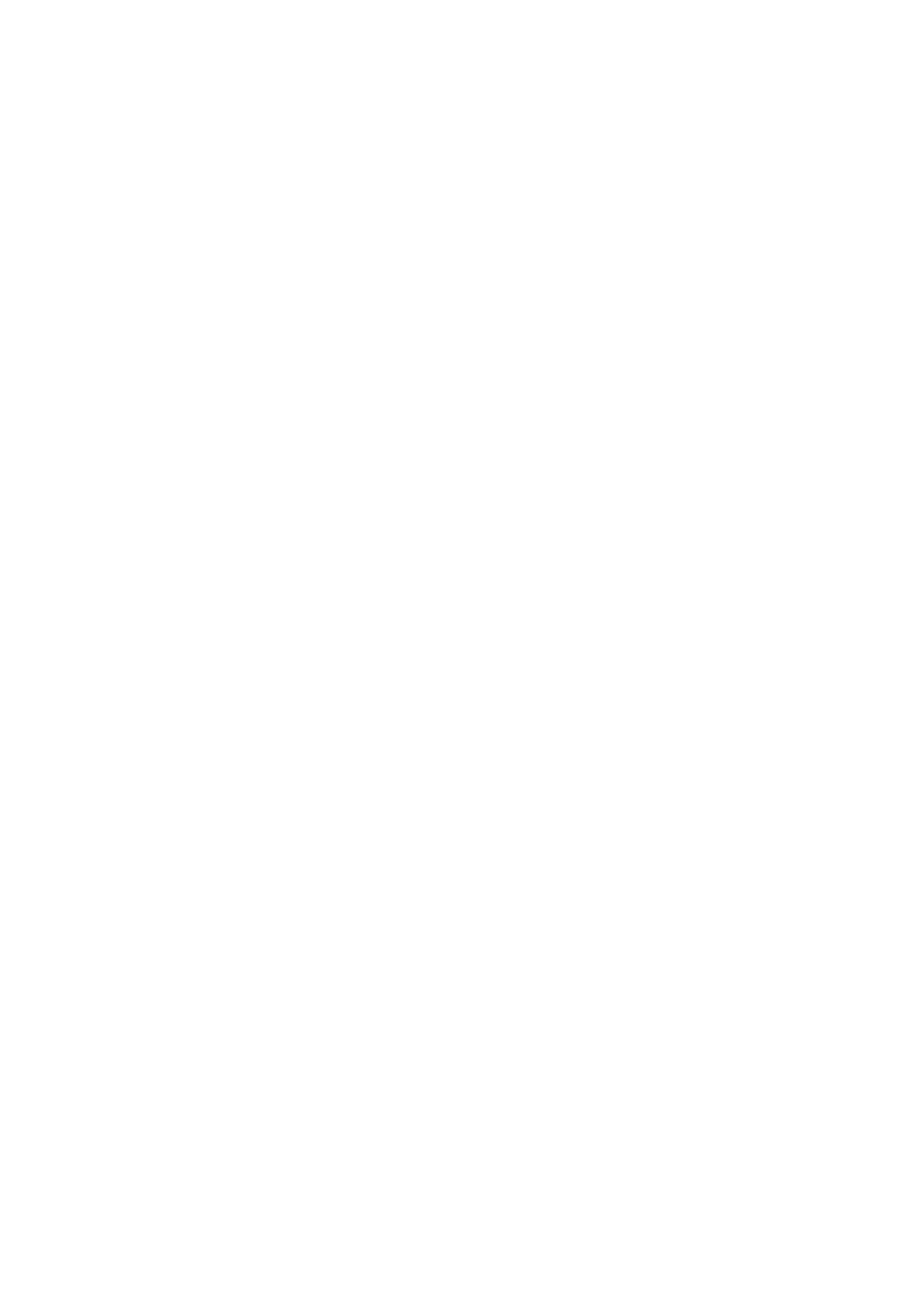## **UNITED STATES SECURITIES AND EXCHANGE COMMISSION Washington, D.C. 20549**

## **SCHEDULE 14A**

**Proxy Statement Pursuant to Section 14(a) of the Securities Exchange Act of 1934 (Amendment No.)**

Filed by the Registrant ☑ Filed by a Party other than the Registrant o

Check the appropriate box:

☑ Preliminary Proxy Statement

o Confidential, for Use of the Commission Only (as permitted by Rule 14a-6(e)(2))

o Definitive Proxy Statement

o Definitive Additional Materials

o Soliciting Material Pursuant to §240.14a-12

# **GenCorp Inc.**

(Name of Registrant as Specified In Its Charter)

(Name of Person(s) Filing Proxy Statement, if other than the Registrant)

Payment of Filing Fee (Check the appropriate box):

☑ No fee required.

o Fee computed on table below per Exchange Act Rules 14a-6(i)(4) and 0-11.

1) Title of each class of securities to which transaction applies:

2) Aggregate number of securities to which transaction applies:

3) Per unit price or other underlying value of transaction computed pursuant to Exchange Act Rule 0-11 (set forth the amount on which the filing fee is calculated and state how it was determined):

4) Proposed maximum aggregate value of transaction:

5) Total fee paid:

o Fee paid previously with preliminary materials.

o Check box if any part of the fee is offset as provided by Exchange Act Rule 0-11(a)(2) and identify the filing for which the offsetting fee was paid previously. Identify the previous filing by registration statement number, or the Form or Schedule and the date of its filing.

1) Amount Previously Paid:

2) Form, Schedule or Registration Statement No.:

3) Filing Party:

4) Date Filed: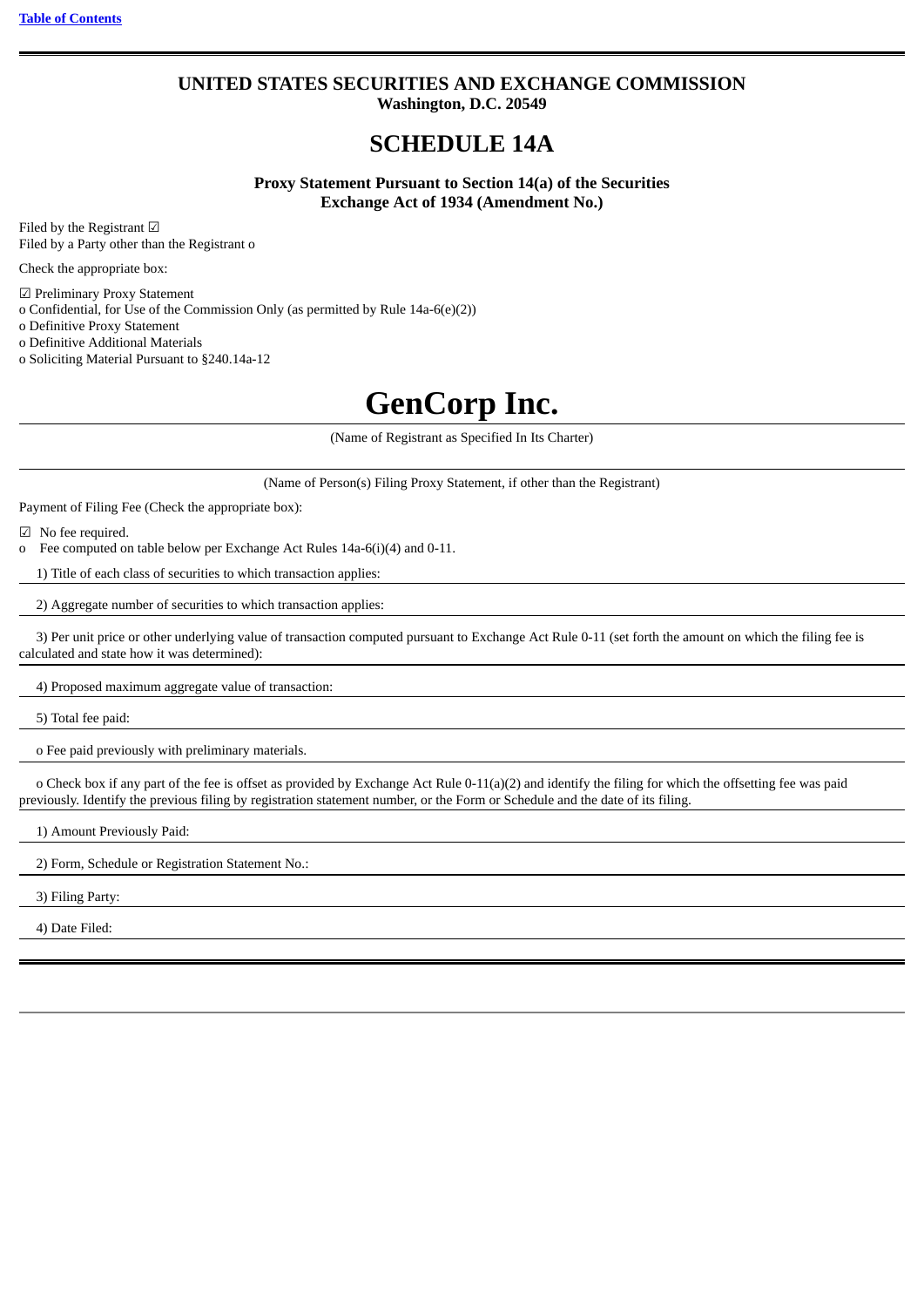

February , 2008

To our Shareholders:

You are cordially invited to attend our Annual Meeting to be held at The Ritz-Carlton located at 1150 22nd Street, N.W., Washington, D.C. 20037 on March 26, 2008 at 9:00 a.m. local time.

The enclosed notice and proxy statement contain details concerning our Annual Meeting.

An investment fund managed by Steel Partners II, L.P. (Steel Partners) has indicated that it intends to nominate and solicit proxies in favor of six nominees in opposition to the Board's recommendations. We do not believe this is in your best interest. You may receive proxy solicitation materials from Steel Partners or its affiliates. **THE BOARD OF DIRECTORS RECOMMENDS A VOTE FOR THE ELECTION OF EACH OF THE BOARD'S NOMINEES ON THE ENCLOSED WHITE PROXY CARD. THE BOARD OF DIRECTORS URGES YOU TO NOT SIGN OR RETURN ANY GOLD OR OTHER PROXY CARD SENT TO YOU BY STEEL PARTNERS.** Even if you have previously signed a proxy card sent by Steel Partners, you have every right to change your vote by using the enclosed **WHITE** proxy card to vote by telephone, by Internet or by signing, dating and returning the enclosed **WHITE** proxy card in the postage-paid envelope provided. Only the latest dated proxy card you vote will be counted. We urge you to disregard any proxy card sent to you by Steel Partners or its affiliates.

Your vote is extremely important regardless of the number of shares you own. Whether or not you plan to attend the Annual Meeting, we urge you to vote your shares at your earliest convenience. Please complete, date, sign, and promptly return the accompanying **WHITE** proxy card in the enclosed envelope, or vote via the Internet or telephone, to be sure that your shares will be represented and voted at the Annual Meeting. Please refer to the enclosed **WHITE** proxy card for instructions on voting via the Internet or telephone or, if your shares are registered in the name of a broker or bank, please refer to the information forwarded by the broker or bank to determine if Internet or telephone voting is available to you.

If you have any questions or require any assistance with voting your shares, please contact:

INNISFREE M&A INCORPORATED SHAREHOLDERS CALL TOLL FREE: 877-456-3427 BANKS AND BROKERS CALL COLLECT: 212-750-5833

<span id="page-2-0"></span>Thank you very much for your continued interest in GenCorp Inc.

Very truly yours,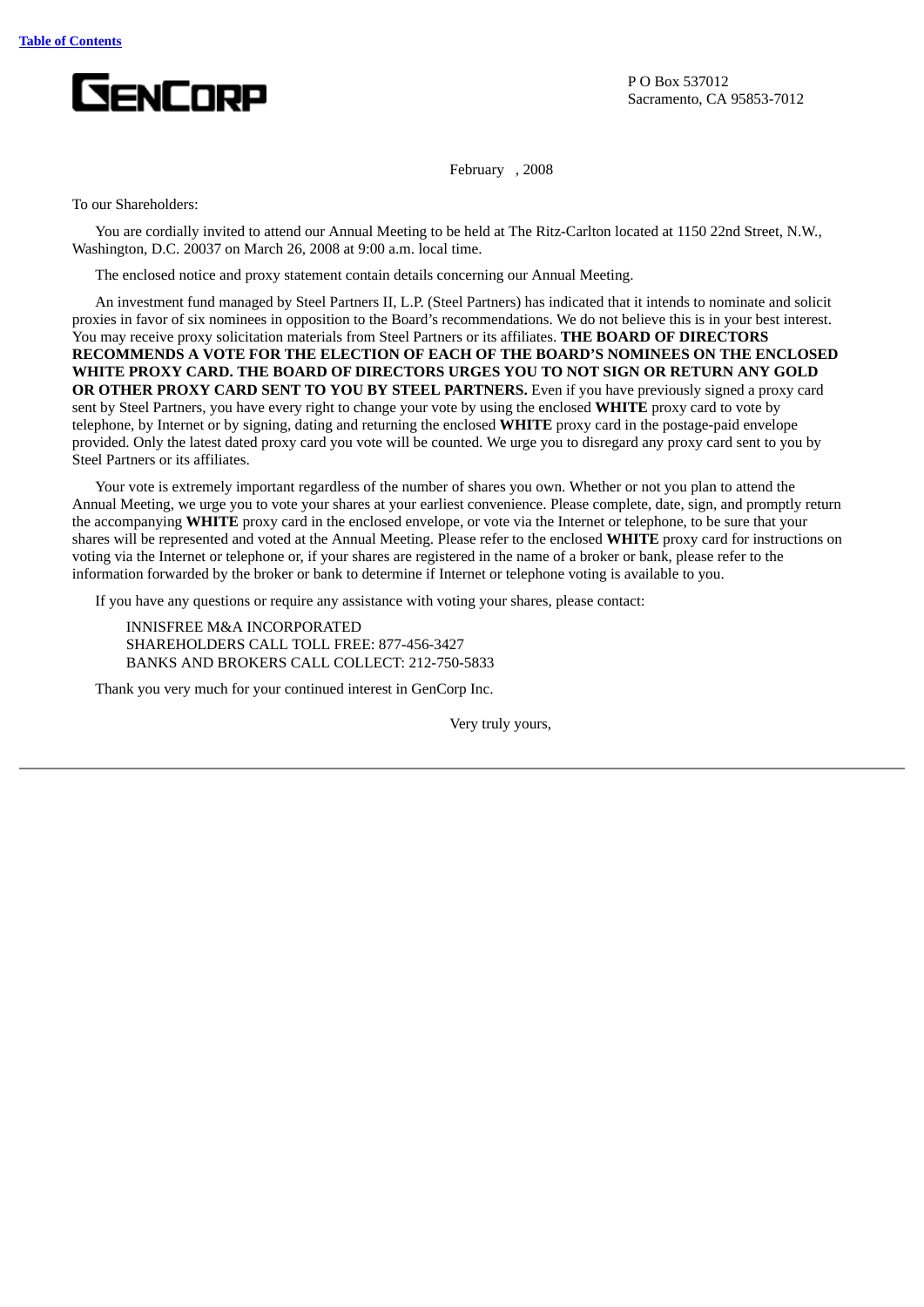## **TABLE OF CONTENTS**

[NOTICE OF ANNUAL MEETING](#page-4-0) [FREQUENTLY ASKED QUESTIONS](#page-5-0) [PROPOSAL 1 ELECTION OF DIRECTORS](#page-12-0) [2007 DIRECTOR COMPENSATION TABLE](#page-28-0) [REPORT OF THE AUDIT COMMITTEE](#page-32-0) [SUMMARY COMPENSATION TABLE](#page-43-0) [2007 GRANTS OF PLAN-BASED AWARDS](#page-45-0) [PROPOSAL 2 RATIFICATION OF THE APPOINTMENT OF INDEPENDENT REGISTERED](#page-56-0) PUBLIC ACCOUNTING FIRM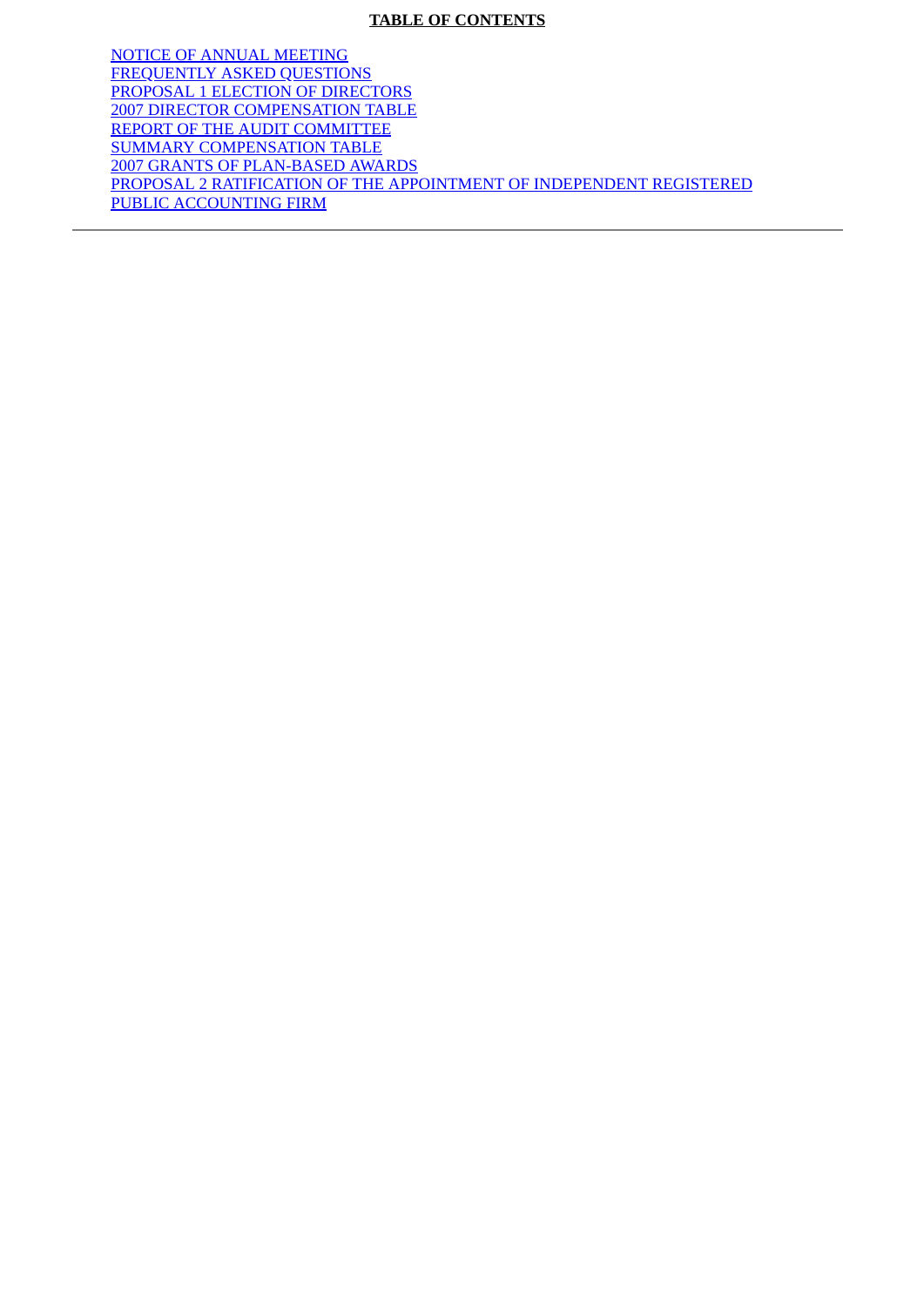## <span id="page-4-0"></span>**NOTICE OF ANNUAL MEETING**

February , 2008

To the Shareholders of GenCorp Inc.:

The 2008 Annual Meeting of shareholders of GenCorp Inc., an Ohio corporation (GenCorp or the Company), will be held on March 26, 2008 at 9:00 a.m. local time at The Ritz-Carlton located at 1150 22nd Street, N.W., Washington, D.C. 20037, for the following purposes:

- 1. To elect nine Directors to serve until the 2009 Annual Meeting;
- 2. To ratify the Audit Committee's appointment of PricewaterhouseCoopers LLP as independent auditors of the Company for fiscal year 2008; and
- 3. To consider and act on such other business as may properly be brought before the Annual Meeting or any adjournments or postponements thereof.

Shareholders of record at the close of business on February 1, 2008 are entitled to notice of, and to vote at, the Annual Meeting and any adjournments or postponements of the Annual Meeting.

Shareholders of record may vote their shares by completing and returning the **WHITE** proxy card. Most shareholders also have the option of voting their shares via the Internet or by telephone. If Internet or telephone voting is available to you, voting instructions are printed on your **WHITE** proxy card or included with your proxy materials. If your shares are held in the name of a bank, broker or other holder of record, please follow their procedures as described in the enclosed **WHITE** voting form they send to you. By completing, signing, dating and returning the accompanying **WHITE** proxy card, you will revoke any proxy that may have been previously returned to Steel Partners. You may revoke a proxy at any time prior to its exercise at the Annual Meeting by following the instructions in the accompanying proxy statement. Only your latest dated proxy will count.

By Order of the Board of Directors,

MARK A. WHITNEY *Senior Vice President General Counsel and Secretary*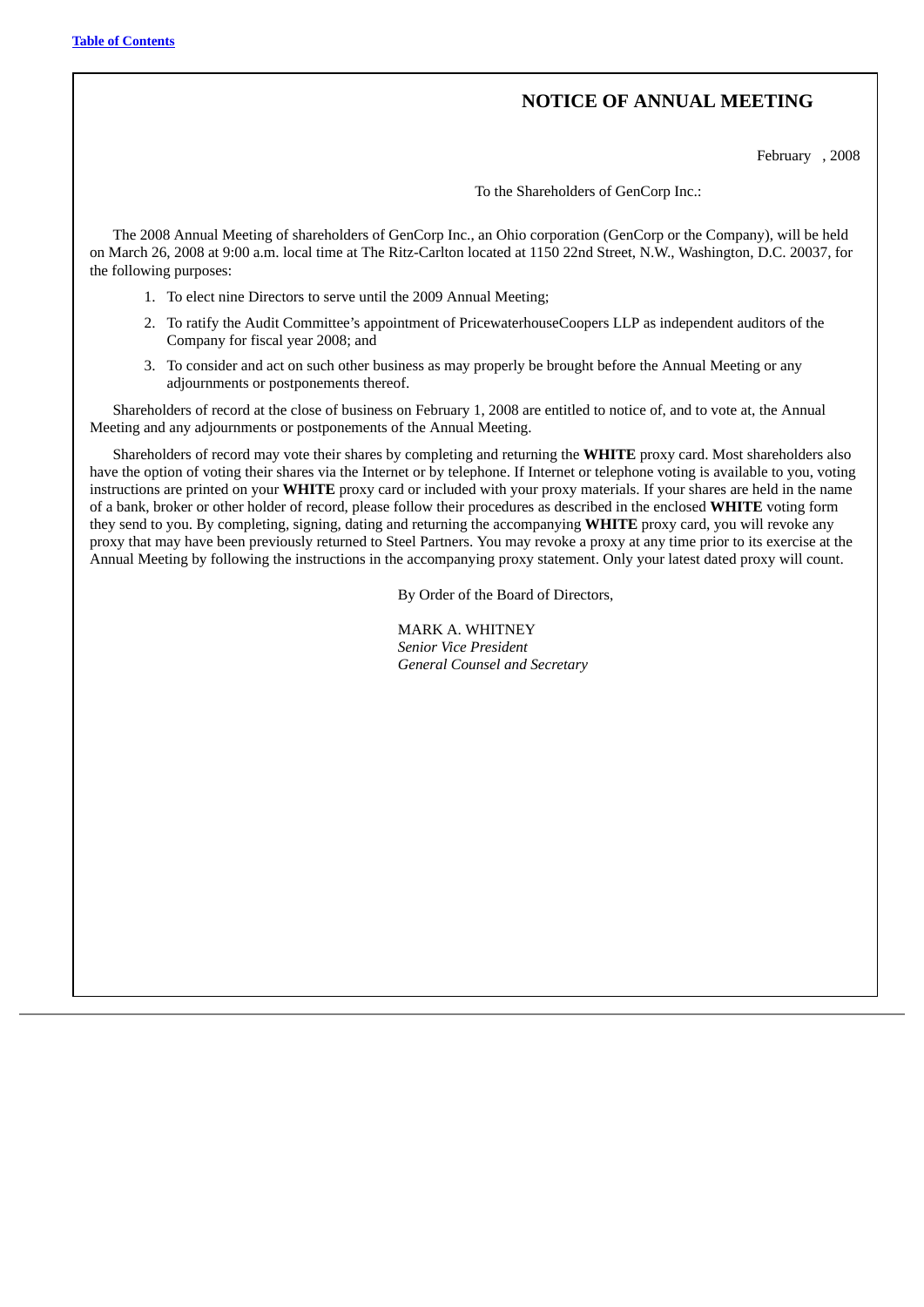

## **PROXY STATEMENT FOR THE 2008 ANNUAL MEETING OF SHAREHOLDERS**

#### **FREQUENTLY ASKED QUESTIONS**

<span id="page-5-0"></span>The Board of Directors of GenCorp Inc., an Ohio corporation (GenCorp or the Company) solicits the enclosed proxy for use at the Annual Meeting of the Company's shareholders to be held at The Ritz-Carlton located at 1150 22nd Street, N.W., Washington, D.C. 20037 on March 26, 2008 at 9:00 a.m. local time. This proxy statement contains information about the matters to be voted on at the meeting and the voting process, as well as information about the Company's Directors and executive officers.

## **WHY DID I RECEIVE THIS PROXY STATEMENT?**

The Board of Directors is soliciting your proxy to vote at the Annual Meeting because you were a shareholder at the close of business on February 1, 2008, the record date, and therefore you are entitled to vote at the Annual Meeting. This proxy statement, the accompanying **WHITE** proxy card and Annual Report to shareholders for the fiscal year ended November 30, 2007 are being made available to shareholders beginning on or about February , 2008. This proxy statement summarizes the information you need to know to vote at the Annual Meeting. You do not need to attend the Annual Meeting to vote your shares.

## **WHAT AM I VOTING ON?**

You are voting on the following items of business at the Annual Meeting:

- the election of nine Directors (the Board's nominees are James J. Didion; Terry L. Hall; David A. Lorber; James M. Osterhoff; Todd R. Snyder; William L. Trubeck; Timothy A. Wicks; Sheila E. Widnall; and Robert C. Woods) to serve until the 2009 annual meeting and until their successors are elected and qualified;
- the ratification of PricewaterhouseCoopers LLP as independent accountants for the fiscal year ending November 30, 2008; and
- any other matter that may properly be brought before the Annual Meeting.

#### **WHO IS ENTITLED TO VOTE?**

Shareholders of record as of the close of business on February 1, 2008 are entitled to vote at the Annual Meeting. Each share of GenCorp common stock is entitled to one vote.

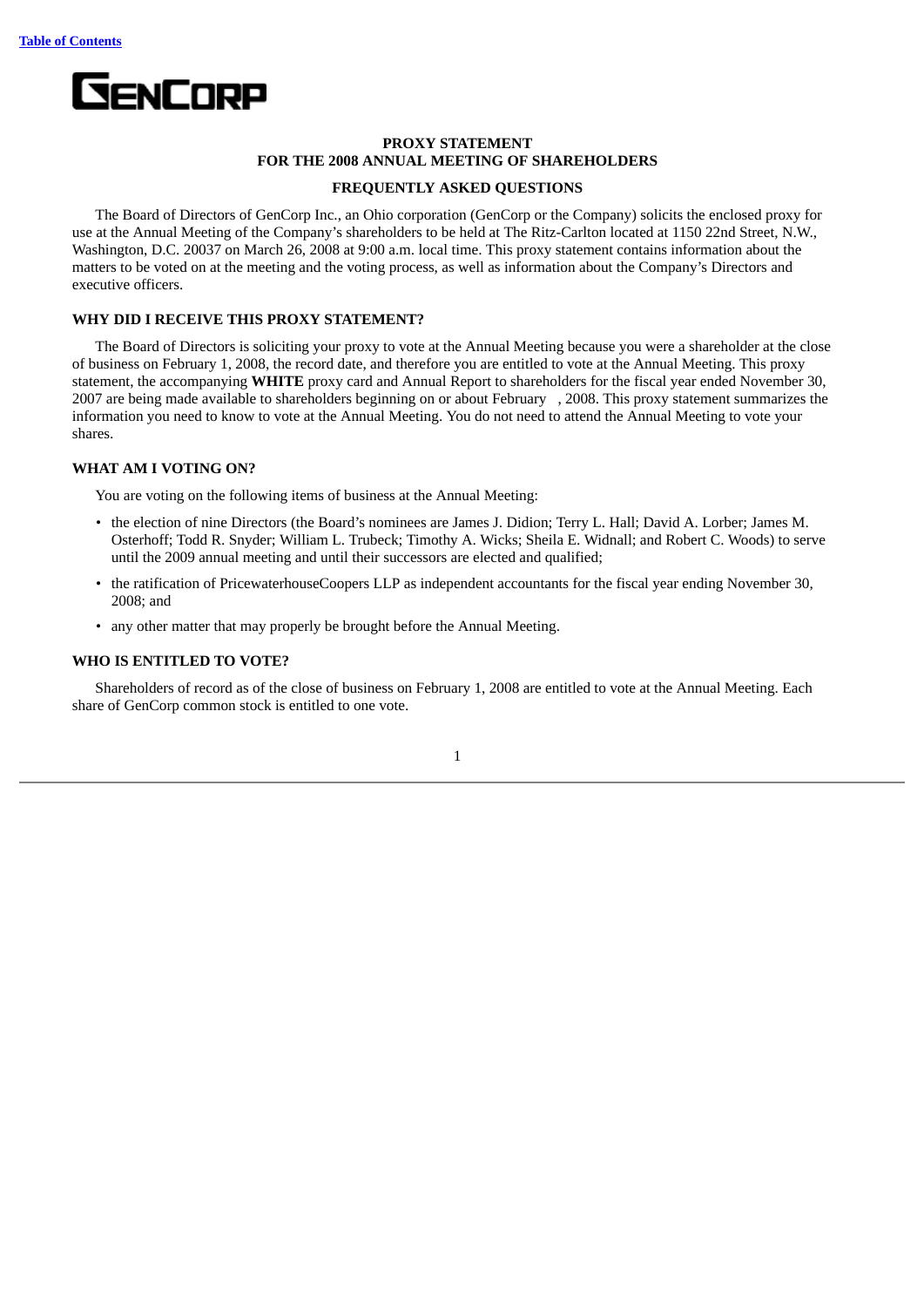## **WHAT ARE THE VOTING RECOMMENDATIONS OF THE BOARD OF DIRECTORS?**

The Company's Board of Directors recommends that you vote your shares "FOR" each of the Board's nine nominees standing for election to the Board, and "FOR" the ratification of PricewaterhouseCoopers LLP as the Company's independent accountants.

#### **HOW DO I VOTE?**

It is important that your shares are represented at the Annual Meeting whether or not you attend the meeting in person. To make sure that your shares are represented, we urge you to vote as soon as possible by either (i) signing, dating and returning the **WHITE** proxy card in the postage-paid envelope provided, (ii) Internet, or (iii) telephone. Voting Instructions are provided on the **WHITE** proxy card.

**If you are a registered shareholder,** there are four ways to vote:

- By calling the toll-free telephone number indicated on your **WHITE** proxy card. Easy-to-follow voice prompts allow you to vote your shares and confirm that your voting instructions have been properly recorded;
- By going to the Internet web site indicated on your **WHITE** proxy card. Confirmation that your voting instructions have been properly recorded will be provided;
- By signing, dating and returning the accompanying **WHITE** proxy card; or
- By written ballot at the Annual Meeting.

Your shares will be voted as you indicate. If you return your **WHITE** proxy card and do not indicate your voting preferences, the appointed proxies (Yasmin R. Seyal and Mark A. Whitney) will vote your shares FOR items 1 and 2. If your shares are owned in joint tenancy, all joint owners must vote by the same method. If joint owners vote by mail, all of the joint owners must sign the **WHITE** proxy card. If you are a registered shareholder and you vote by telephone or via the Internet, you do not need to return your **WHITE** proxy card. Votes submitted by shareholders of record via the Internet or by telephone must be received by 11:59 p.m. Eastern time on March 25, 2008.

**If your shares are held in a brokerage account in your broker's name,** please follow the voting directions provided by your broker or nominee. You may sign, date and return a voting instruction card to your broker or nominee or, in most cases, submit voting instructions by telephone or the Internet to your broker or nominee. If you provide specific voting instructions by mail, telephone, or the Internet, your broker or nominee should vote your shares as you have directed.

At the Annual Meeting, written ballots will be available to anyone who wishes to vote in person. If you hold your shares in a brokerage account, you must request a legal proxy from your broker or other nominee to vote at the Annual Meeting.

**If your shares are held through the GenCorp Retirement Savings Plan,** please follow the voting directions provided by Fidelity Management Trust Company, the Plan's Trustee. You may sign, date and return a voting instruction card to the Trustee or submit voting instructions by telephone or the Internet. If you provide voting instructions by mail, telephone, or the Internet, the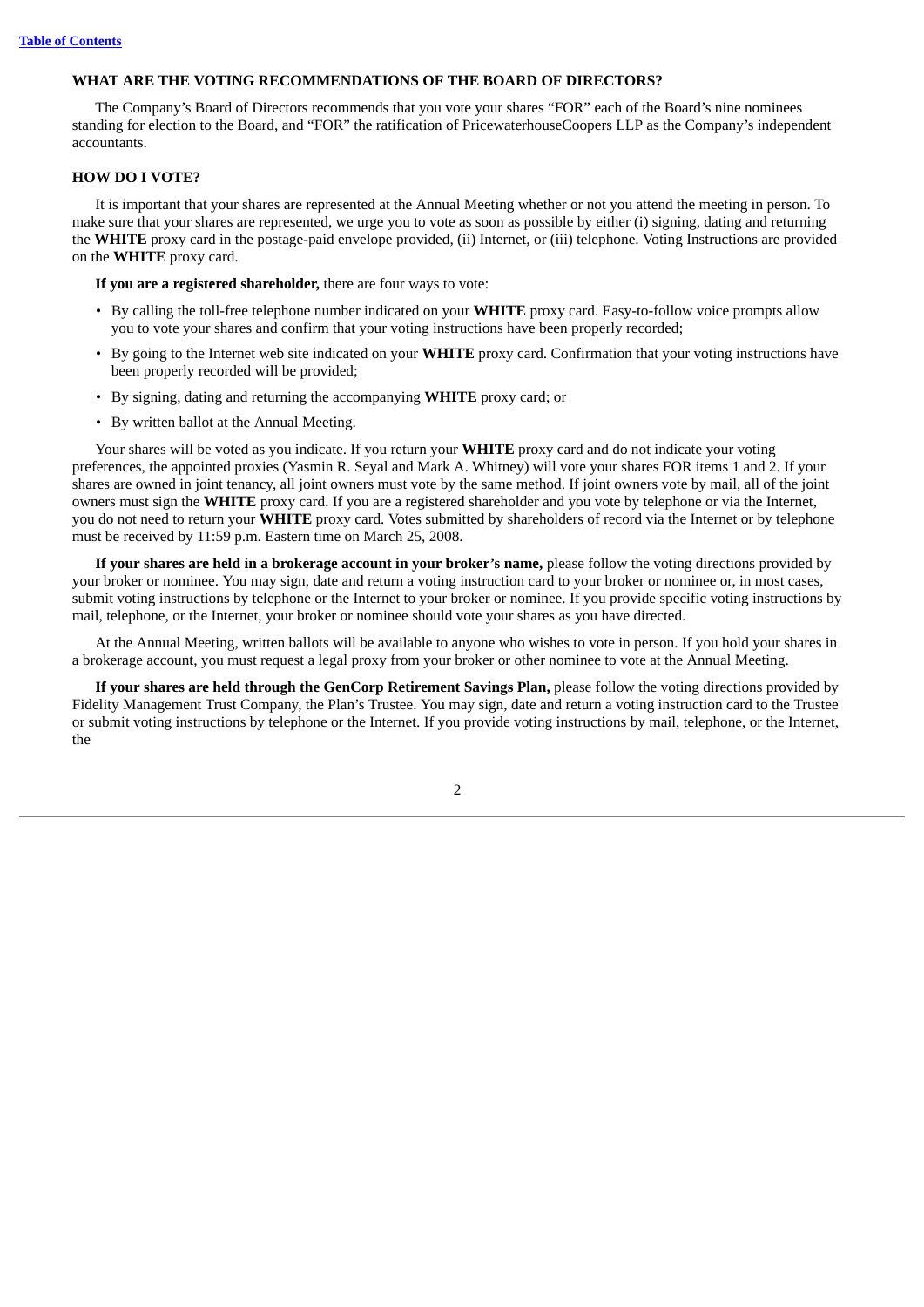Trustee will vote your shares as you have directed (or not vote your shares, if that is your direction). If you do not provide voting instructions, the Trustee will vote your shares in the same proportion as shares for which the Trustee has received voting instructions. You must submit voting instructions to the Plan Trustee by no later than March 21, 2008 at 11:59 pm Eastern time in order for your shares to be voted as you have directed by the Trustee at the Annual Meeting. Plan participants may not vote their Plan shares in person at the Annual Meeting.

## **WHAT SHOULD I DO IF I RECEIVE A PROXY CARD FROM STEEL PARTNERS?**

Steel Partners has indicated that it intends to nominate, and solicit proxies for, its own slate of nominees for election as Directors at the Annual Meeting. You may receive an opposition proxy statement and proxy card as well as follow-up solicitation materials from Steel Partners or its affiliates. **THE BOARD OF DIRECTORS URGES YOU NOT TO SIGN OR RETURN ANY GOLD PROXY CARD OR ANY OTHER PROXY CARD SENT TO YOU BY STEEL PARTNERS.** For additional information on the factors considered by the Board in reaching this determination, see the section entitled *Steel Partners Notice of Nominees* below.

Even if you have previously signed a proxy card sent by Steel Partners, you have every right to change your vote. You may do so by signing, dating and mailing the enclosed **WHITE** proxy card in the postage-paid envelope provided, or by following the instructions on the **WHITE** proxy card to vote by telephone or by Internet. Only the latest dated proxy card you vote will be counted. We urge you to disregard any proxy card sent to you by Steel Partners or its affiliates.

#### **MAY I ATTEND THE MEETING?**

All shareholders and properly appointed proxy holders may attend the Annual Meeting. Shareholders who plan to attend the meeting must present valid photo identification. If you hold your shares in a brokerage account, please also bring proof of your share ownership, such as a broker's statement showing that you owned shares of the Company on the record date of February 1, 2008, or a legal proxy from your broker or nominee. A legal proxy is required if you hold your shares in a brokerage account and you plan to vote in person at the Annual Meeting. Shareholders of record will be verified against an official list available at the Annual Meeting. The Company reserves the right to deny admittance to anyone who cannot adequately show proof of share ownership as of the record date.

## **WHAT IS THE DIFFERENCE BETWEEN HOLDING SHARES AS A SHAREHOLDER OF RECORD AND AS A BENEFICIAL OWNER?**

If your shares are registered directly in your name with the Company's transfer agent, the Bank of New York, you are considered, with respect to those shares, the "shareholder of record." The proxy statement, Annual Report and **WHITE** proxy card have been made available directly to shareholders of record by the Company. If your shares are held in a stock brokerage account or by a bank or other nominee, you are considered the "beneficial owner" of shares held in that brokerage account. The proxy materials will be forwarded to you by your broker, bank or nominee who is considered, with respect to those shares, the shareholder of record. As the beneficial holder, you have the right to direct your broker, bank or nominee how to vote and you are also invited to attend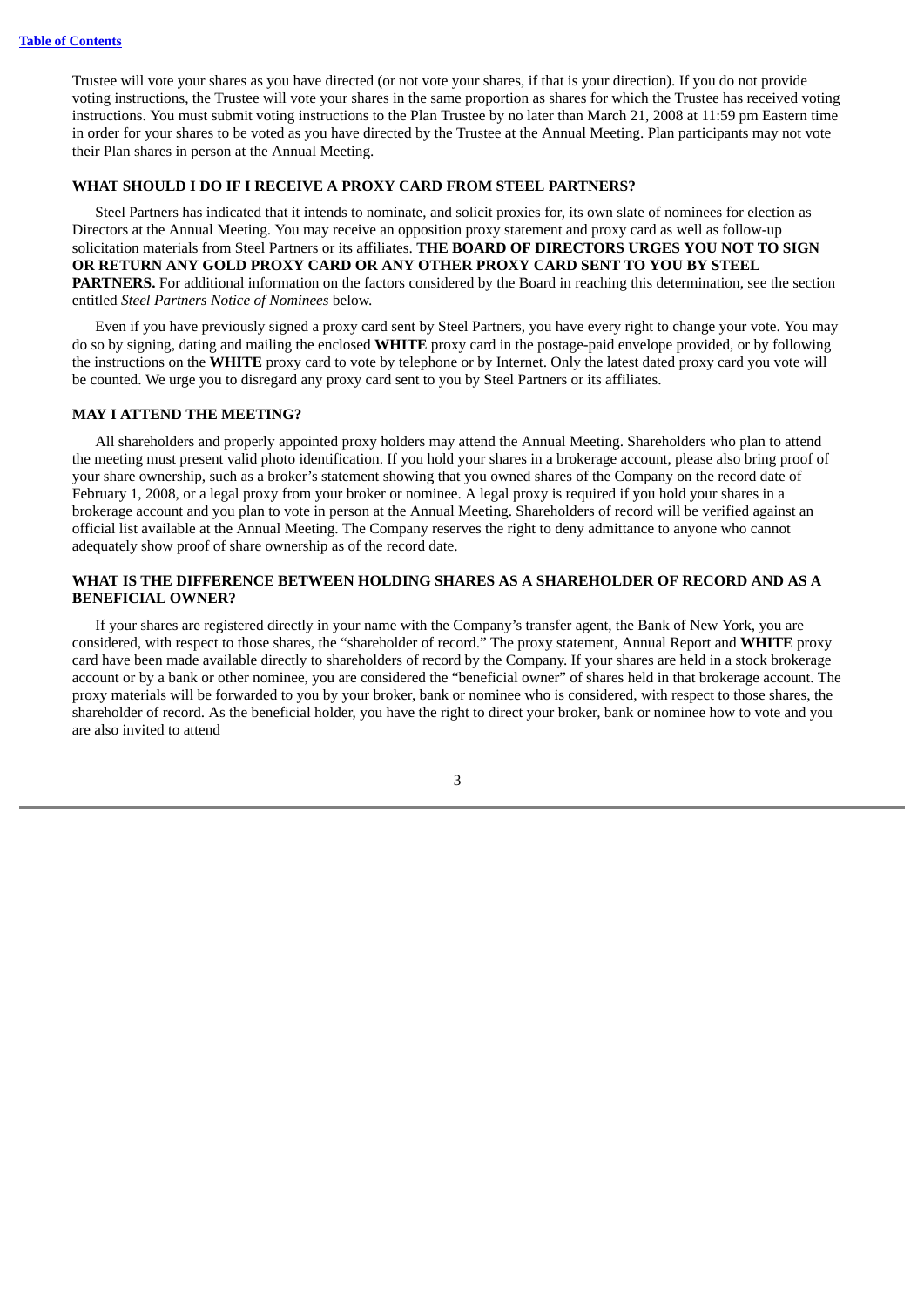the Annual Meeting. However, since you are not a shareholder of record, you may only vote your shares at the Annual Meeting if you bring a legal proxy from your broker, bank or nominee. Your broker, bank or nominee will enclose a voting instruction card to use in directing the broker, bank or other nominee on how to vote your shares.

## **WHAT ARE BROKER NON-VOTES AND HOW ARE THEY COUNTED?**

Broker non-votes occur when nominees, such as brokers and banks holding shares on behalf of the beneficial owners, are prohibited from exercising discretionary voting authority for beneficial owners who have not provided voting instructions at least ten days before the Annual Meeting date. If no instructions are given within that time frame, the nominees may vote those shares on matters deemed "routine" by the New York Stock Exchange. On non-routine matters, nominees cannot vote without instructions from the beneficial owner, resulting in so-called "broker non-votes." Broker non-votes are not counted for the purposes of determining the number of shares present in person or represented by proxy on a voting matter. In the event of a solicitation of proxies by Steel Partners, all proposals on the agenda for which there is a counter-soliciation by Steel Partners will be considered non-routine matters for any brokerage accounts solicited by Steel Partners. As a result, if Steel Partners or its affiliates provide you with proxy solicitation materials through your broker, your broker will be unable to vote your shares at the Annual Meeting on any proposal unless they receive your specific voting instructions. For these reasons, please promptly vote by telephone, by Internet, or sign, date and return the voting instruction card your broker or nominee has enclosed, in accordance with the instructions on the card.

#### **MAY I CHANGE MY VOTE?**

If you are a shareholder of record, you may revoke your proxy at any time before it is voted at the Annual Meeting by:

- Returning a later-dated, signed proxy card;
- Sending written notice of revocation to the Secretary of the Company;
- Submitting a new, proper proxy by telephone, Internet or paper ballot, after the date of the earlier voted proxy; or
- Attending the Annual Meeting and voting in person.

If you are a beneficial owner of shares, you may submit new voting instructions by contacting your broker, bank or other nominee. You may also vote in person at the Annual Meeting if you obtain a legal proxy as described above. The Board strongly urges you to revoke any gold or other proxy card you may have returned which you received from Steel Partners or its affiliates. Even if you have previously signed a proxy card sent by Steel Partners, you have every right to change your vote by signing, dating and returning the enclosed **WHITE** proxy card in the postage-paid envelope provided, or by following the instructions on the **WHITE** proxy card to vote by telephone or by Internet. Only the latest dated proxy card you vote will be counted.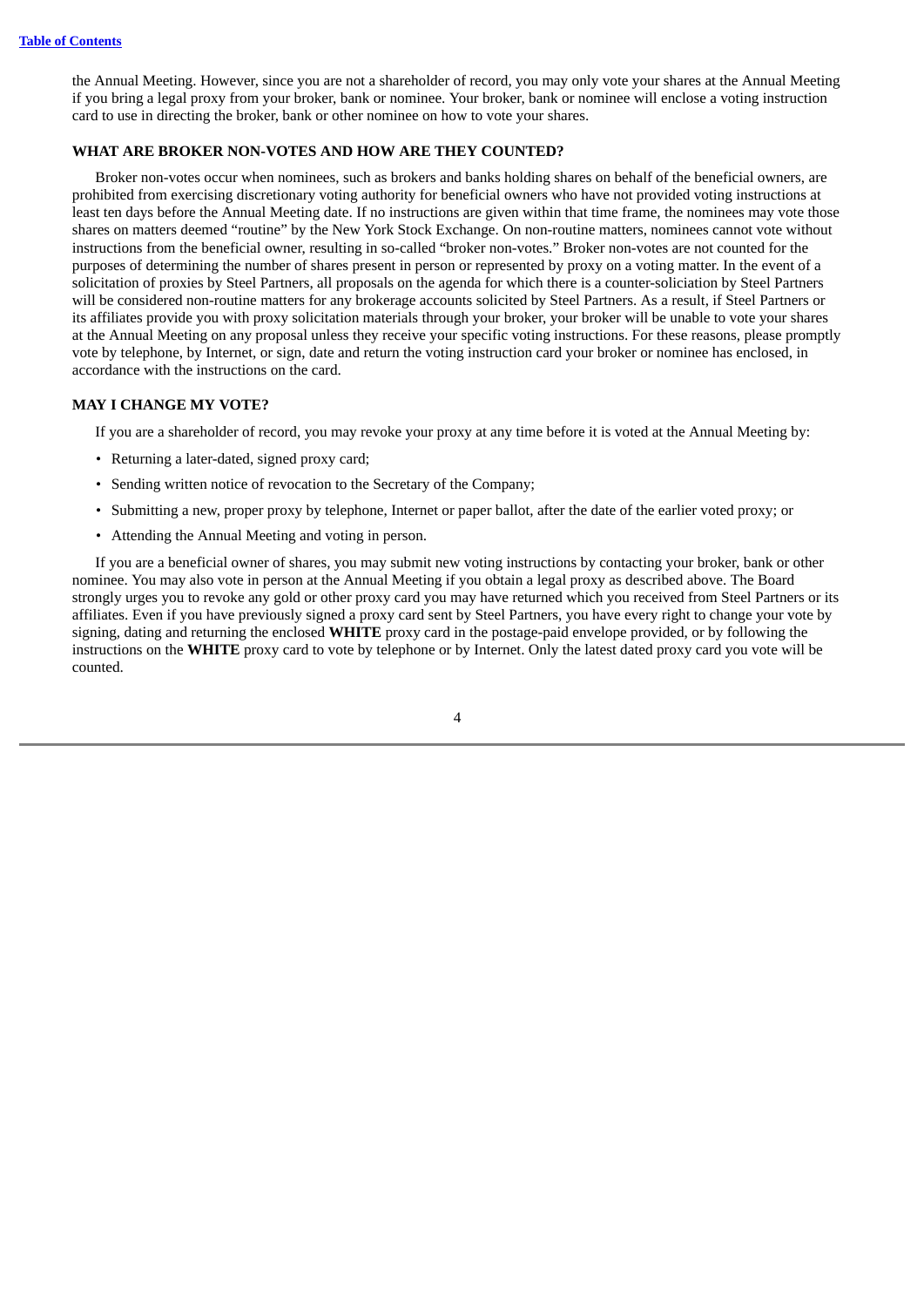## **WHAT VOTE IS REQUIRED TO APPROVE EACH PROPOSAL?**

Directors are elected by a plurality of the votes cast at the Annual Meeting. Votes cast for a nominee will be counted in favor of election. Abstentions and broker non-votes will not count either in favor of, or against, election of a nominee. Proxies cannot be voted for a greater number of persons than the number of Directors set by the Board for election. The affirmative vote of the holders of at least a majority of the votes cast at the Annual Meeting is necessary to approve Proposal 2, the ratification of the appointment of the Company's independent auditors. Abstentions and broker non- votes will have no effect on the outcome of the vote on Proposal 2.

#### **DO SHAREHOLDERS HAVE CUMULATIVE VOTING RIGHTS WITH RESPECT TO THE ELECTION OF DIRECTORS?**

No. Shareholders do not have cumulative voting rights with respect to the election of Directors.

#### **WHAT CONSTITUTES A QUORUM?**

As of the record date, 56,942,450 shares of the Company's common stock were issued and outstanding. A majority of the outstanding shares entitled to vote at the Annual Meeting, represented in person or by proxy, will constitute a quorum. Shares represented by a proxy that directs that the shares abstain from voting or that a vote be withheld on a matter will be included at the Annual Meeting for quorum purposes. Shares represented by proxy as to which no voting instructions are given as to matters to be voted upon will be included at the Annual Meeting for quorum purposes.

#### **WHAT DOES IT MEAN IF I RECEIVE MORE THAN ONE PROXY CARD?**

If you hold your shares in more than one account, you will receive a **WHITE** proxy card for each account. To ensure that all of your shares are voted, please complete, sign, date and return a **WHITE** proxy card for each account or use the **WHITE** proxy card to vote by telephone or Internet. As previously noted, Steel Partners has provided notice that it intends to nominate, and solicit proxies for, its own slate of nominees for election as Directors at the Annual Meeting. As a result, you may receive proxy cards from both Steel Partners and GenCorp. To ensure shareholders have the Company's latest proxy information and materials to vote, the Board may conduct multiple mailings prior to the date of the Annual Meeting, each of which will include a **WHITE** proxy card regardless of whether or not you have previously voted. Only the latest proxy card you vote will be counted.

## **WHO WILL SOLICIT PROXIES ON BEHALF OF THE BOARD?**

Appendix A sets forth certain information relating to the Company's Directors and certain officers and employees of the Company who may be deemed to be "participants" in the Board's solicitation of proxies in connection with the Annual Meeting under the applicable rules of the SEC.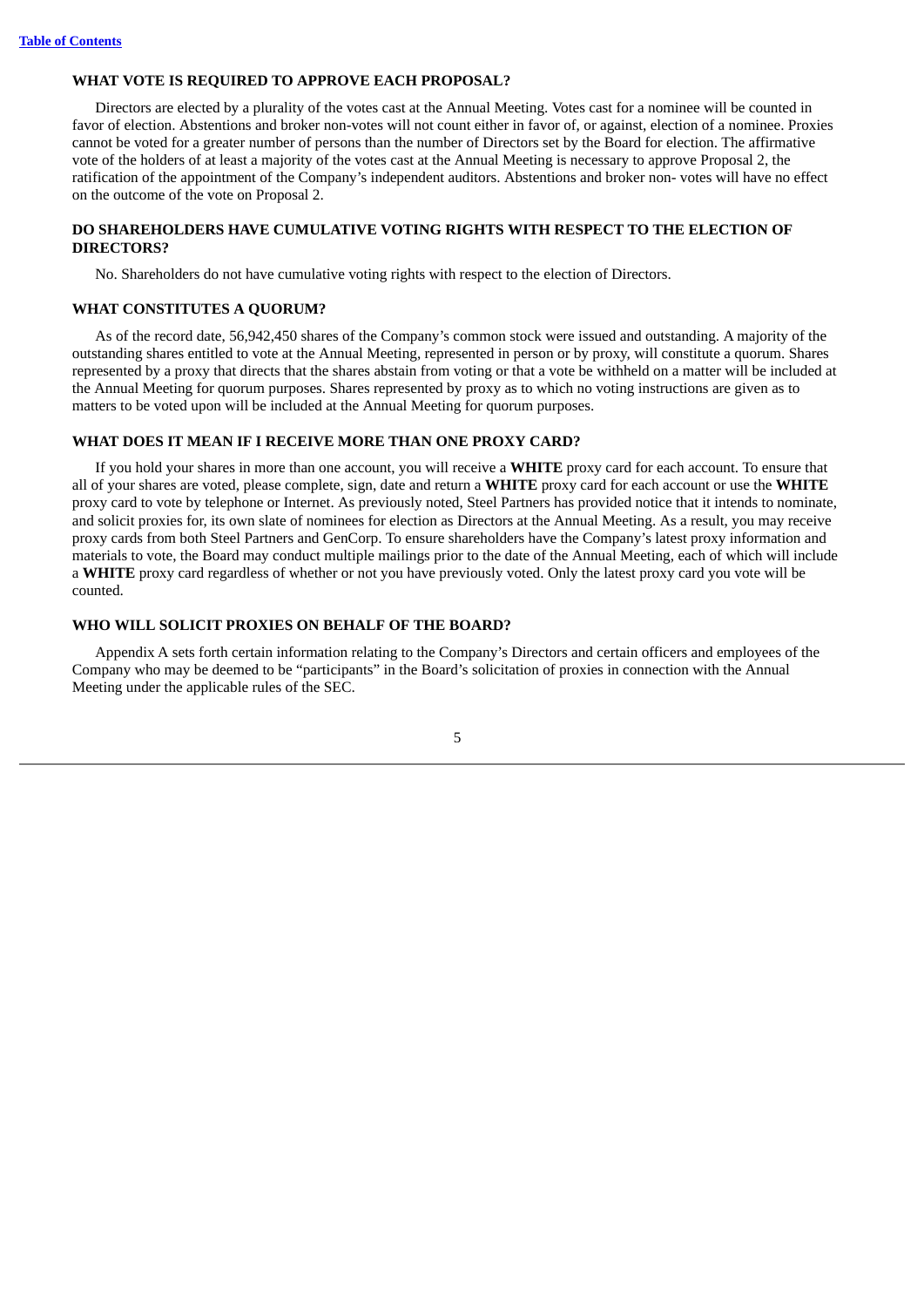## **WHAT IS THE COMPANY'S INTERNET ADDRESS?**

The Company's Internet address is *www.gencorp.com*. You can access this proxy statement and the Company's 2007 Annual Report at this Internet address. The Company's filings with the Securities and Exchange Commission are available free of charge via a link from this address.

#### **WILL ANY OTHER MATTERS BE VOTED ON?**

As of the date of this proxy statement, our management knows of no other matter that will be presented for consideration at the meeting other than those matters discussed in this proxy statement. If any other matters properly come before the meeting and call for a vote of the shareholders, validly executed proxies in the enclosed form will be voted in accordance with the recommendation of the Board of Directors.

## **WHO PAYS THE SOLICITATION EXPENSES FOR THIS PROXY STATEMENT AND RELATED COMPANY MATERIALS?**

The Company does. In addition to sending you these materials, some of the Company's Directors and officers, including management and non-management employees, may contact you by telephone, mail, e-mail or in person. You may also be solicited by means of press releases issued by GenCorp and postings on our web site, *www.gencorp.com*. None of the Company's officers or employees will receive any extra compensation for soliciting you. The Company has retained Innisfree M&A Incorporated (Innisfree), to assist us in soliciting your proxy for an estimated fee of \$ plus reasonable out-of-pocket expenses. Innisfree expects that approximately of its employees will assist in the solicitation. The Company will reimburse banks, nominees, fiduciaries, brokers and other custodians for their costs of sending the proxy materials to the beneficial owners of GenCorp common stock. The Company estimates that its total expenses related to the solicitation in excess of those normally spent for an Annual Meeting as a result of the potential proxy contest and excluding salaries and wages of our regular employees and officers are expected to be approximately \$, which includes both the Innisfree fee of \$ as well as expenses for printing, postage, legal services and other related items. The Company estimates that our total expenditures to date for the proxy solicitation are approximately \$

## **ARE THERE DISSENTER'S OR APPRAISAL RIGHTS?**

The Company's shareholders are not entitled to dissenter's or appraisal rights under Ohio law in connection with any of the proposals.

## **WHO SHOULD I CALL IF I HAVE ANY QUESTIONS?**

If you have any questions, or need assistance voting, please contact the Company's proxy solicitor:

**Innisfree M&A Incorporated Shareholders Call Toll Free: 877-456-3427 Banks and Brokers Call Collect: 212-750-5833**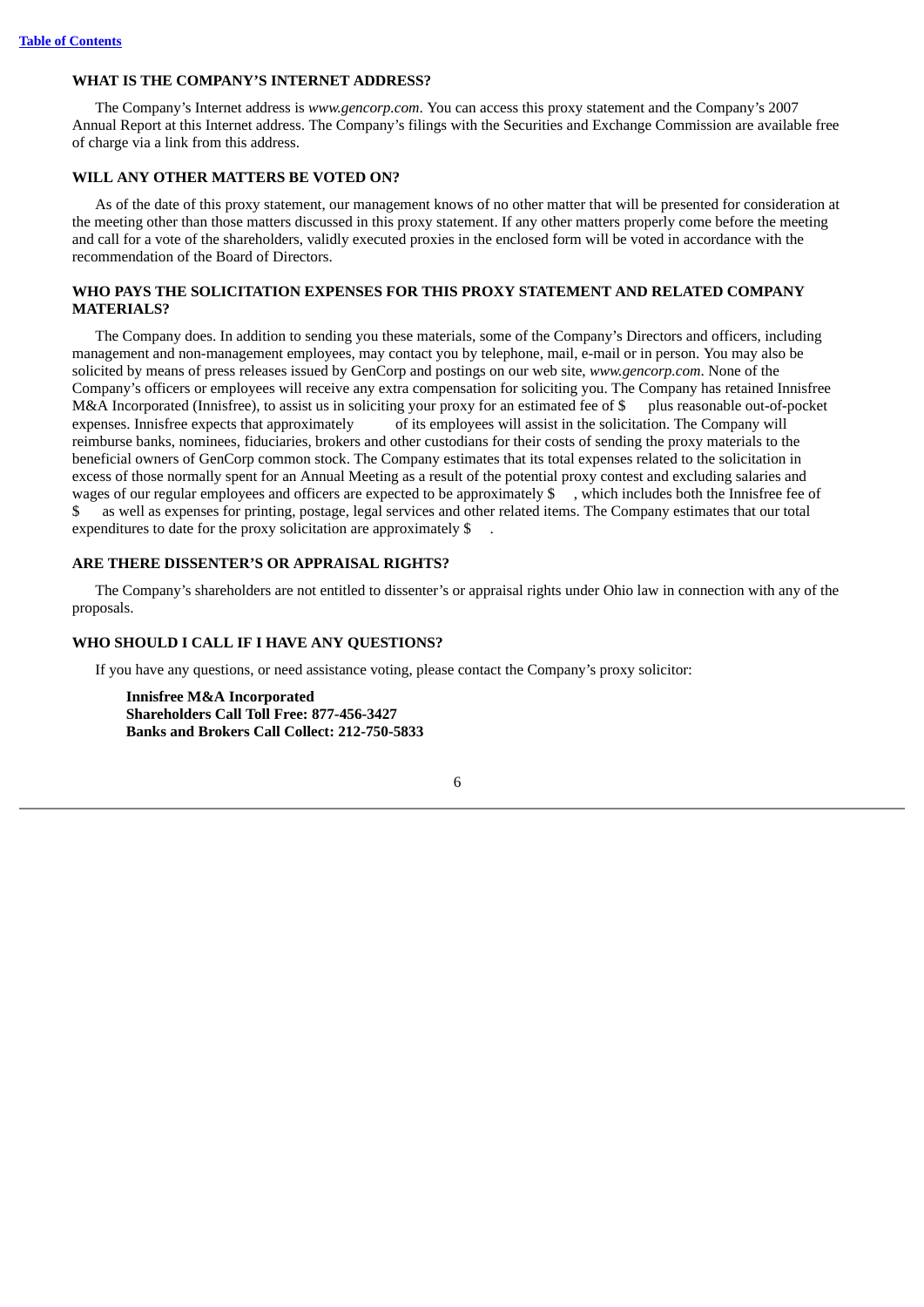A copy of the Company's 2007 Annual Report, including financial statements, accompanies this proxy statement. Shareholders who wish to receive a separate written copy of the proxy statement, Annual Report on Form 10-K, now or in the future, should submit their written request to Secretary, GenCorp Inc., P.O. Box 537012, Sacramento, California 95853-7012 (if by overnight courier, then Highway 50 & Aerojet Road, Rancho Cordova, California 95742).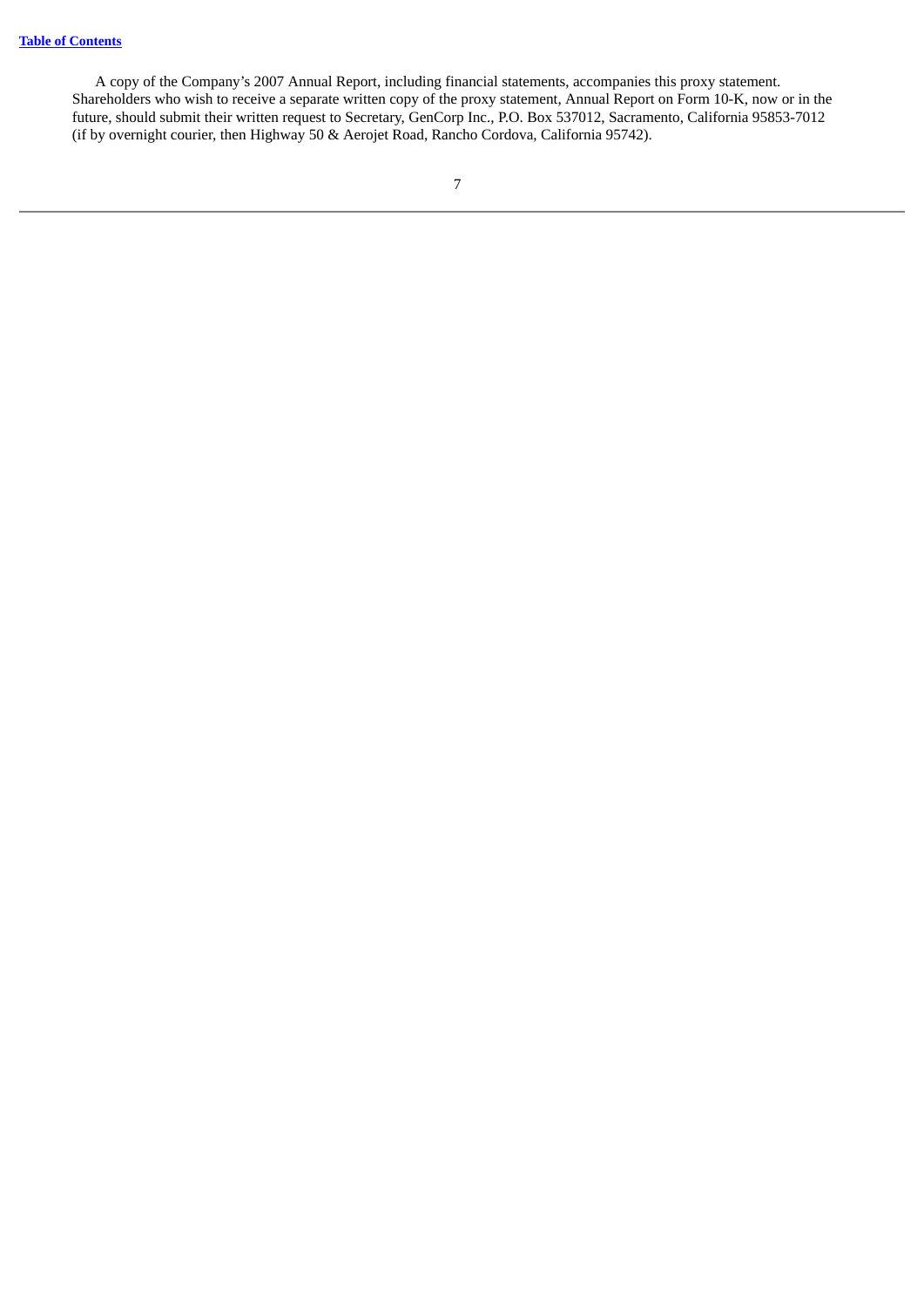## **PROPOSAL 1 ELECTION OF DIRECTORS**

<span id="page-12-0"></span>The Company's Code of Regulations provides for a Board of not less than seven or more than seventeen Directors, and authorizes the Board to determine from time to time the number of Directors within that range that will constitute the Board by the affirmative vote of a majority of the members then in office. The Board has set the number of Directors constituting the Board at nine.

The Board of Directors has proposed the following nominees for election as Directors with terms expiring at the Annual Meeting in March 2009: James J. Didion; Terry L. Hall; David A. Lorber; James M. Osterhoff; Todd R. Snyder; William L. Trubeck; Timothy A. Wicks; Sheila E. Widnall; and Robert C. Woods.

Eight of these nominees are current Directors who are being nominated for re-election. A current Director (Charles F. Bolden Jr.) has previously announced that he would not stand for re-election at the 2008 Annual Meeting, and in his place, the Board has determined to nominate Mr. Trubeck, who is not currently a Director. Mr. Trubeck has been selected in part to continue to implement the Board's succession planning, as Mr. Osterhoff has tentatively indicated that he may resign at or prior to the 2009 Annual Meeting and the Board believes Mr. Trubeck would be a qualified Chairman of the Audit Committee upon the resignation of Mr. Osterhoff.

Each nominee elected as a Director will continue in office until the next Annual Meeting of shareholders at which his or her successor has been elected, or until his or her resignation, removal from office, or death, whichever is earlier.

The Board of Directors unanimously recommends a vote FOR the election of these nominees as Directors.

The information concerning the nominees set forth below is given as of December 31, 2007. Each nominee has had the same principal occupation or employment during the past five years unless otherwise indicated.

#### **Current Directors Nominated for Re-Election**

#### **JAMES J. DIDION**

Director since 2002

Mr. Didion is an independent real estate investor and consultant since 2001. Mr. Didion has significant real estate experience having served as Chairman of the Board of CB Richard Ellis, Inc. (formerly known as Coldwell Banker & Company), the largest commercial real estate services company in the world, until his retirement in 2001. At the time of his retirement, CB Richard Ellis had revenues in excess of \$1.2 billion. Mr. Didion also served as Chief Executive Officer of Coldwell Banker from 1987 to 1999 and held various other management positions within the firm (1962 — 1987). Mr. Didion serves as an Executive Advisor of Real Estate to the University of California, Berkeley. From 1993 - 1996, Mr. Didion served as the Chairman of the Real Estate Roundtable, a non-profit public policy organization that engages in policy research, analysis and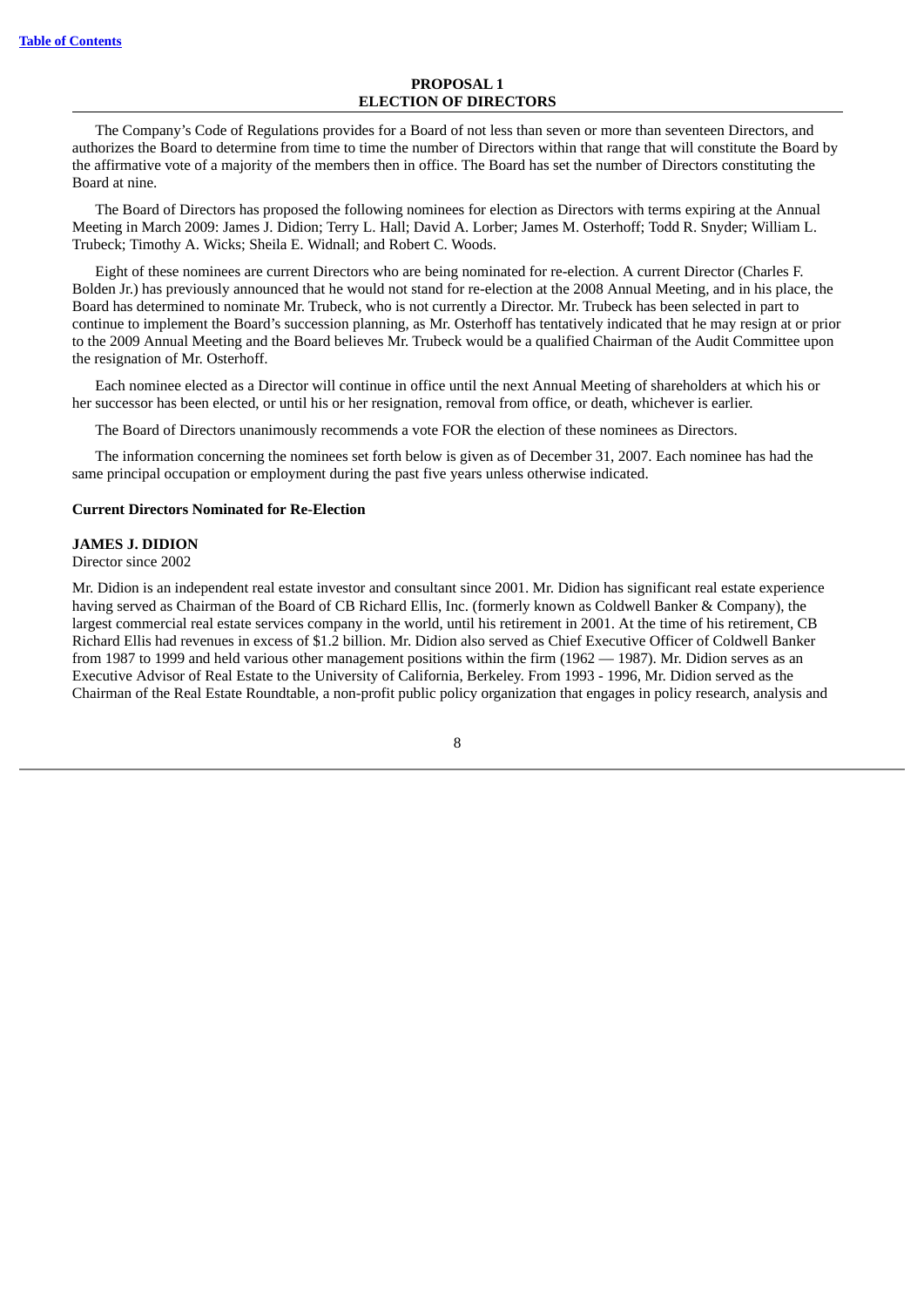presentation of positions on national real estate issues before the U.S. Congress, the White House and administrative agencies. Mr. Didion was a trustee and honorary member of the Urban Land Institute, a nonprofit organization that engages in research, education and advocacy promoting sound land use policy. He has also served on the Advisory Board of the Haas Business School at the University of California, Berkeley. Mr. Didion graduated from the University of California, Berkeley. Mr. Didion currently serves as Chairman of the Corporate Governance & Nominating Committee and as a member of the Finance Committee. Age 68.

## **TERRY L. HALL**

Director since 2002

Mr. Hall serves as President and Chief Executive Officer of the Company, positions he has held since 2002. Formerly, Mr. Hall also held the title of Chairman of the Board of the Company from 2003 to 2007. Mr. Hall has also served in other capacities at the Company including: Senior Vice President and Chief Operating Officer (2001 — 2002); Senior Vice President and Chief Financial Officer (2000 — 2001); Senior Vice President — Chief Financial Officer and Treasurer (1999 — 2000). Mr. Hall also served as the Chief Financial Officer of Aerojet-General Corporation, a subsidiary of GenCorp (1999). Prior to joining GenCorp, Mr. Hall worked at U.S. Airways Group, Inc., an \$8 billion airline holding company, where he was Senior Vice President, Finance and Chief Financial Officer (1997 — 1999), responsible for all aspects of corporate finance as well as mergers and acquisitions. Previously, Mr. Hall served as Chief Financial Officer of Apogee Enterprise Inc. (1995 — 1997), Chief Financial Officer of Tyco International Ltd. (1994 — 1995), and Vice President and Treasurer of UAL Corp. (1990 — 1993), Consultant to UAL Employees Acquisition Corp. (1990) and President/General Manager of Northwest Aircraft, Inc. (1986 — 1990). Mr. Hall graduated from Bemidji State University and earned his juris doctor from the University of Minnesota. Age 53.

#### **DAVID A. LORBER**

Director since 2006

Mr. Lorber is a Principal and Portfolio Manager at FrontFour Capital Group LLC, New York, NY, a hedge fund that he helped start in 2007. Previously, Mr. Lorber served as Director and Senior Investment Analyst at Pirate Capital LLC, a hedge fund (2003 — 2006). Prior to joining Pirate Capital, Mr. Lorber was an Analyst at Vantis Capital Management LLC, a money management firm and hedge fund (2001 — 2003) and an Associate at Cushman & Wakefield, Inc. (2000 — 2001). Mr. Lorber graduated from Skidmore College. Mr. Lorber currently serves as a member of the Organization & Compensation Committee and as a member of the Audit Committee. Age 29.

#### **JAMES M. OSTERHOFF**

Director since 1990

Mr. Osterhoff served as Executive Vice President and Chief Financial Officer of US WEST, Inc., a telecommunications company, from 1991 until retirement in 1995. Prior to joining US West, Mr. Osterhoff served as Vice President and Chief Financial Officer of Digital Equipment Corporation and of the Ford Motor Credit Company and its subsidiaries. Previously, Mr. Osterhoff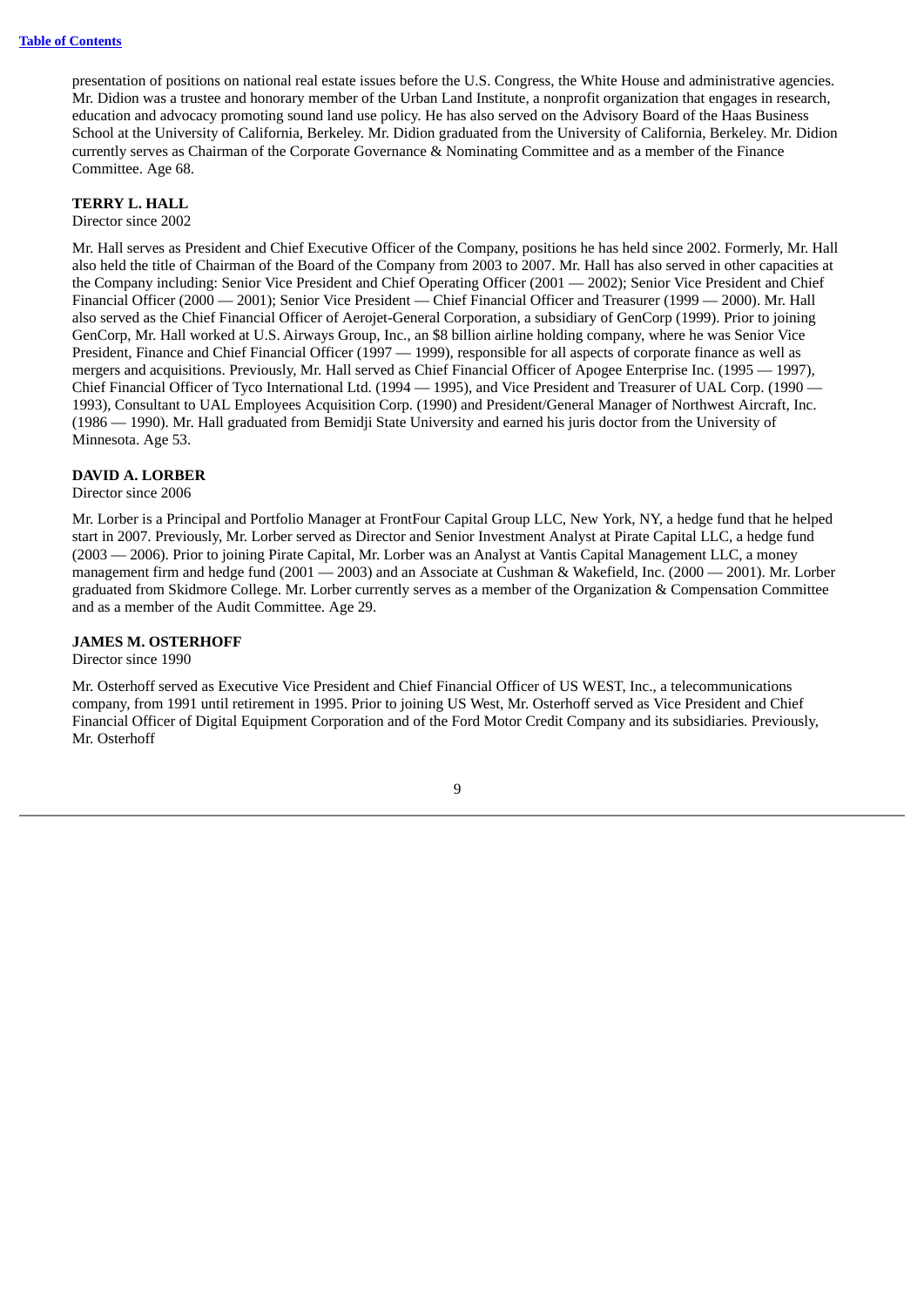was a Director of Financial Security Assurance Holdings, Ltd. (FSA) and Arkwright Mutual Insurance Company, was Vice Chairman of the Private Sector Council/Research Center for Government Financial Management, and was a member of the School of Mechanical Engineering Advisory Council at Purdue University and the Financial Executives Council of the Conference Board. He was twice named in *Institutional Investor* as one of America's "Top CFO's." Mr. Osterhoff graduated from Purdue University and earned a master's degree in business administration from the Graduate School of Business at Stanford University. Mr. Osterhoff currently serves as Chairman of the Audit Committee and as a member of the Finance Committee. Age 71.

## **TODD R. SNYDER**

Director since 2006

Mr. Snyder is a Managing Director of Rothschild Inc., an international investment banking and financial advisory firm. Before joining Rothschild in 2000, Mr. Snyder was a Managing Director and earlier held other positions at Peter J. Solomon Company (1997 — 2000) Prior to joining Peter J. Solomon Company, Mr. Snyder was a Managing Director at KPMG Peat Marwick (1995 — 1997). Prior to his move to investment banking, Mr. Snyder practiced law in the Business Reorganization department of Weil, Gotshal & Manges (1988 — 1994). Mr. Snyder graduated from Wesleyan University and received a juris doctor from the University of Pennsylvania Law School. Mr. Snyder is an adjunct faculty member of the New York University Law School. Mr. Snyder currently serves as Chairman of the Finance Committee and as a member of the Organization & Compensation Committee. Age 45.

#### **TIMOTHY A. WICKS**

Director since 2005

Mr. Wicks is a Senior Vice President, Strategic Growth for UnitedHealthcare, the largest operating division of UnitedHealth Group Inc., a diversified health care company, a position he has held since 2006. Other positions he has held at UnitedHealth include Senior Vice President, Product Development and Management for UnitedHealth (2004 — 2006), Vice President, Platinum Broker Service (2003 — 2004), and Vice President, Consumer Solutions (2002 — 2003). Prior to joining UnitedHealth, Mr. Wicks served as General Manager, Small Business Services, and Director of Global Business Strategy of Dell Computer Corporation (2001 — 2002). Prior to joining Dell Computer, Mr. Wicks was the President and Co-Founder of Great Northern Capital, a private investment and merchant banking firm (1994 — 2000). Mr. Wicks graduated from The University of Chicago and received a master's degree in business administration from Harvard University's Graduate School of Business. Mr. Wicks currently serves as the non-executive Chairman of the Board, as a member of the Finance Committee and as a member of the Audit Committee. Age 42.

**DR. SHEILA E. WIDNALL**

Director since 1999

Dr. Widnall has been an Institute Professor at the Massachusetts Institute of Technology (MIT) since 1998. Previously, Dr. Widnall served as the Secretary of the United States Air Force from 1993 to 1997. She is the only woman to ever head a military service. As Secretary of the Air Force,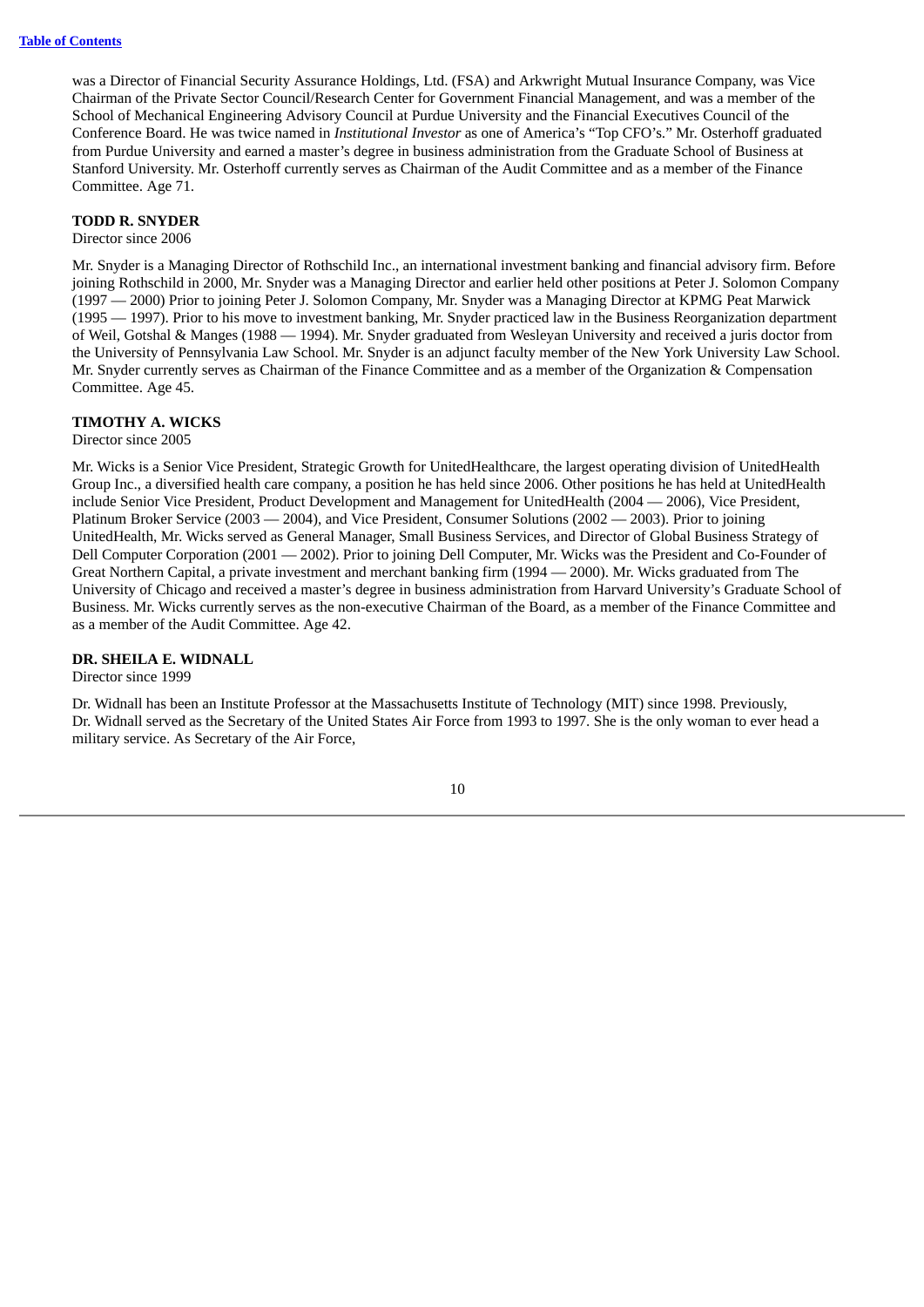Dr. Widnall was responsible for all affairs of the Department of the Air Force including recruiting, organizing, training, administration, logistical support, maintenance and welfare of personnel. Dr. Widnall was also responsible for research and development and other activities prescribed by the President or the Secretary of Defense. Prior to being appointed Secretary of the Air Force, Dr. Widnall was an Associate Provost (1992-1993) and Professor of Aeronautics and Astronautics (1986 -1992) at MIT. Dr. Widnall was a member of the Columbia accident investigation board and was inducted into the Women's Hall of Fame in 2003. Dr. Widnall is a member of the National Academy of Engineering, the American Institute of Aeronautics and Astronautics and the American Association for the Advancement of Science. Dr. Widnall earned her bachelor of science degree in 1960, her master of science degree in 1961, and her doctor of science degree in aeronautics and astronautics in 1964 at MIT. Dr. Widnall currently serves as Chairwoman of the Organization & Compensation Committee and as a member of the Corporate Governance & Nominating Committee. Age 69.

#### **ROBERT C. WOODS**

#### Director since 2006

Mr. Woods has been an Investment Banker at Cornerstone Capital Advisors, a real estate investment bank, since 1987. From 1983 to the present, Mr. Woods has also been a real estate developer for Palladian Partners, a real estate development company. At both Cornerstone and Palladian, Mr. Woods' experience includes developing and financing master planned communities. Previously, he was a Project Manager and Vice President of Development for Hines Interests LLC, a real estate development company (1980 — 1983), and a Project Manager for Trammell Crow, a real estate development company (1979 — 1980). Mr. Woods was also a consulting professor of real estate finance at Stanford University from 2000 to 2005. Mr. Woods is also a Chartered Financial Analyst. Mr. Woods was a consulting professor of real estate finance at Stanford University from 2000 to 2005. Mr. Woods received a master's degree in business administration from the College of William and Mary. Mr. Woods currently serves as a member of the Audit Committee and as a member of the Finance Committee. Age 55.

#### **New Director Nominated for Election**

#### **WILLIAM L. TRUBECK**

Mr. Trubeck served as Executive Vice President and Chief Financial Officer of H&R Block, Inc., a financial services company, from 2004 to 2007. Prior to joining H&R Block, he served Waste Management Inc., a waste disposal and environmental services company, as Executive Vice President of its Western Group (2003 — 2004), Executive Vice President, Operations Support, and Chief Administrative Officer (2002 — 2003) and Executive Vice President and Chief Financial Officer (2001 -2002). Prior to joining Waste Management, Mr. Trubeck was Senior Vice President — Finance and Chief Financial Officer of International Multifoods, Inc., a food manufacturing company (1997 — 2000), and President, Latin American Operations of International Multifoods (1998 — 2000). Mr. Trubeck is a director of YRC Worldwide Inc., a transportation service provider, and of Dynegy Inc., a power generation company. Mr. Trubeck serves as chairman of the audit committees of both YRC Worldwide and of Dynegy. Mr. Trubeck is also vice chairman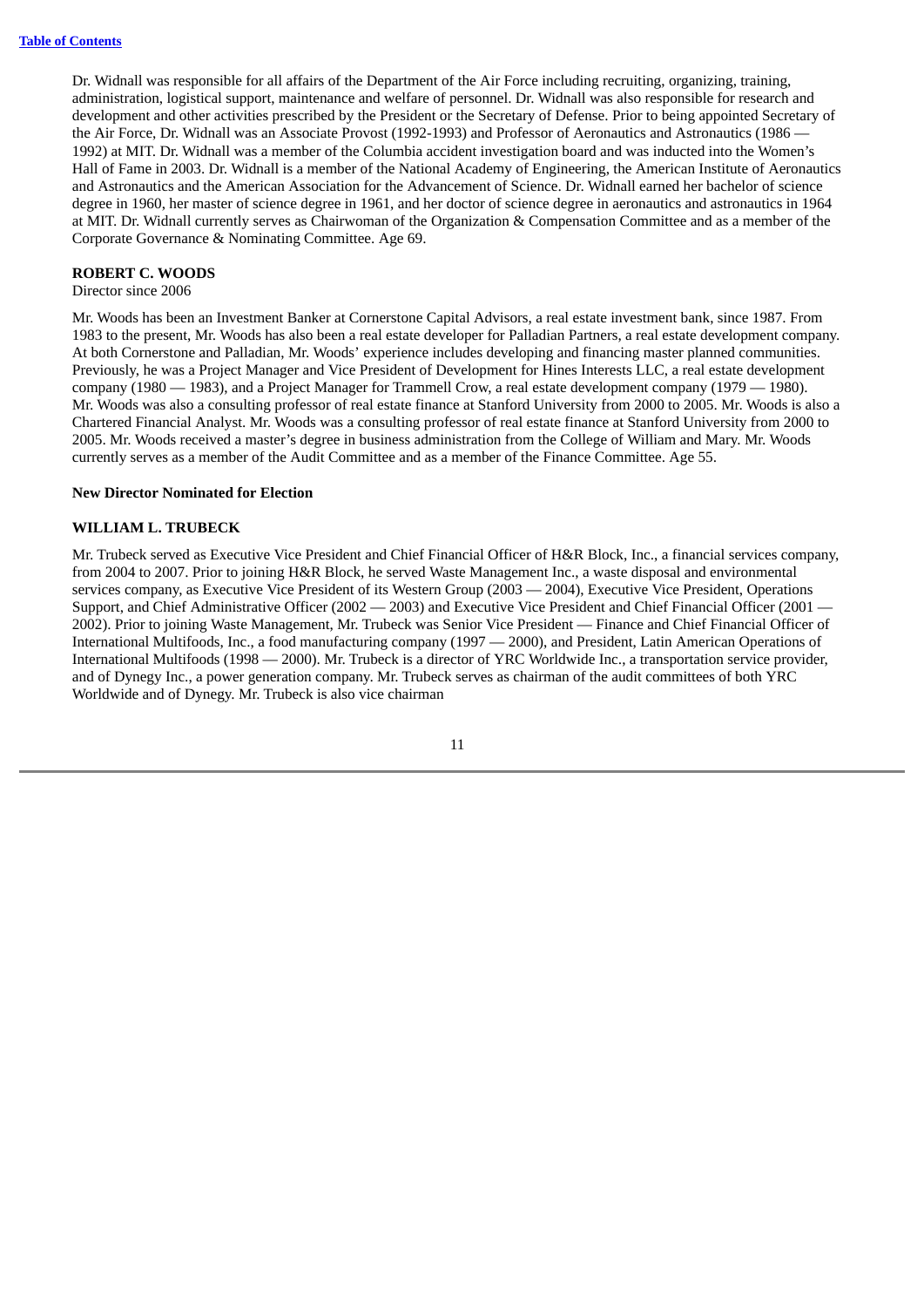of the board of trustees of Monmouth College. Mr. Trubeck graduated from Monmouth College and received a master's degree in business administration from the University of Connecticut. If elected, Mr. Trubeck is expected to serve on the Audit Committee. Age 61.

**The Company's Board of Directors recommends that shareholders vote FOR these nominees as Directors by** executing and returning the WHITE proxy card or voting by one of the other ways indicated thereon. Proxies solicited **by the Board of Directors will be so voted unless shareholders specify otherwise.**

#### **STEEL PARTNERS NOTICE OF NOMINEES**

Steel Partners, which has reported that it and other affiliated entities were the beneficial owner of 8,034,059 shares as of January 30, 2008, has notified the Company of its intention to nominate for election six individuals to the Board. According to information provided by Steel Partners, for which the Company disclaims any responsibility, these individuals are Warren G. Lichtenstein, James R. Henderson, Gerald R. Dinkel, Martin Turchin, James H. Perry and Thomas A. Corcoran.

At the date of this proxy statement, Steel Partners has indicated it intends to solicit proxies from shareholders for the election of its proposed nominees. If Steel Partners proceeds to solicit proxies, the Board recommends that you do **NOT** return Steel Partners' gold proxy card or any other proxy card provided by Steel Partners or otherwise vote as recommended by Steel Partners.

The Board has determined that the election of the Steel Partners nominees would not be in the best interests of the Company and its shareholders. In making this determination, our Board considered, among other factors:

#### **Significant Change Not Necessary**

- *The Board Has Several Shareholder-Designated Directors and is Willing to Add More*. The current Board includes three shareholder-designated directors (Messrs. Lorber, Snyder and Woods), who were initially nominated by Pirate Capital LLC at the 2006 Annual Meeting. These Directors have since been approved by the Board and are part of the Board's nominees. Prior to Steel Partners delivering its notice of its intent to nominate directors, the Board offered to nominate three of the Steel Partners nominees to the Board. This would have increased the number of shareholder-designated Directors to six, representing a majority of the Board following the 2008 Annual Meeting, but would not have given full control of the Board to Steel Partners. The Board believes that it is committed to having a Board that includes shareholder-designated Directors for the benefit of all shareholders.
- *Results of Operations Do Not Require Significant Change of Board or Management*. The Company's strategy over the last five years has been to focus on two core businesses — Aerospace and Defense through its subsidiary Aerojet-General Corporation, and Real Estate which involves activities related to the entitlement, sale, and leasing of our excess real estate assets. This strategy resulted in the divestiture of non-core businesses, a compound annual growth rate of 22% of Aerojet's revenues and the release of 2,600 acres and expected soon-to-be-released 2,200 acres of the Company's excess real estate from environmental restrictions under federal and state super fund status. GenCorp's recent results of operations demonstrate

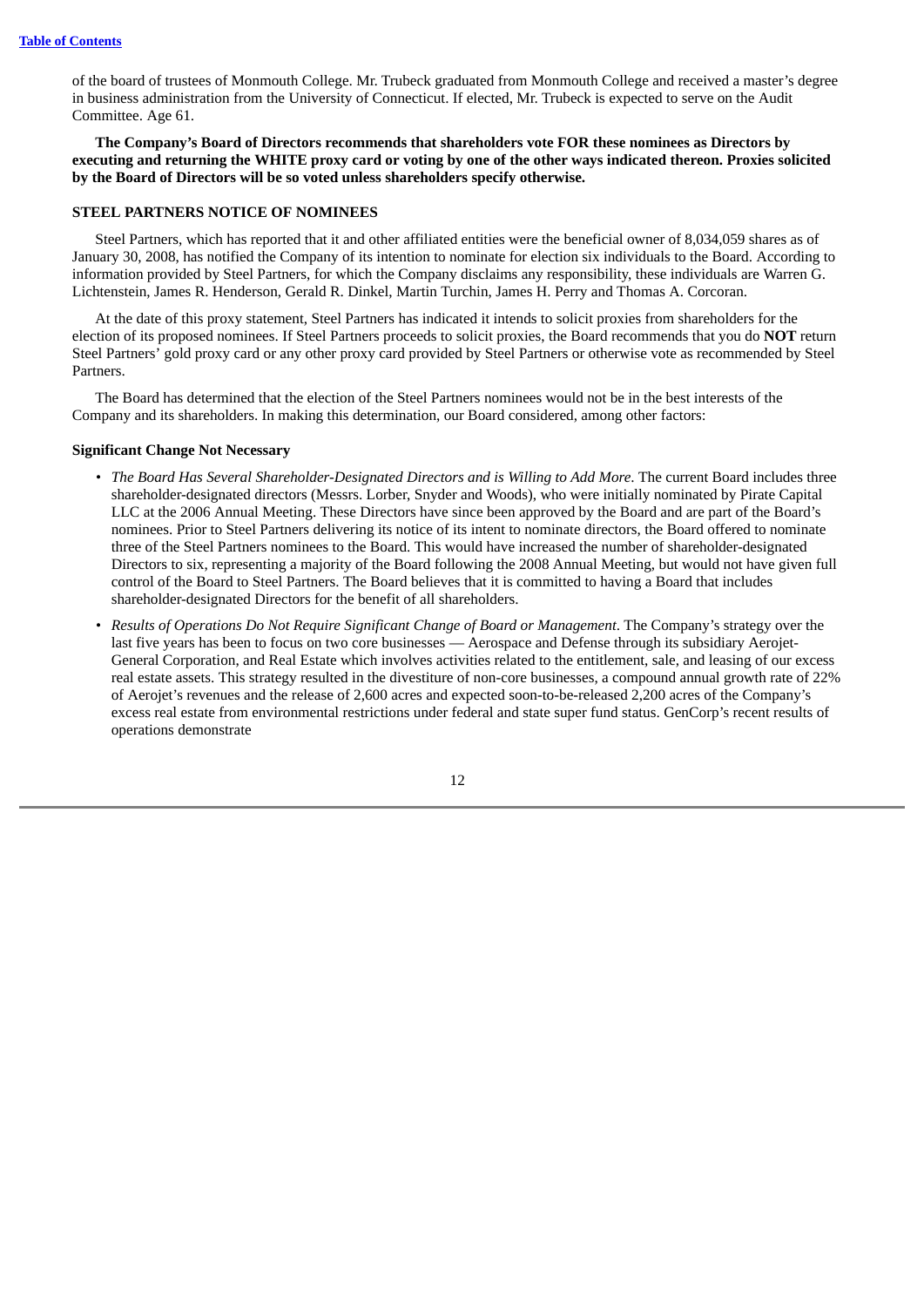that the Board's strategy is working and that a significant change of the composition of the Board is not necessary. The Company recently reported that sales for fiscal year 2007 were \$745.4 million, a 20% increase from fiscal year 2006, and net income for fiscal year 2007 was \$69.0 million, or \$1.14 diluted earnings per share, compared to a net loss of \$38.5 million, or \$0.69 loss per share for fiscal year 2006.

- *Board's Nominees are Experienced and Independent*. The Board's nominees are seasoned executives, who are respected, proven business leaders with extensive and relevant experience unmatched by the Steel Partners nominees. As executives of their own firms and as independent directors of GenCorp (other than Mr. Hall, who is an officer of the Company), the members of the Board have a proven record of success. We believe the Board's nominees possess critical industry and business experience and have taken their responsibilities to shareholders and to the Company seriously. Other than Mr. Trubeck who is being nominated for the first time to serve on this Board, all of the Board members have significant experience in dealing with the unique combination of the Company's businesses — Aerospace & Defense and Real Estate — and legacy issues.
- *Current Board Focused on and Improving Corporate Governance*. The Board has taken significant steps to improve the Company's corporate governance over the last two years, including separating the roles of Chairman and CEO; allowing the Company's shareholder rights plan to expire without renewal in February 2007; amending the Company's Articles of Incorporation to declassify the Board so that each of the Directors would be subject to annual election; amending the Company's Articles of Incorporation to render inapplicable to the Company certain Ohio anti-takeover statutes that restricted a shareholder's ability to acquire shares in excess of certain thresholds without prior Board or shareholder approval; and adopting a majority vote policy for uncontested elections of Directors, under which, any nominee who receives a majority of withheld votes must submit his or her resignation to the Board, which will promptly consider whether to accept or reject the tendered resignation. The Board believes that it is focused on thoughtful corporate governance improvements for the benefit of all shareholders.

## **Adverse Effects on the Company Upon Election of Steel Partners' Nominees**

- *Steel Partners Seeks Control of the Board and the Company*. Steel Partners intends to have directors nominated by it constitute a majority of the Directors on the Board. As noted above, the Board offered to nominate several of the Steel Partners nominees to the Board without giving Steel Partners full control of the Board. Steel Partners rejected this offer. Through its nominations, Steel Partners has sought control of the Board and the Company, and therefore the ability to dictate the Board's policies on management of the Company, business plans, key initiatives, strategic alternatives, and relationships with customers, suppliers and employees. Steel Partners may have interests that differ from the interests of the Company's shareholders other than Steel Partners.
- Election of the Steel Partners Nominees Will Result in the Acceleration of the Company's Indebtedness and Will be an *Event of Default Under the Company's Senior Credit Facility and Will Trigger Other Funding Requirements*. The indentures for the Company's senior and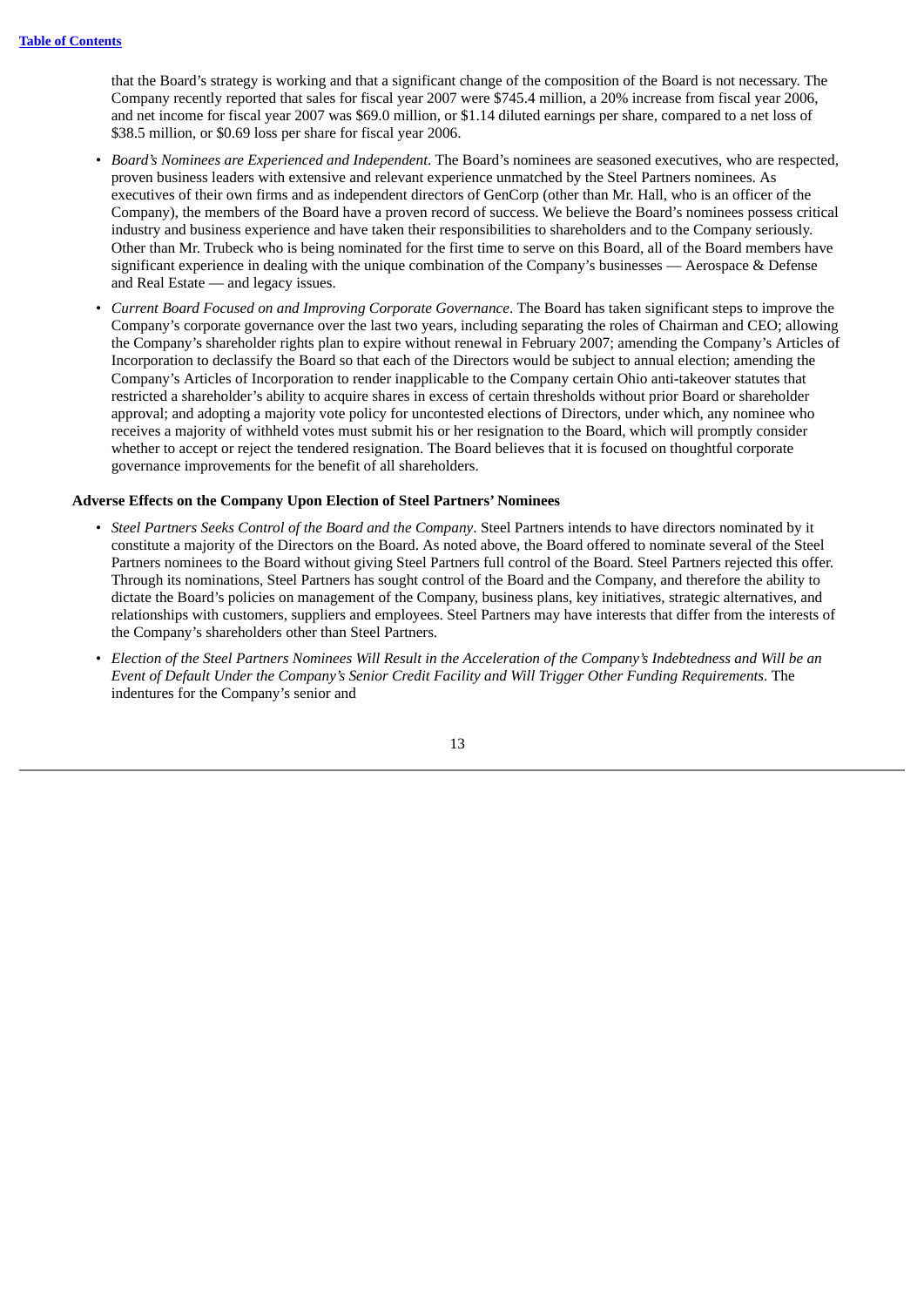subordinated notes and the Company's senior credit agreement include customary provisions that provide for adverse effects to the Company if a majority of the Board ceases to be comprised of "continuing directors" (as defined under those agreements). If the Steel Partners nominees are elected to the Board, they will represent a majority of the Company's Board (absent a determination by the Board to nominate for election the Steel Partners nominees, which determination the Board does not currently intend to make) and the Company's obligations to pay the principal amount and interest of the indebtedness would accelerate (either directly or as a result of the triggering of an obligation of the Company to offer to repurchase the indebtedness). In this event and absent a settlement of the proxy contest, these obligations would almost certainly need to be refinanced on terms to be negotiated on current market terms (likely at a higher interest rates), which may not be possible in light of the current uncertainties in the credit markets. The Company expects that it would incur increased annual interest expense and several million dollars in fees if it were forced to refinance this indebtedness, if it is possible at all. Upon the election of the Steel Partners nominees, the Company would also cease to have access to a revolving line of credit and a letter of credit facility, which may have adverse effects on the Company's operations. In addition, several of the Company's arrangements with officers, employees and retirees include provisions that require the Company to fund into a trust certain liabilities and potential liabilities if a majority of the Board ceases to be comprised of "continuing directors" (as defined under those agreements). Based on the current size and composition of the Board and current assumptions, if even one of the Steel Partners nominees is elected to the Board, the Company may be required to fund into a trust the liabilities associated with the Company's Benefits Restoration Plan, and the amounts that would be payable to officers of the Company who are party to executive severance agreements as a result of qualifying terminations of employment after a change of control of the Company. The failure to elect Mr. Hall to the Board is a qualifying termination under the executive severance agreement between him and the Company, which will result in the incurrence of severance liabilities described below in this proxy statement. The Company is currently trying to estimate with greater certainty the amounts of these obligations to the extent practicable, which amounts are expected to be material.

Accordingly, if Steel Partners nominates one or more individuals for election to the Board, the Company recommends that you vote **AGAINST** Steel Partners' nominees and **FOR** the Company's

In making the foregoing determinations, the Board also considered the potential negative effects of opposing the Steel Partners nominees, particularly the substantial costs that may be involved and the fact that election contests typically consume a substantial amount of management time and result in the expenditure of significant expenses. However, the Board determined that, on balance, these factors were substantially outweighed by the other factors referenced above.

In making the foregoing determinations, the Board did not attempt to assign relative weights to any particular factor or to rank them in order of importance, and individual Directors may have considered other factors in their decision-making. The Directors may have considered the fact that they are standing for reelection as well (other than Mr. Bolden), although continued service on the GenCorp Board is not material to any of them from a financial point of view.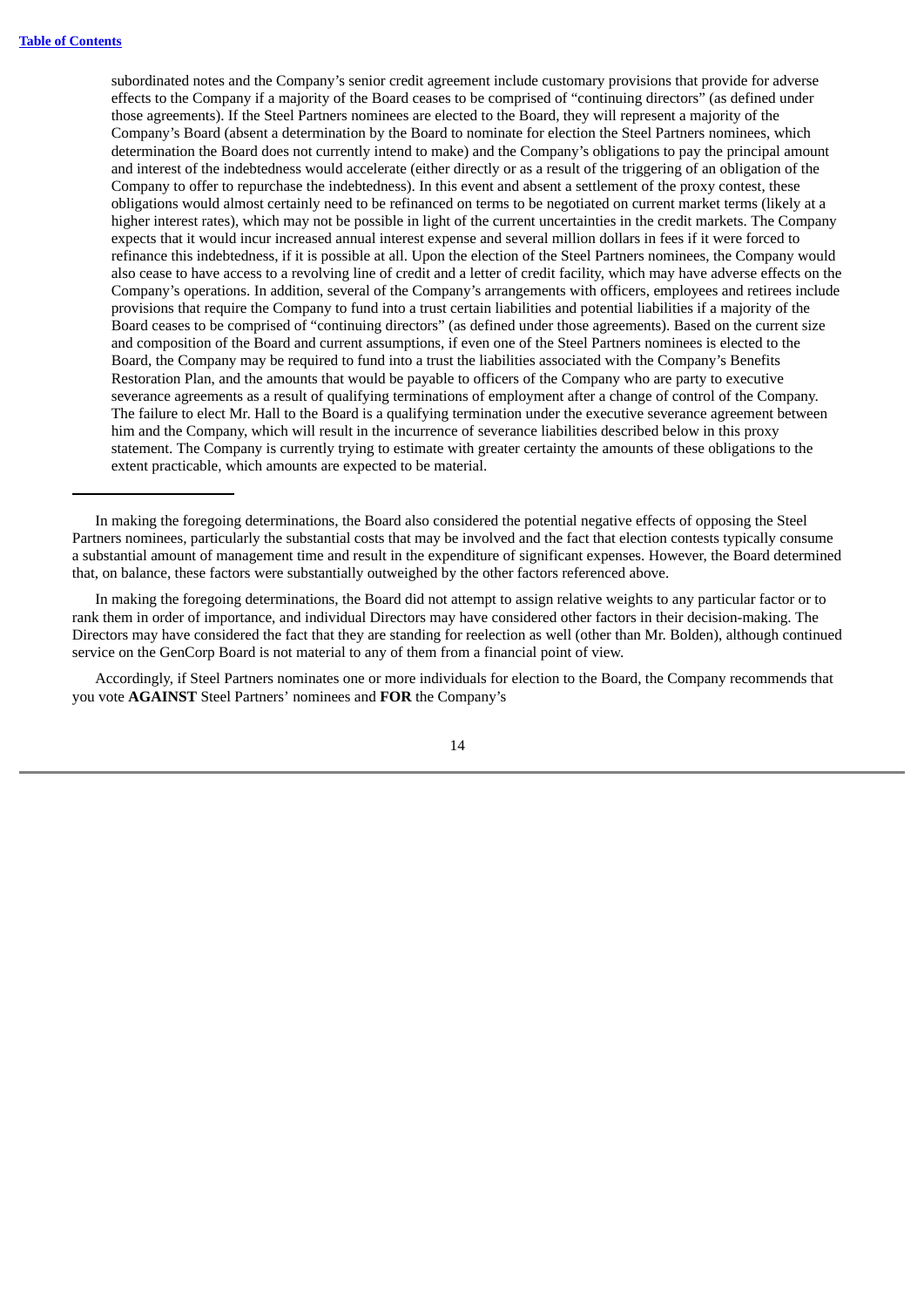nominees. If Steel Partners in fact proceeds with these actions, the Board expects to communicate further with shareholders prior to the Annual Meeting.

#### **Voting for Directors**

The Company has no provision for cumulative voting in the election of Directors. Holders of Common Stock are, therefore, entitled to cast one vote for each share held on the February 1, 2008 record date for each of the candidates for election. Directors are elected by a plurality of the votes cast at the Annual Meeting; however, the Board has adopted a majority vote policy. Pursuant to such policy, in an uncontested election, any nominee for Director who receives a greater number of votes "withheld" for his or her election than votes "for" such election (a Majority Withheld Vote) shall promptly tender his or her resignation after such election for consideration by the Corporate Governance & Nominating Committee. Within 90 days thereafter, the Board of Directors, taking into account the recommendation of the Corporate Governance & Nominating Committee, must determine whether to accept or reject the resignation. The Director that tendered the resignation shall not participate in the consideration or determination of whether to accept such resignation. The Board of Directors shall disclose by press release its decision to accept or reject the resignation and, if applicable, the reasons for rejecting the resignation. If a majority of the Corporate Governance & Nominating Committee members receive a Majority Withheld Vote at the same election, then the independent Directors who did not receive a Majority Withheld Vote will appoint a committee of independent Directors to consider the resignation offers and recommend to the Board whether to accept or reject them.

Votes cast for a nominee will be counted in favor of election. Abstentions and broker non-votes will not count either in favor of, or against, election of a nominee. It is the intention of the persons named in the accompanying form of proxy to vote for the election of the Board of Directors' nominees, unless authorization to do so is withheld. Proxies cannot be voted for a greater number of persons than the number of Directors set by the Board for election. If, prior to the Annual Meeting, a nominee becomes unable to serve as a Director for any reason, the proxy holders reserve the right to substitute another person of their choice in such nominee's place and stead. It is not anticipated that any nominee will be unavailable for election at the Annual Meeting.

#### **Retirement Policy**

Under the Board's retirement policy, a Director's term of office normally expires at the Annual Meeting following his or her 70th birthday. The Board's retirement policy also provides that the Board may waive immediate compliance with the policy and request that a Director postpone his or her retirement until a subsequent date. The Board has asked James M. Osterhoff, Chairman of the Audit Committee, who turned 70 in 2006, to remain a Director until the 2009 Annual Meeting, subject to reelection at the 2008 Annual Meeting.

#### **Meetings of the Board**

The Board of Directors held sixteen meetings during fiscal year 2007. Other than Mr. Bolden who is not standing for reelection at the 2008 Annual Meeting, all of our Directors attended at least 75% of the regularly scheduled and special meetings of the Board to which they were not otherwise excluded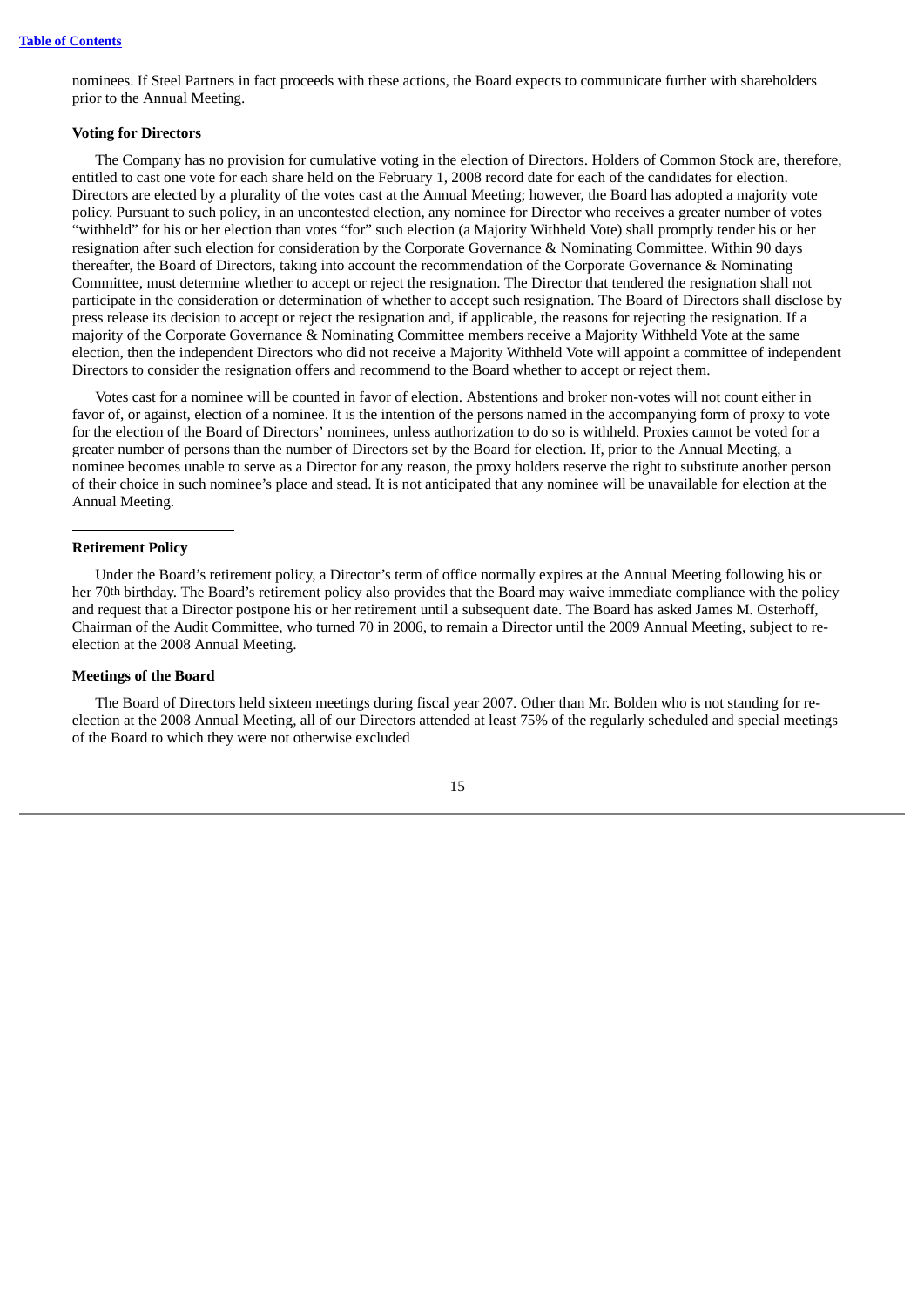(i.e. executive sessions) and Board committees on which they served in fiscal year 2007. All of the Board's nominees for election at the 2008 Annual Meeting are expected to attend such Annual Meeting. All but one of the Directors then in office were present at the Company's 2007 Annual Meeting.

#### **Non-Executive Chairman of the Board**

In February 2007, as part of its ongoing commitment to good corporate governance, the Board of Directors made a decision to separate the positions of Chairman of the Board and Chief Executive Officer. Historically, the positions of Chairman of the Board and Chief Executive Officer have been held by the same person. In February 2007, the Board appointed Timothy A. Wicks as non-executive Chairman of the Board.

#### **Meetings of Non-Employee Directors**

Non-employee Directors (consisting of all Directors other than Mr. Hall) meet in executive session as part of each regularly scheduled Board meeting. In 2007, Mr. Wicks, Chairman of the Board, presided at all such executive sessions. In the event of his absence, a non-employee Director would have been chosen on a rotating basis.

#### **Determination of Independence of Directors**

The Board has determined that to be considered independent, a Director may not have a direct or indirect material relationship with the Company. A material relationship is one which impairs or inhibits, or has the potential to impair or inhibit, a Director's exercise of critical and disinterested judgment on behalf of the Company and its shareholders. In making its assessment of independence, the Board considers any and all material relationships not merely from the standpoint of the Director, but also from that of persons or organizations with which the Director has or has had an affiliation or those relationships which may be material, including commercial, industrial, banking, consulting, legal, accounting, charitable and familial relationships, among others. The Board also considers whether a Director was an employee of the Company within the last five years. The Board consults with the Company's counsel to ensure that the Board's determinations are consistent with all relevant securities and other laws and regulations regarding the definition of "independent Director," including those set forth in pertinent listing standards of the New York Stock Exchange (NYSE) as in effect from time to time. The NYSE's listing standards require that all listed companies have a majority of independent directors. For a director to be "independent" under the NYSE listing standards, the board of directors of a listed company must affirmatively determine that the director has no material relationship with the company, or its subsidiaries or affiliates, either directly or as a partner, shareholder or officer of an organization that has a relationship with the company or its subsidiaries or affiliates. In accordance with the NYSE listing standards, the Board of Directors has affirmatively determined that each Director other than Mr. Hall has no material relationship with the Company, either directly or as a partner, shareholder or officer of an organization that has a relationship with the Company.

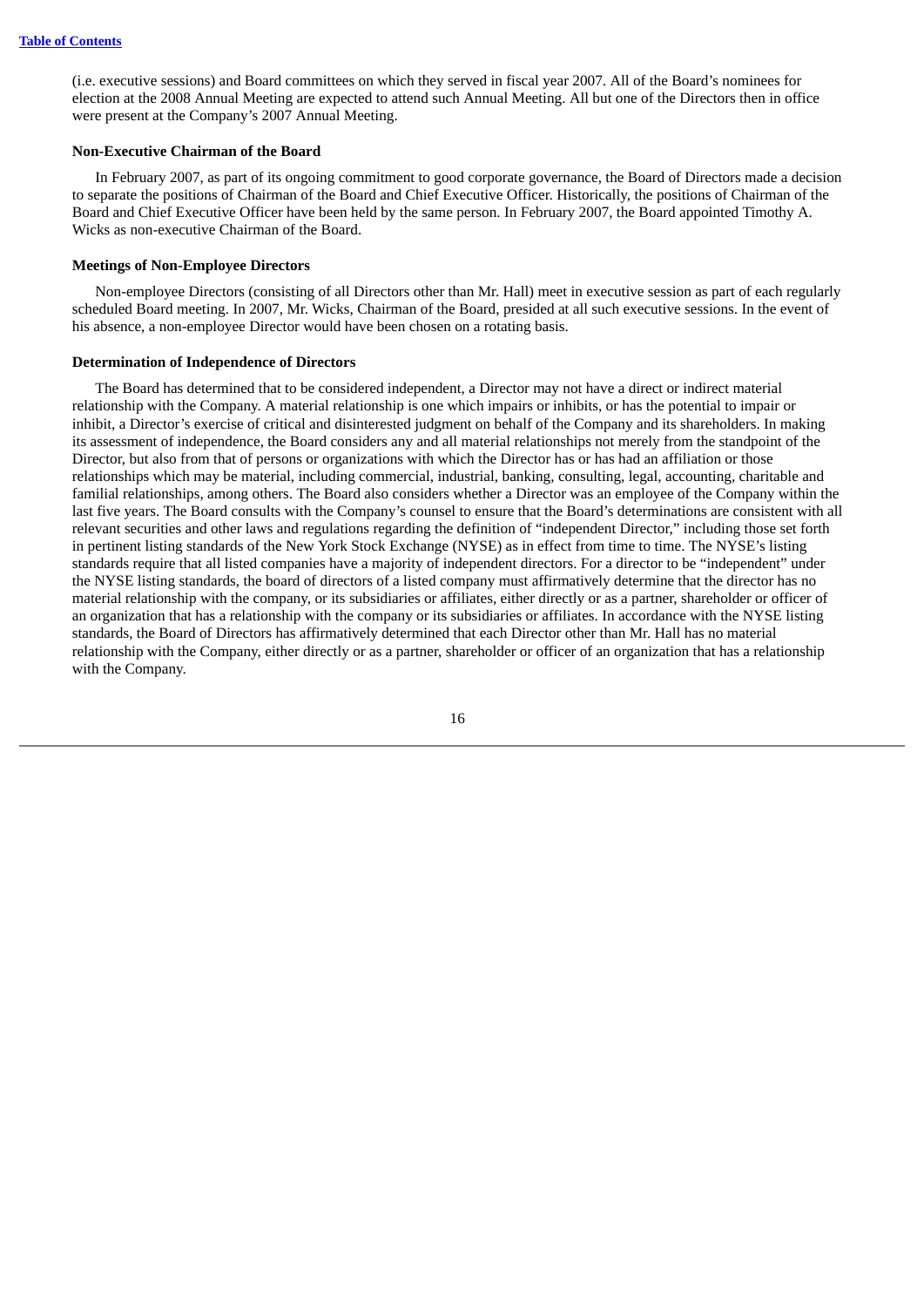Additionally, each Director other than Mr. Hall has been determined to be "independent" under the following NYSE listing standards, which provide that a Director is not independent if:

- the Director is, or has been within the last three years, an employee of the Company, or an immediate family member is, or has been within the last three years, an executive officer, of the Company;
- the Director has received, or has an immediate family member who has received, during any twelve-month period within the last three years, more than \$100,000 in direct compensation from the Company, other than director and committee fees and pension or other forms of deferred compensation for prior service (provided such compensation is not contingent in any way on continued service);
- (a) the Director or an immediate family member is a current partner of a firm that is the Company's internal or external auditor; (b) the Director is a current employee of such a firm; (c) the Director has an immediate family member who is a current employee of such a firm and who participates in the firm's audit, assurance or tax compliance (but not tax planning) practice; or (d) the Director or an immediate family member was within the last three years (but is no longer) a partner or employee of such a firm and personally worked on the Company's audit within that time;
- the Director or an immediate family member is, or has been within the last three years, employed as an executive officer of another company where any of the Company's present executive officers at the same time serves or served on that company's compensation committee; or
- the Director is a current employee, or an immediate family member is a current executive officer, of a company that has made payments to or received payments from, the Company for property or services in an amount which, in any of the last three fiscal years, exceeds the greater of \$1 million, or 2% of such other company's consolidated gross revenues.

#### **Board Committees**

The Board maintains four standing committees: Audit; Corporate Governance & Nominating; Organization & Compensation; and Finance. Assignments to, and chairs of, the committees are recommended by the Corporate Governance & Nominating Committee and approved by the Board. All committees report on their activities to the Board. Each standing committee operates under a charter approved by the Board. The charters for each of the standing committees are posted on the Company's web site at *www.GenCorp.com* (and in print to any shareholder or interested party who requests them by writing to Secretary, GenCorp Inc., P.O. Box 537012, Sacramento, California 95853-7012 (if by overnight courier, then Highway 50 & Aerojet Road, Rancho Cordova, California 95742)).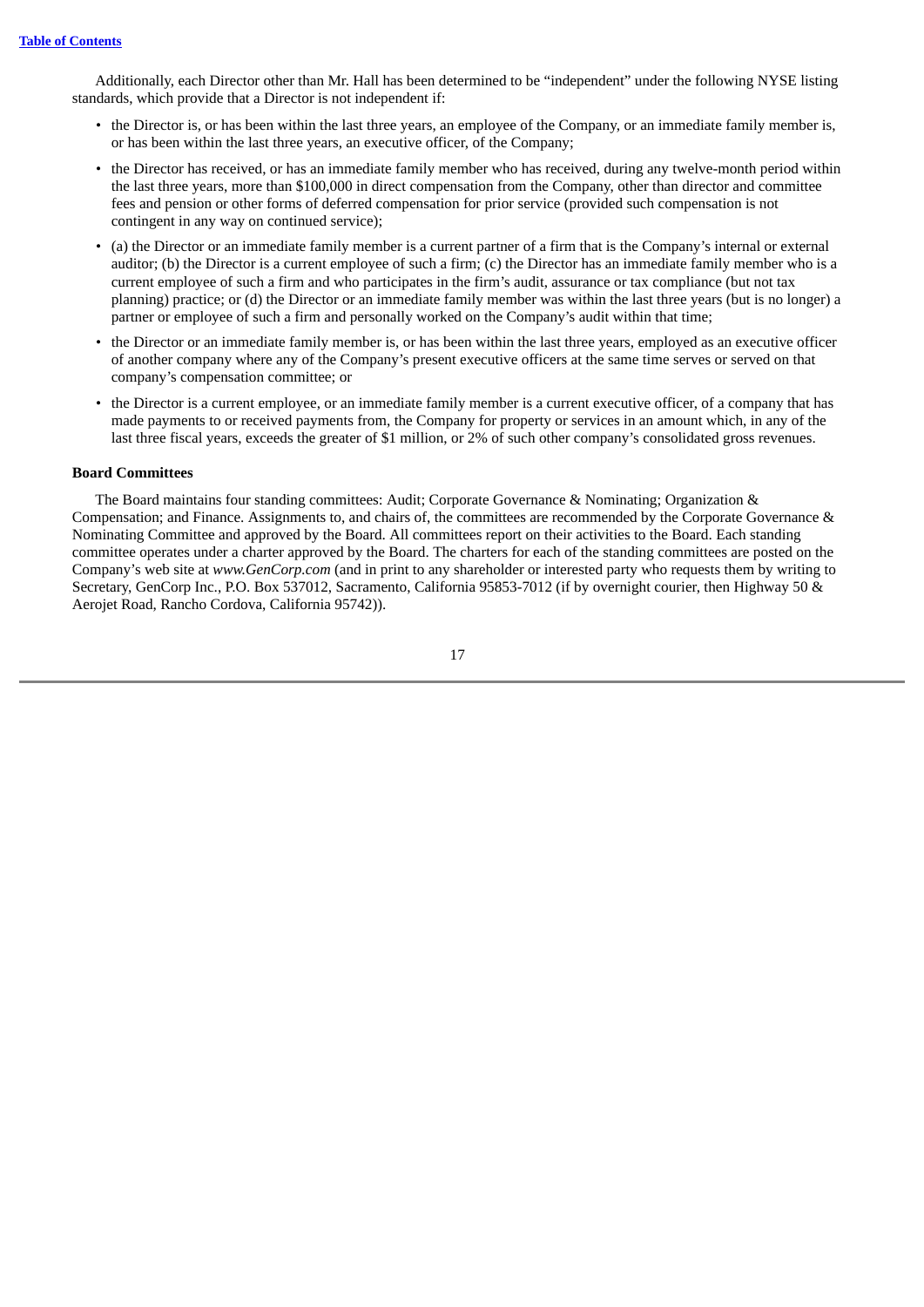The table below provides current membership and fiscal year 2007 meeting information for each of the standing committees. Committee membership is reviewed by the full Board at its first meeting following the Annual Meeting.

| Name                               | Audit | <b>Corporate Governance</b><br>& Nominating | <b>Organization &amp;</b><br>Compensation | Finance        |
|------------------------------------|-------|---------------------------------------------|-------------------------------------------|----------------|
| Charles F. Bolden Jr.              |       | X                                           | X                                         |                |
| James J. Didion                    |       | X*                                          |                                           | v              |
| Terry L. Hall                      |       |                                             |                                           |                |
| David A. Lorber                    | X     |                                             | X                                         |                |
| James M. Osterhoff                 | $X^*$ |                                             |                                           | X              |
| Todd R. Snyder                     |       |                                             | X                                         | X*             |
| Timothy A. Wicks                   | X     |                                             |                                           | X              |
| Sheila E. Widnall                  |       | X                                           | $X^*$                                     |                |
| Robert C. Woods                    | X     |                                             |                                           | $\overline{X}$ |
| Total meetings in fiscal year 2007 | 8     | 6                                           | 8                                         | 6              |

## \* Committee Chairperson

The Audit Committee is a separately designated standing committee established in accordance with Section 3(a)(58)(A) of the Securities Exchange Act of 1934. The Board has determined that each member of the Audit Committee meets all applicable independence and financial literacy requirements under the NYSE listing standards. The Board has also determined that Mr. Osterhoff is an "audit committee financial expert" as defined in the regulations adopted by the Securities and Exchange Commission (SEC). The Audit Committee reviews and evaluates the scope of the audits to be performed by, the adequacy of services performed by, and the fees and compensation of, the independent auditors. The Audit Committee also reviews the Company's audited financial statements with management and with the Company's independent auditors and recommends to the Board of Directors to include the audited financial statements in the Annual Report on Form 10-K; approves in advance all audit and permitted non-audit services to be provided by the independent auditors; reviews and considers matters that may have a bearing upon continuing auditor independence; prepares the report of the Audit Committee to be included in the Company's proxy statement; appoints the independent auditors to examine the consolidated financial statements of the Company; reviews and evaluates the scope and appropriateness of the Company's internal audit function, plans and system of internal controls; reviews and evaluates the appropriateness of the Company's selection or application of accounting principles and practices and financial reporting; receives periodic reports from the internal audit and law departments; and reviews and oversees the Company's compliance with legal and regulatory requirements.

The Corporate Governance & Nominating Committee (the Corporate Governance Committee) periodically reviews and makes recommendations to the Board concerning the criteria for selection and retention of Directors, the composition of the Board (including the non-executive Chairman of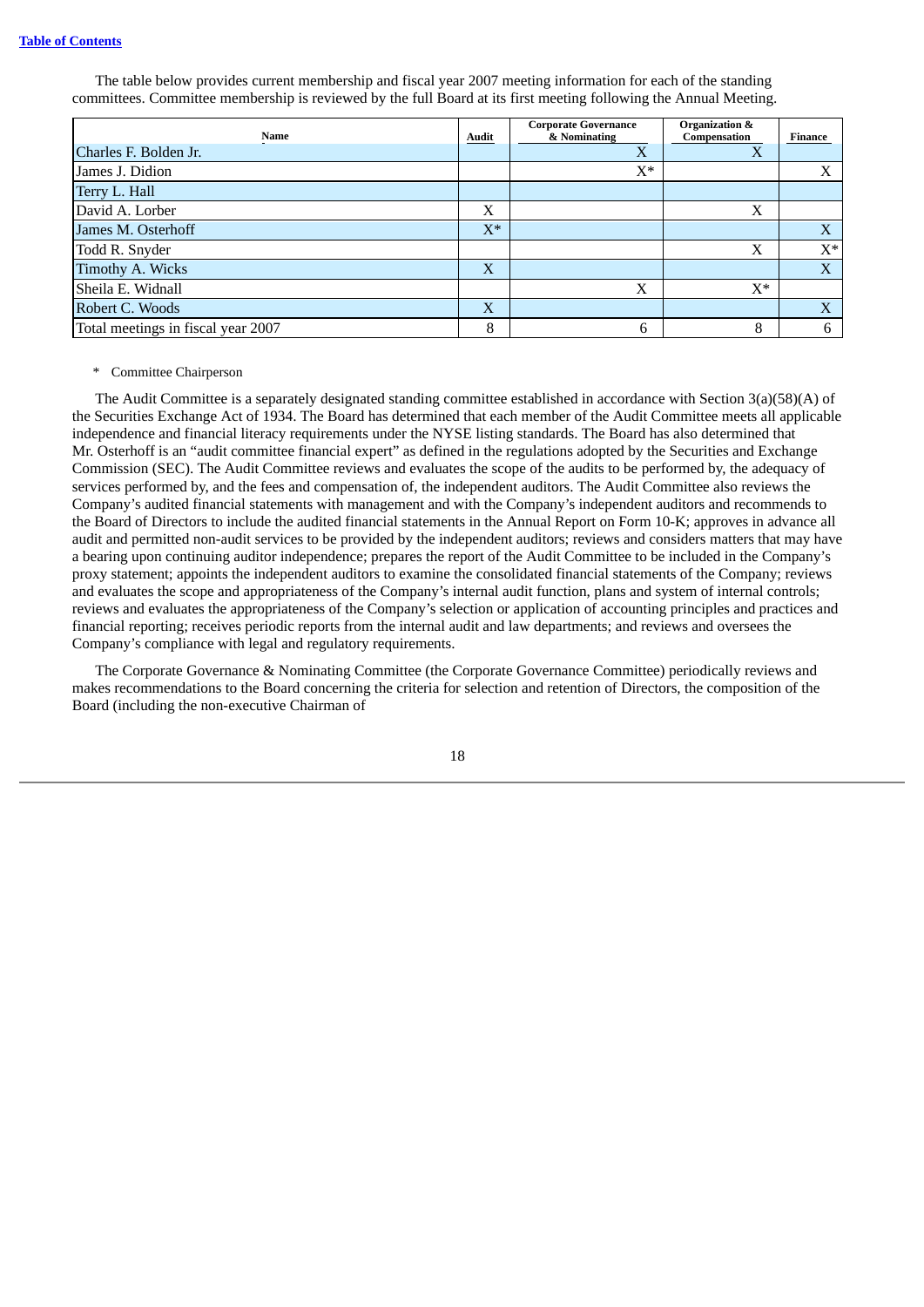the Board), the structure and function of Board committees, and the retirement policy and compensation and benefits of Directors. The Corporate Governance Committee also assists in identifying, and recommends to the Board, qualified candidates to serve as Directors of the Company and considers and makes recommendations to the Board concerning Director nominations submitted by shareholders. The Corporate Governance Committee also periodically reviews and advises the Board regarding significant matters of public policy, including proposed actions by foreign and domestic governments that may significantly affect the Company; reviews and advises the Board regarding adoption or amendment of major Company policies and programs relating to matters of public policy; monitors the proposed adoption or amendment of significant environmental legislation and regulations and advises the Board regarding the impact such proposals may have upon the Company and, where appropriate, the nature of the Company's response thereto; periodically reviews and advises the Board regarding the status of the Company's environmental policies and performance under its environmental compliance programs; and periodically reviews and reports to the Board regarding the status of, and estimated liabilities for, environmental remediation. The Board has determined that each member of the Corporate Governance Committee meets all applicable independence requirements under the NYSE listing standards.

The Organization & Compensation Committee (the Compensation Committee) advises and recommends to the independent Directors the total compensation of the President and Chief Executive Officer. In addition, the Compensation Committee, with the counsel of the Chief Executive Officer, considers and establishes base pay and incentive bonuses for the other executive officers of the Company. The Compensation Committee also administers the Company's deferred compensation plan and the GenCorp 1999 Equity and Performance Incentive Plan. The Compensation Committee periodically reviews the organization of the Company and its management, including major changes in the organization of the Company and the responsibility of management as proposed by the Chief Executive Officer; monitors executive development and succession planning; reviews the effectiveness and performance of senior management and makes recommendations to the Board concerning the appointment and removal of officers; periodically reviews the compensation philosophy, policies and practices of the Company and makes recommendations to the Board concerning major changes, as appropriate; annually reviews changes in the Company's employee benefit, savings and retirement plans and reports thereon to the Board; and approves, and in some cases recommends to the Board of Directors for approval, the compensation of employee-Directors, officers, and executives of the Company.

The Finance Committee makes recommendations to the Board with regard to the Company's capital structure and the raising of long-term capital. The Finance Committee also reviews the performance and management of the Company's employee benefit funds, and makes recommendations to the Board in regard to contributions to any Company pension, profit sharing, retirement or savings plan, or any proposed changes in the funding method, interest assumptions or in amortization of liabilities in connection with the funding of any such plan.

From time to time, the Board also forms special committees when specific matters need to be addressed.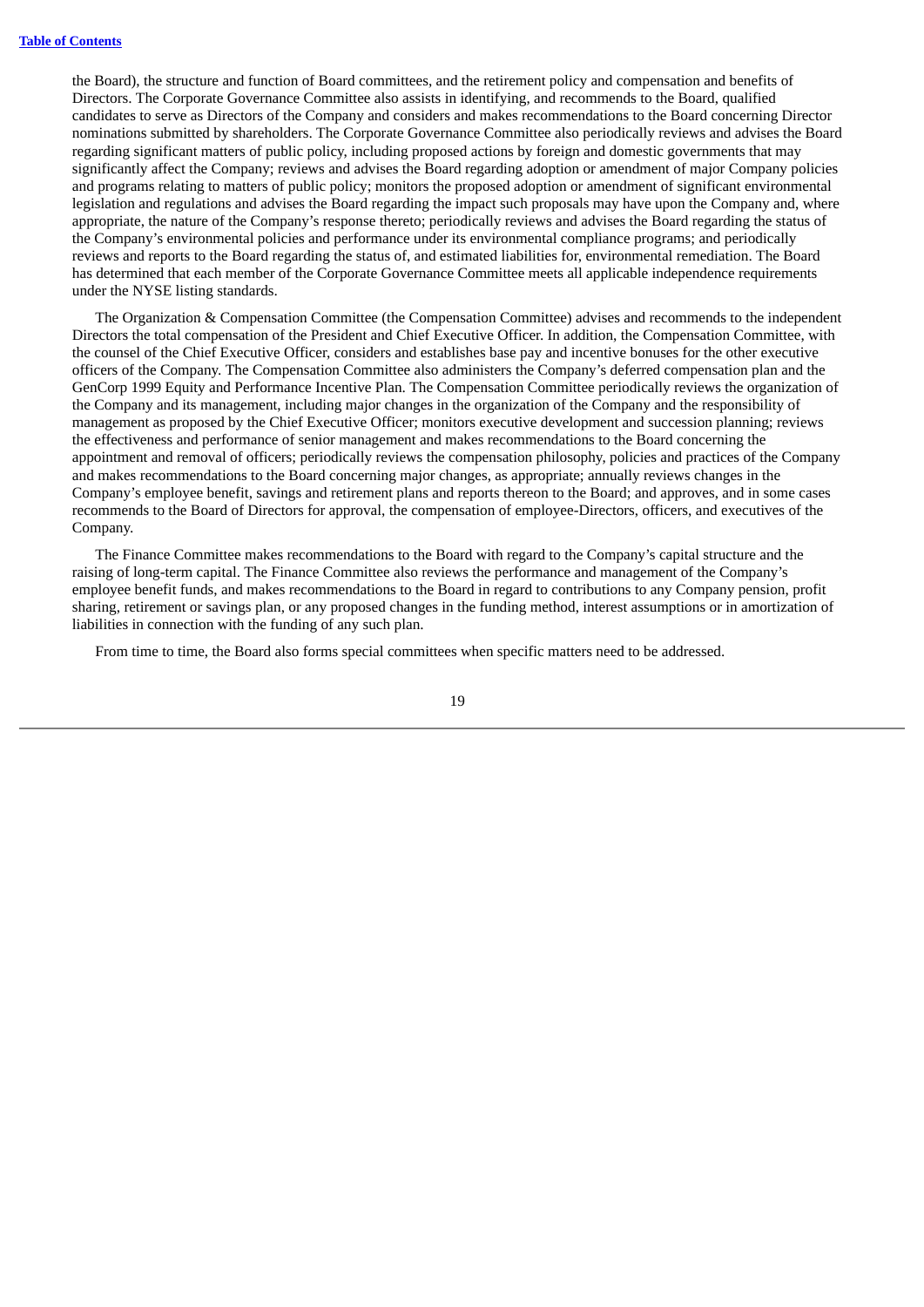#### **Director Nominations**

The Corporate Governance & Nominating Committee identifies potential director candidates through a variety of means, including recommendations from members of the Corporate Governance & Nominating Committee, the Board, management, and shareholders. The Corporate Governance & Nominating Committee also may retain the services of a consultant to assist in identifying candidates. The Corporate Governance & Nominating Committee will consider nominations submitted by shareholders. To recommend a nominee, a shareholder should write to the Chairman of the Corporate Governance & Nominating Committee, c/o Secretary, GenCorp Inc., P.O. Box 537012, Sacramento, California 95853-7012 (if by overnight courier, then Highway 50 & Aerojet Road, Rancho Cordova, California 95742). Any such recommendation must include (i) the name and address of the candidate; (ii) a brief biographical description, including his or her occupation for at least the last five years, and a statement of the qualifications of the candidate; and (iii) the candidate's signed consent to serve as a Director if elected and to be named in the proxy statement.

Such nominations must be received by the Chairman of the Corporate Governance & Nominating Committee no later than the December 1 immediately preceding the date of the Annual Meeting at which the nominee is to be considered for election. Since the date of the Company's 2007 proxy statement, there have been no material changes to the procedures by which shareholders of the Company may recommend nominees to the Board of Directors.

The Corporate Governance & Nominating Committee seeks to create a Board that is, as a whole, strong in its collective knowledge and diversity of skills and experience and background with respect to accounting and finance, management and leadership, business judgment, industry knowledge and corporate governance. When the Corporate Governance & Nominating Committee reviews a potential new candidate, it looks specifically at the candidate's qualifications in light of the needs of the Board and the Company at that time, given the then-current mix of Director attributes.

#### **Communications with Directors**

Shareholders and other interested parties may communicate with the Board or individual Directors by mail addressed to: Chairman of the Corporate Governance & Nominating Committee, c/o Secretary, GenCorp Inc., P.O. Box 537012, Sacramento, California 95853-7012 (if by overnight courier, then Highway 50 & Aerojet Road, Rancho Cordova, California 95742). The Secretary may initially review communications to the Board or individual Directors and transmit a summary to the Board or individual Directors, but has discretion to exclude from transmittal any communications that are, in the reasonable judgment of the Secretary, inappropriate for submission to the intended recipient(s). Examples of communications that would be considered inappropriate for submission to the Board or a Director include, without limitation, customer complaints, solicitations, commercial advertisements, communications that do not relate directly or indirectly to the Company's business or communications that relate to improper or irrelevant topics.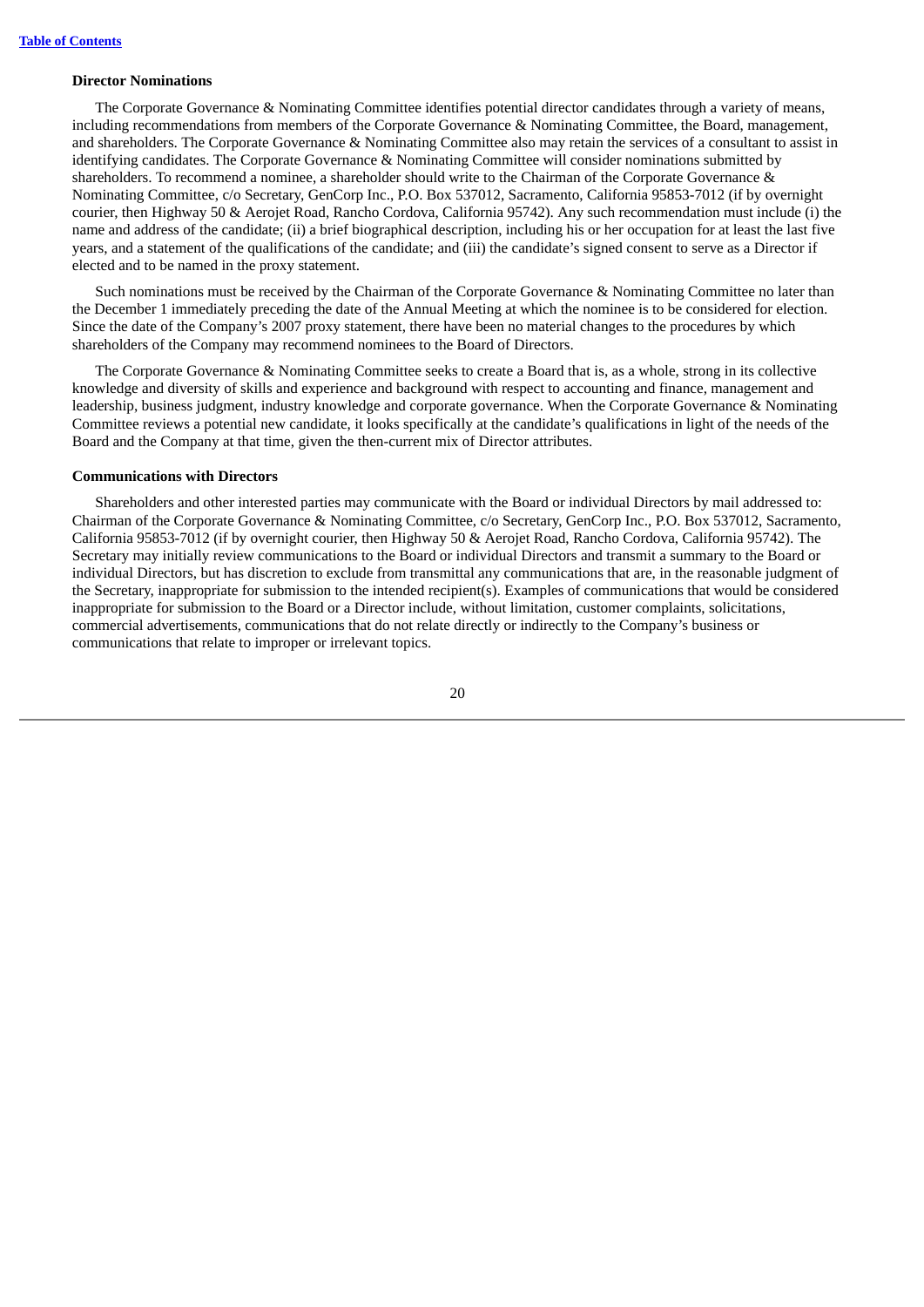#### **Compensation Committee Interlocks and Insider Participation**

The Organization & Compensation Committee is composed entirely of non-employee independent Directors. As of November 30, 2007, the members of the Organization & Compensation Committee included Sheila E. Widnall (Chairwoman), Charles F. Bolden, David A. Lorber and Todd R. Snyder. All non-employee independent Directors participate in decisions regarding the compensation of Terry L. Hall, the President and Chief Executive Officer. None of the Company's executive officers serves as a member of the board of directors or compensation committee of any entity that has one or more of its executive officers serving as a member of the Company's Organization & Compensation Committee. In addition, none of the Company's executive officers serves as a member of the compensation committee of any entity that has one or more of its executive officers serving as a member of the Company's Board of Directors.

#### **Director Compensation**

The compensation of the Company's non-employee Directors is determined by the Board upon the recommendations made by the Corporate Governance & Nominating Committee (the Corporate Governance Committee).

#### *Annual Cash Compensation*

Under our Director compensation program in effect in fiscal year 2007, each non-employee Director received an annual retainer fee of \$44,000. In addition, in fiscal year 2007 each non-employee Director received \$4,000 for each Committee membership. Non-employee Directors who served as Chairperson of a Committee also received an additional annual fee of \$8,000. In fiscal year 2007, the Board formed a steering committee consisting of Mr. Snyder (Chairman), and Messrs. Wicks and Osterhoff, with respect to a special project. Following Board approval, Mr. Snyder received \$8,000 for his service as Chairman of the steering committee and Messrs. Osterhoff and Wicks each received \$4,000 for their service on the steering committee.

In February 2007, the Board of Directors elected to separate the office of Chairman of the Board and Chief Executive Officer and appointed Mr. Wicks as the non-executive Chairman of the Board. As non-executive Chairman of the Board, Mr. Wicks received the pro-rated fee totaling \$85,230 in fiscal year 2007 in lieu of the annual retainer fee paid to other nonemployee Directors.

The Corporate Governance Committee's charter authorizes the Committee to employ independent compensation and other consultants to assist in fulfilling its duties. After reviewing a study regarding director compensation prepared by Hewitt & Associates, an independent compensation consultant, the Board of Directors approved the following changes effective as of April 2008: (i) the annual retainer fee for non-employee Directors (other than the non-executive Chairman of the Board) will be \$50,000, and (ii) the annual Committee fee for the Chairman of the Audit Committee will be \$15,000. The annual retainer fee for the non-executive Chairman of the Board will be \$104,000.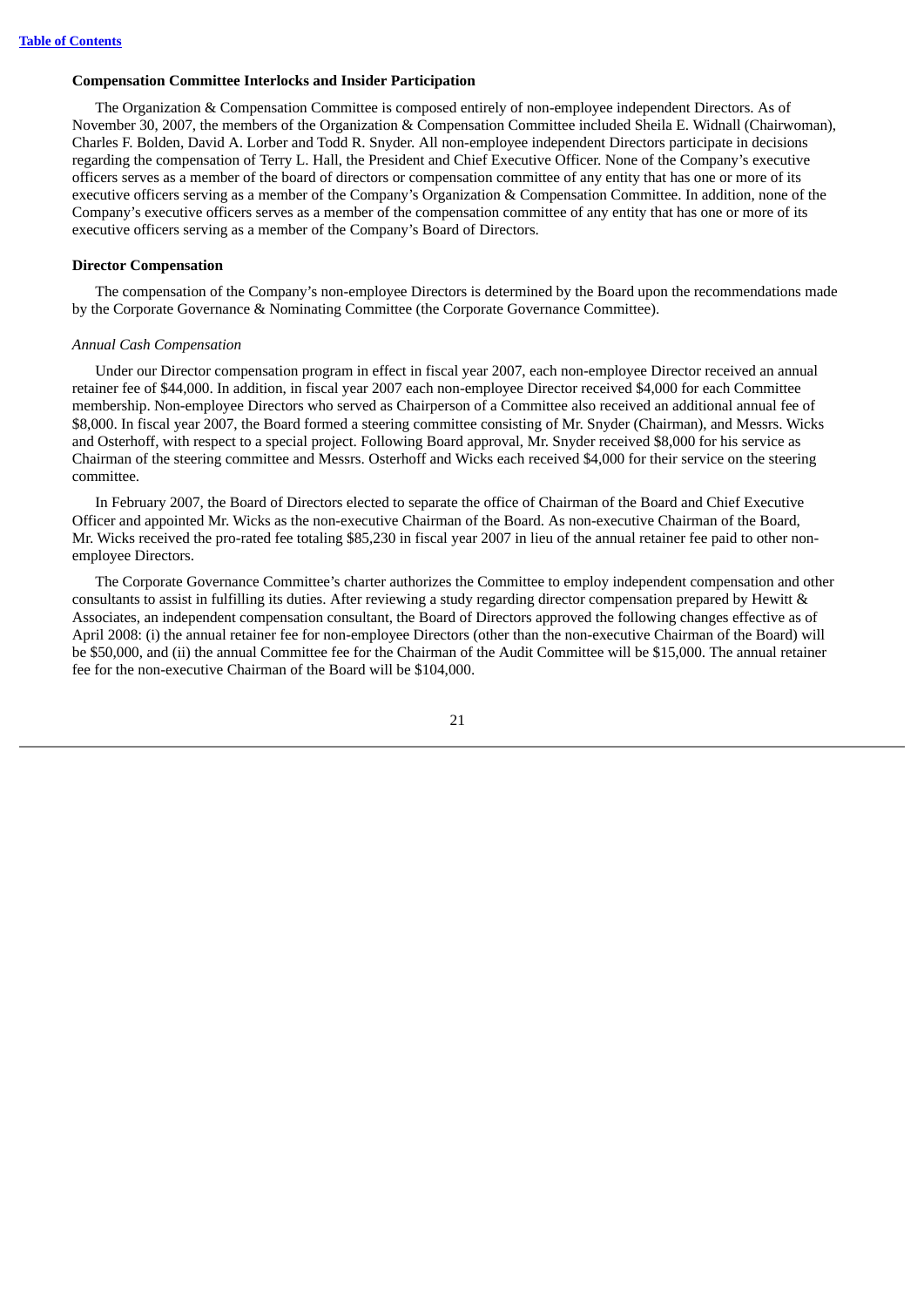#### *Equity Grants*

All non-employee Directors receive an annual grant of restricted shares of the Company's Common Stock under the GenCorp 1999 Equity and Performance Incentive Plan, typically in March. In March 2007, each non-employee Director (other than the non-executive Chairman of the Board) received a grant of 500 restricted shares. The non-executive Chairman of the Board received 1,000 restricted shares at that time. Provided that the grantee remains in continuous service as a Director of the Company, the restricted shares vest and become non-forfeitable on the third anniversary of the grant. Non-employee Directors also receive a one-time award of 500 restricted shares of the Company's Common Stock as part of their initial election to the Board. All shares may be voted, but ownership may not be transferred until such shares are vested. Unless otherwise approved by the Board, unvested shares will be forfeited in the event of a voluntary resignation or refusal to stand for re-election.

All non-employee Directors receive an annual grant of stock options or stock appreciation rights (SARs) at the Board's discretion, typically in January. In January 2007, each non-employee Director received a grant of 5,000 SARs. Fifty percent of such SARs vest six months from the date of grant with the remaining stock options or SARs vesting one year from the date of grant. All such stock options and SARs have a 10-year term.

Upon recommendation by the Corporate Governance Committee after reviewing a study by Hewitt & Associates regarding director compensation, effective in 2008, the Board of Directors approved the following changes: (i) the annual grant of restricted shares of the Company's Common Stock to non-employee Directors (other than the non-executive Chairman of the Board) will be 1,750 shares, (ii) the annual grant of stock options or SARs to non-employee Directors (other than the nonexecutive Chairman of the Board) will be 6,000 options or SARs, and (iii) the non-executive Chairman of the Board will receive annual grants of 3,500 restricted shares and 12,000 of stock options or SARs.

#### *Equity Ownership Guidelines for Non-employee Directors*

In October 2007, upon the recommendation of the Corporate Governance Committee, the Board adopted equity ownership guidelines under which non-employee Directors are required to own equity in the Company in an amount equal to \$150,000. In calculating the amount of equity owned by a non-employee Director, the Board looks at the value of Company common stock owned by such non-employee Director (restricted stock and stock owned outright), the value of any phantom stock owned by such non-employee Director as part of the Director Deferred Compensation Plan, and the value of any vested "in the money" options or SARs (i.e. market value of Company stock in excess of the strike price for the stock option or SAR). Non-employee Directors have five years to meet the thresholds set forth in these equity ownership guidelines.

#### *Director Deferred Compensation Plan*

Directors annually may elect to defer all or a percentage of their cash compensation pursuant to the Director Deferred Compensation Plan. The plan is unfunded, and deferred amounts are deemed to be invested in, at the election of the Director, phantom shares in a GenCorp Stock Fund, a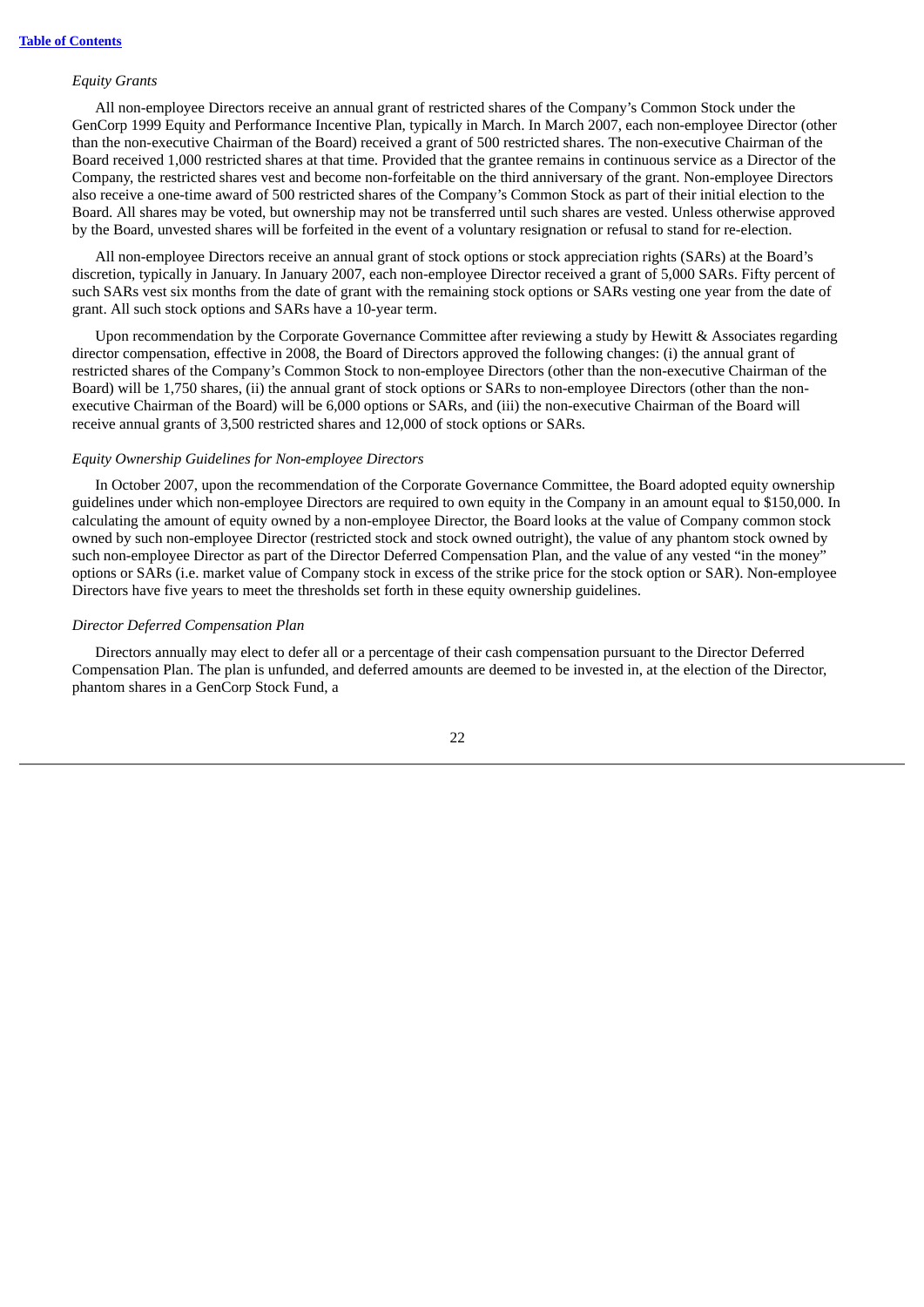Standard & Poor's 500 index fund, or a cash deposit program. Deferred amounts and earnings thereon are payable at or commencing at a future date, in either a lump sum or installments as elected by the Director at the time of deferral.

#### *Director Retirement Plan*

Each non-employee Director elected to the Board prior to January 1, 2002 participated in the Company's Retirement Plan for Non-Employee Directors (the Retirement Plan). Under the Retirement Plan, each of such Directors will receive a monthly retirement benefit in the amount of \$2,000 until the number of monthly payments made equals the Director's months of benefit accrual under the Retirement Plan (maximum of 120 months). In the event of death prior to payment of the applicable number of installments, the aggregate amount of unpaid monthly installments will be paid, in a lump sum, to the retired Director's surviving spouse or other designated beneficiary, if any, or to the retired Director's estate. Non-employee Directors serving on the Board prior to January 1, 2002 were given the opportunity to either (a) continue participating in the Retirement Plan, or (b) freeze the retirement benefit already accrued under the Retirement Plan and receive the annual stock option or SARs grant in respect of future service on the Board. The non-employee Directors who were eligible to participate in such Plan (Mr. Osterhoff and Dr. Widnall) elected to freeze accrued retirement benefits and to receive the annual stock option or SARs grant. Under the terms of the Retirement Plan, in the event a Director's service on the Board terminates for any reason on the date of a change in control or during the two year period following a change in control, such Director shall be entitled to the immediate payment of the aggregate amount of unpaid monthly installments in a lump sum.

#### *Other*

The GenCorp Foundation matches employee and Director gifts to accredited, non-profit colleges, universities, secondary, and elementary public or private schools located in the United States. Gifts made are matched dollar for dollar, up to \$7,500 for each year.

Each non-employee Director elected to the Board prior to January 1, 2002 is eligible to participate in the Healthcare Plan for Nonemployee Directors.

The Company also reimburses the Directors for travel and other expenses incurred in attending Board and Committee meetings.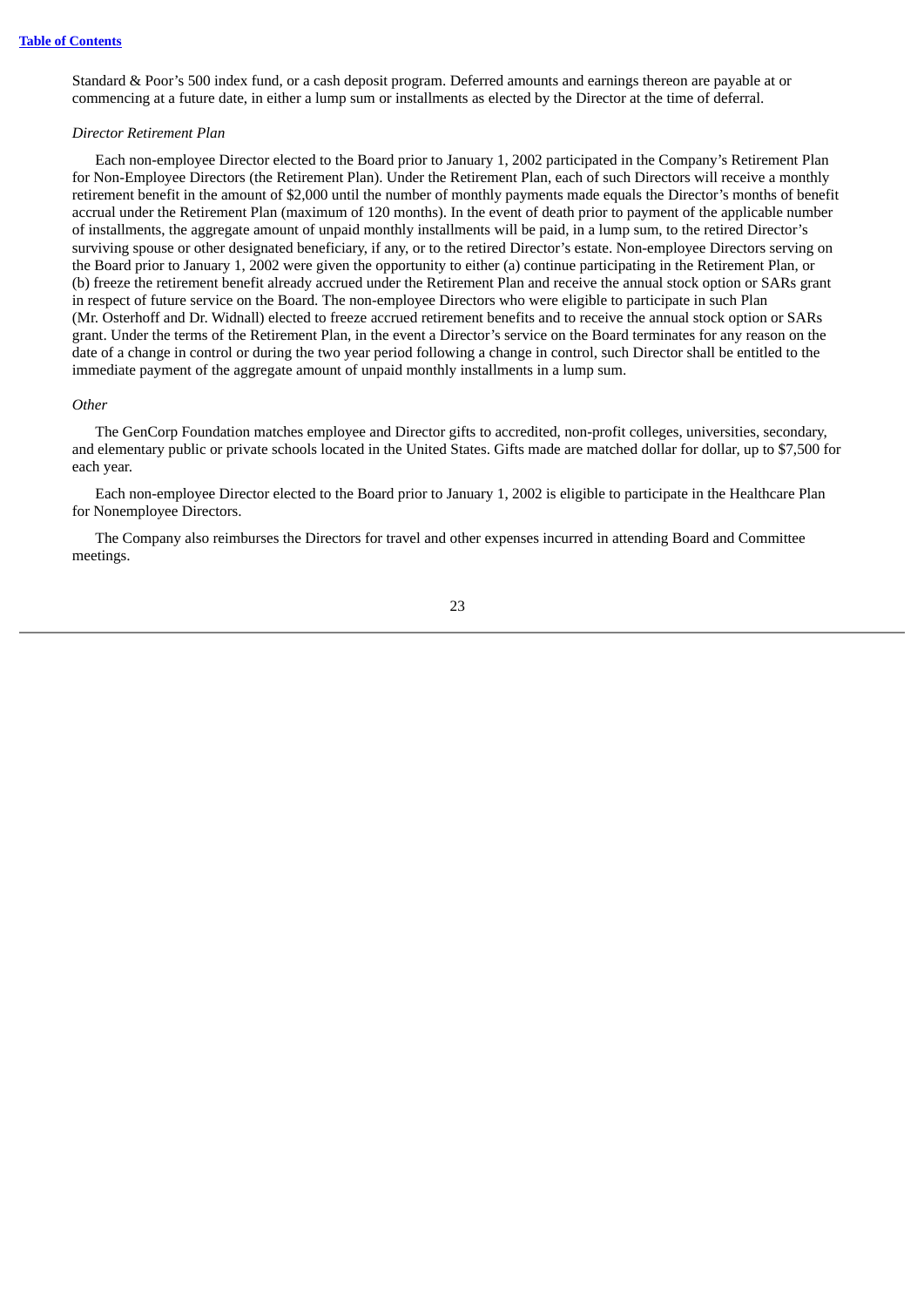## **2007 DIRECTOR COMPENSATION TABLE**

<span id="page-28-0"></span>The following table sets forth information regarding compensation for each of the Company's non-employee Directors for fiscal year 2007.

|                           |                            | <b>Stock Awards</b> | <b>SARs Awards</b> | <b>All Other</b><br>Compensation |             |
|---------------------------|----------------------------|---------------------|--------------------|----------------------------------|-------------|
| <b>Name</b>               | Fees Paid $(\text{$}5)(1)$ | \$)(2)(3)           | \$)(2)(3)          | \$)(4)                           | Total (\$)  |
| J. Robert Anderson*       | 11,000<br>\$               | \$<br>7,742         | \$                 | 4,500<br>S                       | 23,242<br>S |
| Charles F. Bolden Jr.     | 52,000                     | 4,573               | 31,062             |                                  | 87,635      |
| <b>James J. Didion</b>    | 60,000                     | 4,573               | 31,062             |                                  | 95,635      |
| David A. Lorber           | 52,000                     | 7,670               | 31,062             |                                  | 90,732      |
| <b>James M. Osterhoff</b> | 64,000                     | 4,573               | 31,062             | 7,250                            | 106,885     |
| <b>Todd R. Snyder</b>     | 68,000                     | 7,670               | 31,062             |                                  | 106,732     |
| <b>Timothy A. Wicks</b>   | 108,230                    | 6,050               | 31,062             | 500                              | 145,842     |
| Sheila E. Widnall         | 60,000                     | 4,573               | 31,062             | 7,500                            | 103,135     |
| <b>Robert C. Woods</b>    | 52,000                     | 7,670               | 31,062             |                                  | 90,732      |

\* Mr. Anderson was a Director until his retirement from the Board at the 2007 Annual Meeting on March 28, 2007.

(1) The amount reported in this column for each Director reflects the dollar amount of Board of Director and Committee fees paid or deferred in fiscal year 2007.

(2) The amounts reported in these columns for each Director reflect the compensation costs for financial reporting purposes for the fiscal year under Statement of Financial Accounting Standards No. 123(R) *Share-Based Payment* (SFAS 123(R)). A discussion of the assumptions used in calculating these values may be found in Note 8c in the audited financial statements in Company's Annual Report on Form 10K for the fiscal year ended November 30, 2007.

(3) Shares of restricted stock vest in full on the third anniversary of the grant date if the Director is then serving on the Board. SARs awards fully vest one year from the grant date, and stock option awards are all fully vested.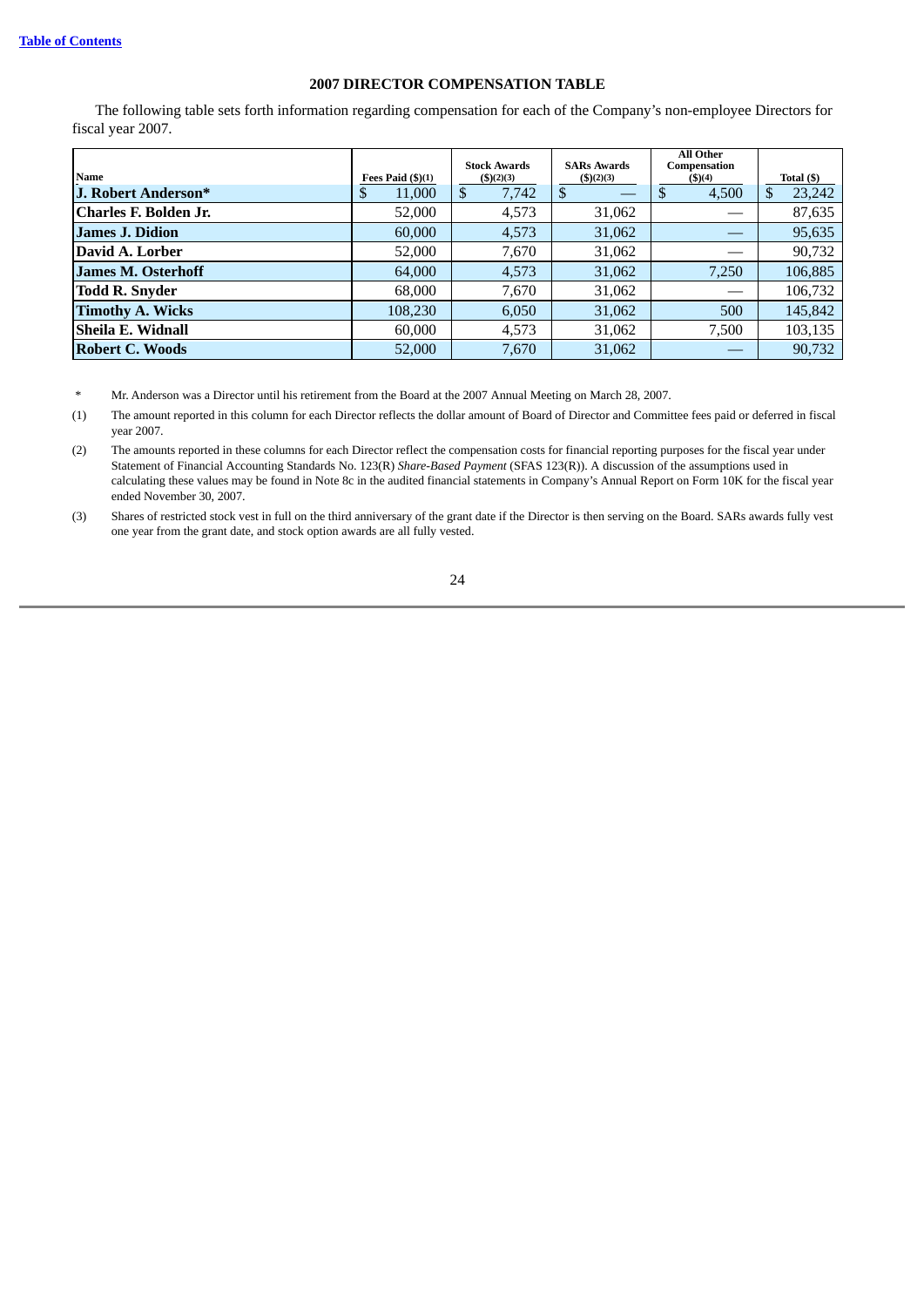The following table shows the shares of restricted stock and SARs granted to each Director during fiscal year 2007, and the aggregate grant date fair value for each award under SFAS 123(R). The grant date fair values of SARs awards are estimated using a Black-Scholes Model.

| <b>Name</b>               | Grant<br>Date | <b>Stock Awards</b><br>$($ #) | <b>SARs Awards</b><br>$($ # $)$ | <b>Grant Date</b><br><b>Fair Value</b><br>$($ \$ |
|---------------------------|---------------|-------------------------------|---------------------------------|--------------------------------------------------|
| <b>J. Robert Anderson</b> | 1-17-2007     |                               | 5,000                           | \$<br>42,550                                     |
|                           |               |                               |                                 |                                                  |
| Charles F. Bolden Jr.     | 1-17-2007     |                               | 5,000                           | 42,550                                           |
|                           | 3-28-2007     | 500                           |                                 | 6,645                                            |
| <b>James J. Didion</b>    | 1-17-2007     |                               | 5,000                           | 42,550                                           |
|                           | 3-28-2007     | 500                           |                                 | 6,645                                            |
| David A. Lorber           | 1-17-2007     |                               | 5,000                           | 42,550                                           |
|                           | 3-28-2007     | 500                           |                                 | 6,645                                            |
| <b>James M. Osterhoff</b> | 1-17-2007     |                               | 5,000                           | 42,550                                           |
|                           | 3-28-2007     | 500                           |                                 | 6,645                                            |
| <b>Todd R. Snyder</b>     | 1-17-2007     |                               | 5,000                           | 42,550                                           |
|                           | 3-28-2007     | 500                           |                                 | 6,645                                            |
| <b>Timothy A. Wicks</b>   | 1-17-2007     |                               | 5,000                           | 42,550                                           |
|                           | 3-28-2007     | 1,000                         |                                 | 13,290                                           |
| <b>Sheila E. Widnall</b>  | 1-17-2007     |                               | 5,000                           | 42,550                                           |
|                           | 3-28-2007     | 500                           |                                 | 6,645                                            |
| <b>Robert C. Woods</b>    | 1-17-2007     |                               | 5,000                           | 42,550                                           |
|                           | 3-28-2007     | 500                           |                                 | 6,645                                            |

(4) The amounts reported in this column for each Director represent matching contributions made by the GenCorp Foundation for gifts made by Directors in fiscal year 2007.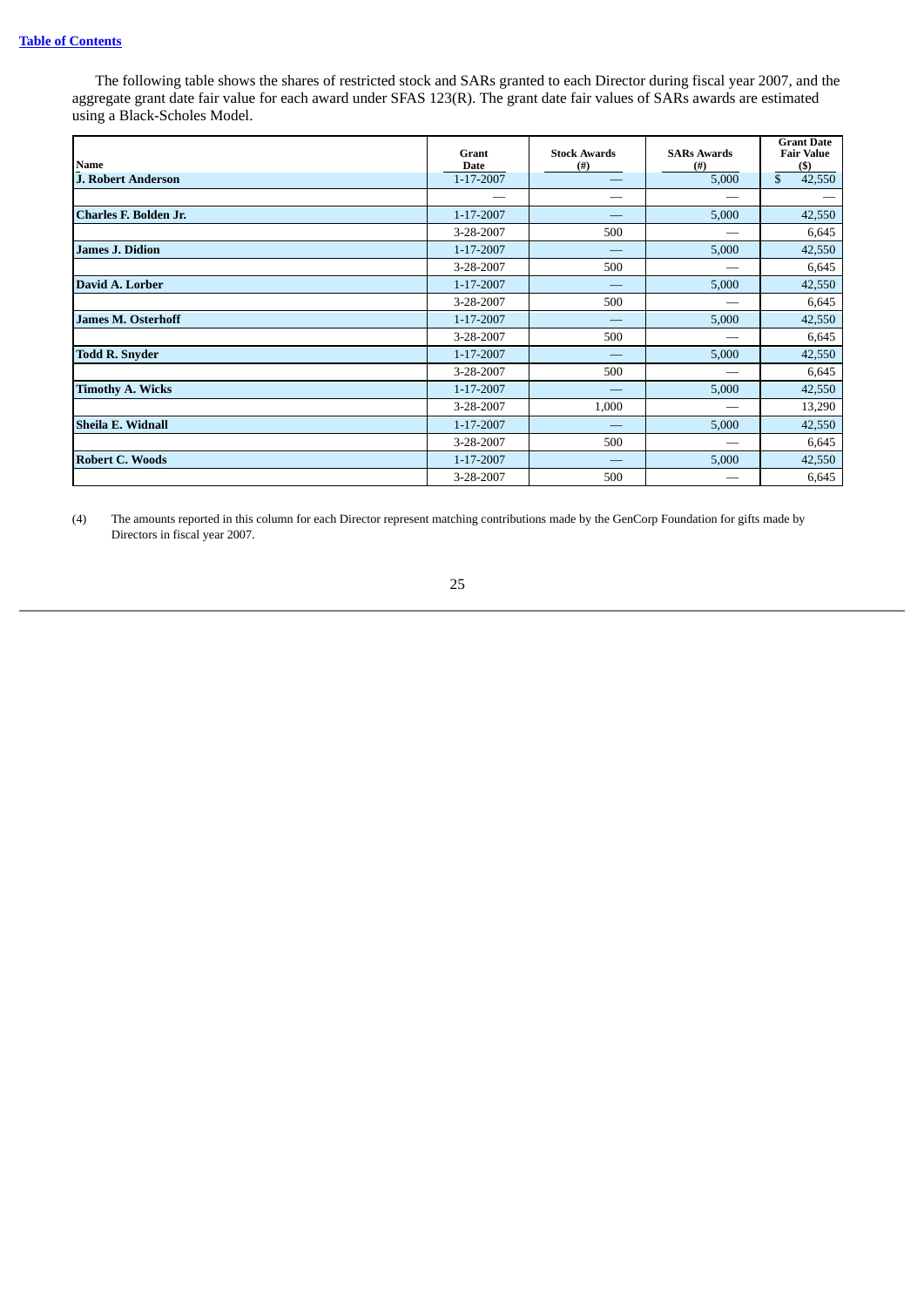## **Security Ownership of Officers and Directors**

The following table lists share ownership of the Company's Common Stock as of February 1, 2008, by the Directors, Mr. Trubeck and the Named Executive Officers, as well as the number of shares beneficially owned by all of the Directors and executive officers as a group. Unless otherwise indicated, share ownership is direct.

| <b>Beneficial Owner</b>                  | <b>Amount and Nature of</b><br><b>Beneficial Ownership(1)(2)</b> | <b>Percent of Class</b> |
|------------------------------------------|------------------------------------------------------------------|-------------------------|
| Charles F. Bolden Jr.                    | 2,000                                                            | $\ast$                  |
| James J. Didion(3)                       | 20,290                                                           | $\ast$                  |
| David A. Lorber                          | 1,500                                                            | $\ast$                  |
| James M. Osterhoff(3)                    | 26,365                                                           | $\ast$                  |
| <b>Todd R. Snyder</b>                    | 3,500                                                            | $\ast$                  |
| <b>William L. Trubeck</b>                | $\Omega$                                                         | $\ast$                  |
| <b>Timothy A. Wicks</b>                  | 2,000                                                            | $\ast$                  |
| Sheila E. Widnall                        | 21,746                                                           | $\ast$                  |
| <b>Robert C. Woods</b>                   | 1,500                                                            | $\ast$                  |
| Terry L. Hall                            | 549,726                                                          | $\ast$                  |
| <b>Yasmin R. Seyal</b>                   | 163,610                                                          | $\ast$                  |
| <b>J. Scott Neish</b>                    | 34,522                                                           | $\ast$                  |
| <b>Mark A. Whitney</b>                   | 60,900                                                           | $\ast$                  |
| R. Leon Blackburn                        | 22,661                                                           | $\ast$                  |
| All Directors and Executive Officers(18) | 1.039.855                                                        | 1.8%                    |

Less than  $1.0%$ 

(1) The number of shares beneficially owned by a Director or an officer of the Company includes restricted shares granted under the GenCorp Inc. 1999 Equity and Performance Incentive Plan and shares previously held prior to election. The number of shares beneficially owned by an officer of the Company includes shares credited in the GenCorp Retirement Savings Plan as of January 31, 2008.

(2) Includes shares issuable upon the exercise of stock options that may be exercised within 60 days of February 1, 2008 as follows: Mr. Didion — 16,790 shares; Mr. Osterhoff — 17,414 shares; Dr. Widnall — 17,414 shares; Mr. Hall — 321,316 shares; Ms. Seyal — 71,000 shares; Mr. Neish — 2,200 shares; and Mr. Whitney — 24,000 shares; and all executive officers and Directors as a group — 529,952 shares. Neither of Messrs. Bolden, Lorber, Snyder, Trubeck, Wicks, Woods or Blackburn holds stock options exercisable within 60 days of February 1, 2008.

(3) Some shares are held indirectly through the Didion Trust and James M. Osterhoff Trust, respectively.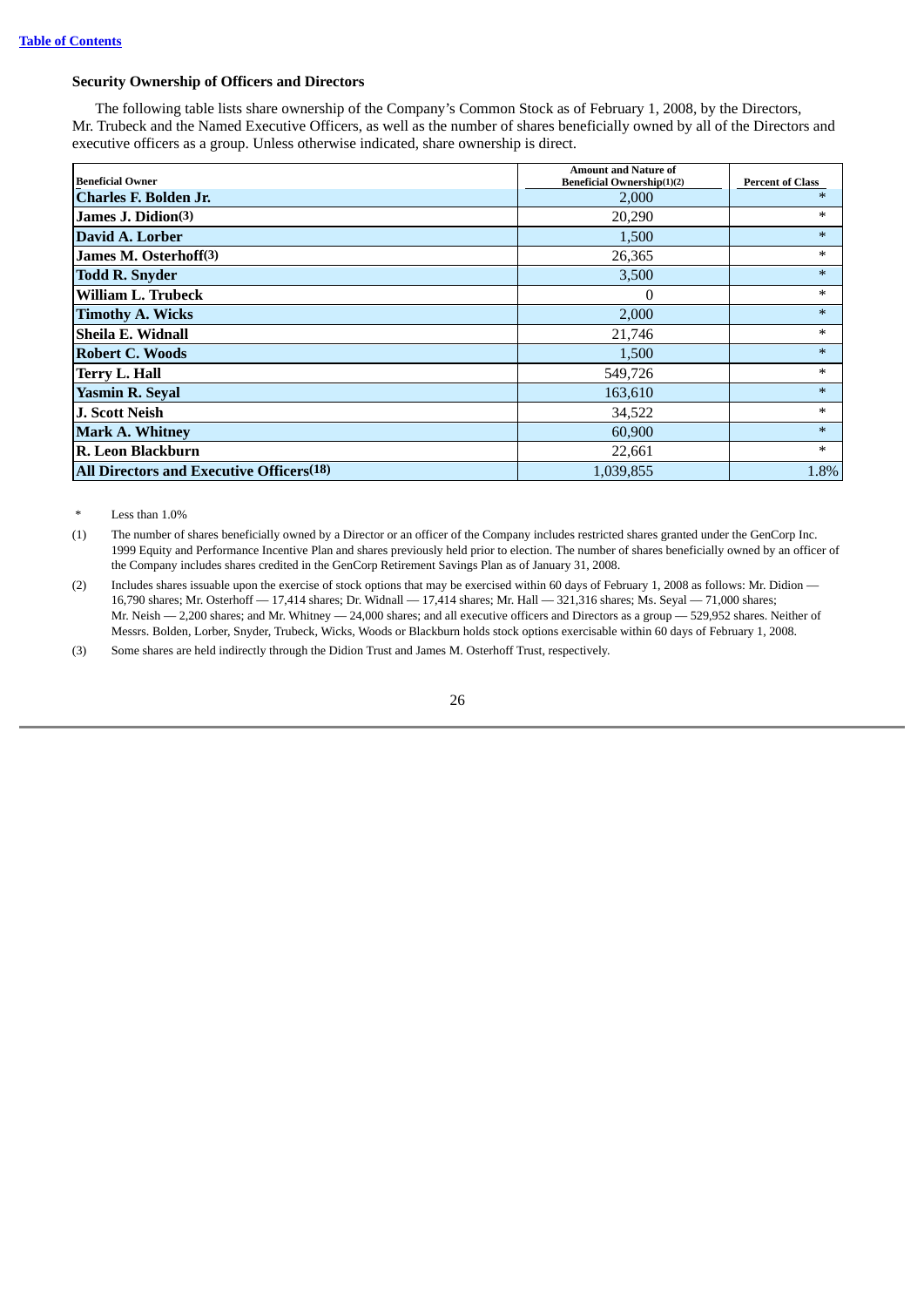## **Code of Ethics and Corporate Governance Guidelines**

The Company has adopted a code of ethics known as the Code of Business Conduct that applies to the Company's employees including the principal executive officer, principal financial officer, principal accounting officer and controller. Copies of the Code of Business Conduct and the Company's Corporate Governance Guidelines are available on the Company's web site at *www.GenCorp.com* (copies are available in print to any shareholder or other interested person who requests them by writing to Secretary, GenCorp Inc., P.O. Box 537012, Sacramento, California 95853-7012 (if by overnight courier, then Highway 50 & Aerojet Road, Rancho Cordova, California 95742)).

#### **Shareholder Agreement**

On February 15, 2005, the Company and Steel Partners II, L.P. (Steel Partners) entered into a shareholder agreement. Pursuant to that agreement, a representative of Steel Partners was permitted to attend all of the Board of Directors' meetings as a non-voting observer until February 15, 2007. On February 16, 2007, the Company and Steel Partners amended and restated the shareholder agreement to allow Steel Partners' board observer status to be extended until February 16, 2008, at which point the agreement terminates.

27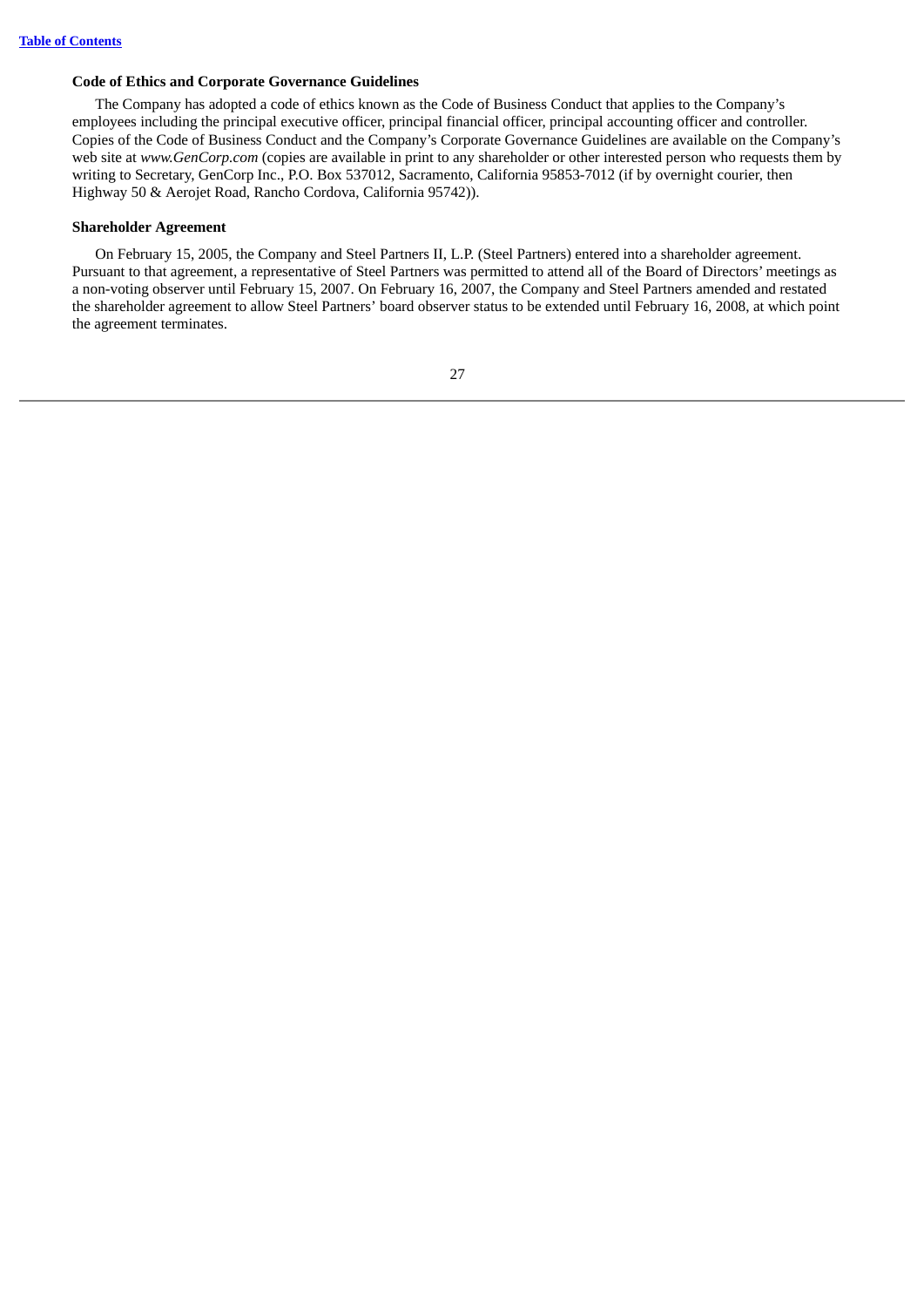## **REPORT OF THE AUDIT COMMITTEE**

<span id="page-32-0"></span>The Audit Committee assists the Board of Directors in fulfilling its responsibilities for general oversight of (i) the quality and integrity of the Company's financial statements, (ii) the independent auditors' qualifications and independence, (iii) the performance of the Company's financial reporting process, internal control system, internal audit function and independent auditors, and (iv) the Company's compliance with legal and regulatory requirements. The Audit Committee manages the Company's relationship with its independent auditors, who report directly to the Audit Committee. The Audit Committee has the authority to obtain advice and assistance from outside legal, accounting or other advisors as the Audit Committee deems necessary to carry out its duties, with funding from the Company for such advice and assistance. Management is primarily responsible for establishing and maintaining the Company's system of internal controls and preparing financial statements in accordance with accounting principles generally accepted in the United States.

In fulfilling its responsibilities, the Audit Committee reviewed and discussed with management the audited financial statements in the Annual Report, including a discussion of the reasonableness of significant judgments and the clarity of disclosures in the financial statements.

The Audit Committee reviewed and discussed the Company's financial statements with the independent auditors, who are responsible for expressing an opinion on the conformity of those audited financial statements with generally accepted accounting principles, and discussed such other matters as are required to be discussed with the Audit Committee under generally accepted auditing standards. In addition, the Audit Committee discussed with the independent auditors matters required to be discussed by *Statement on Auditing Standards No. 61*, as amended, and the auditors' independence from management and the Company, including the written disclosures and letter received from the independent auditors as required by the *Independence Standards Board Standard No. 1* and the compatibility of their non-audit services with maintaining their independence.

The Audit Committee also reviewed with management and the independent auditors the preparation of the financial statements and related disclosures contained in the Company's earnings announcements and quarterly reports.

The Audit Committee discussed with the Company's internal and independent auditors the overall scope and plans for their respective audits. The Audit Committee met with the internal and independent auditors, with and without management present, to discuss the results of their examinations, their evaluations of the Company's internal controls, and the overall quality of the Company's financial reporting. The Audit Committee also received PricewaterhouseCoopers LLP's report on the Company's internal controls over financial reporting. The Company outlined these reports in its Annual Report on Form 10-K for the fiscal year ended November 30, 2007.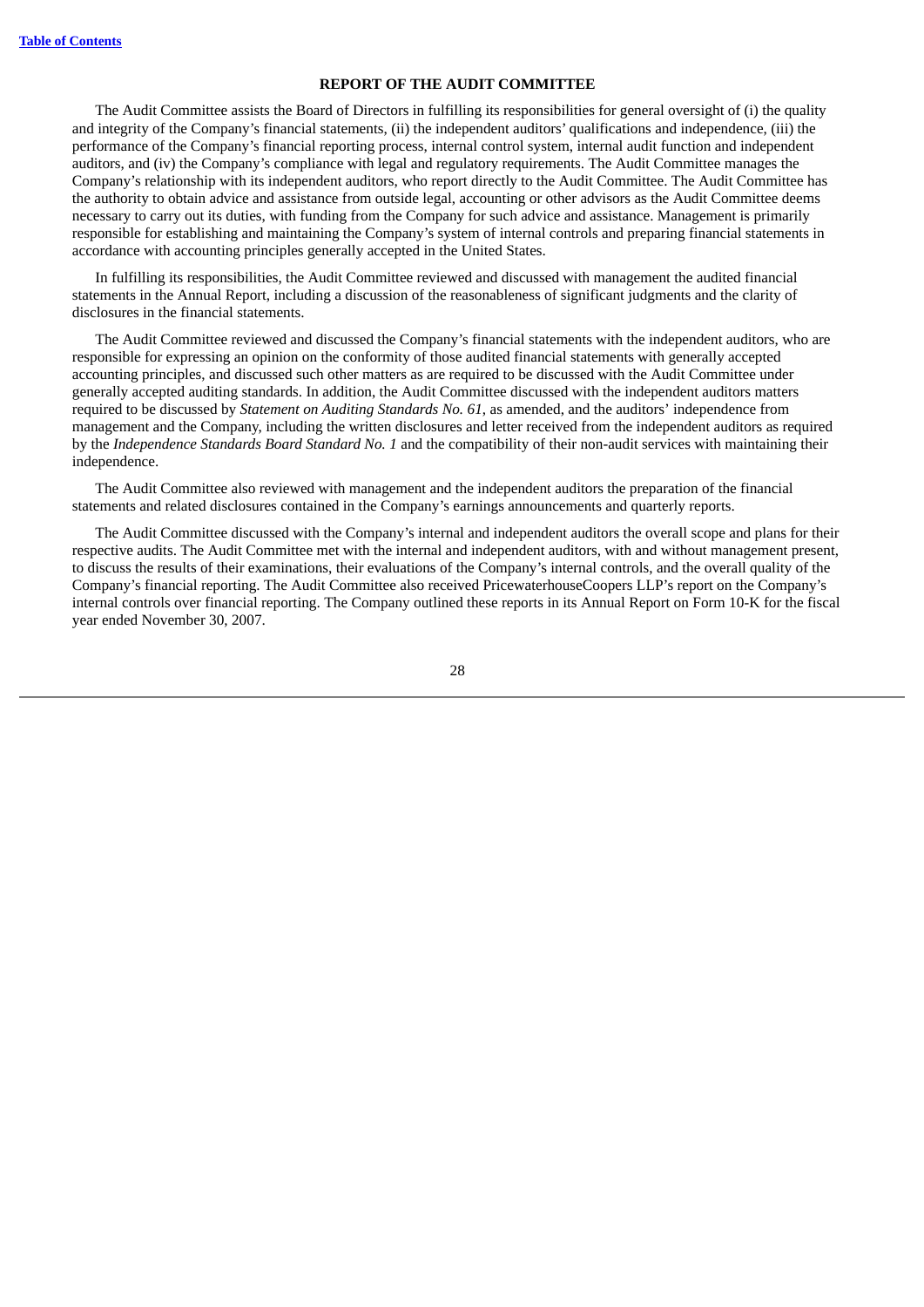The Audit Committee met eight times during fiscal year 2007.

In reliance on the reviews and discussions referred to in the foregoing paragraphs, the Audit Committee recommended to the Board of Directors (and the Board approved) that the audited financial statements be included in the Company's Annual Report on Form 10-K for the fiscal year ended November 30, 2007 for filing with the SEC. The Audit Committee appointed PricewaterhouseCoopers LLP as the Company's independent auditors for fiscal year 2008.

Submitted by the Audit Committee,

James M. Osterhoff, Chairman David A. Lorber Timothy A. Wicks Robert C. Woods

January 22, 2008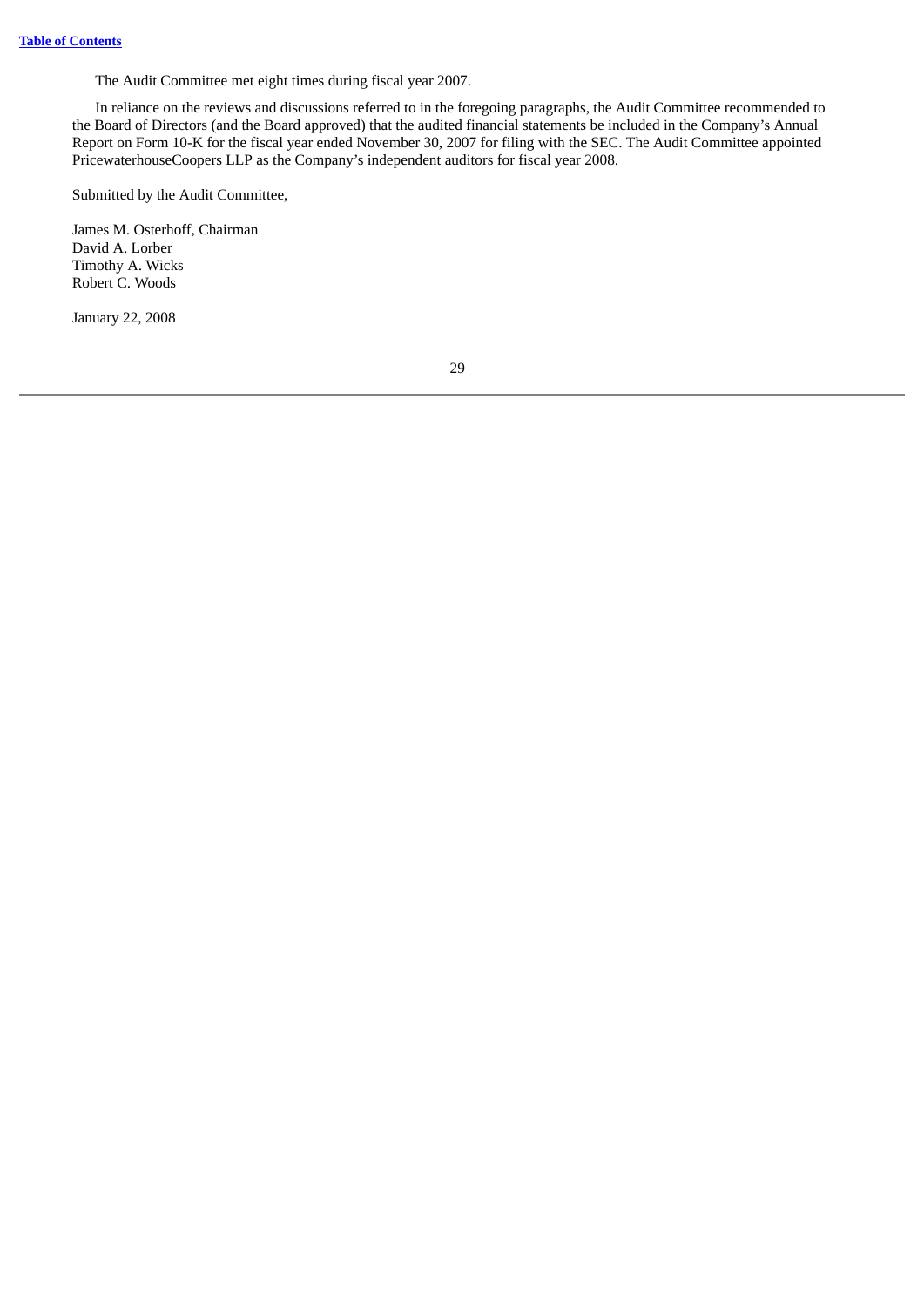## **COMPENSATION COMMITTEE REPORT**

The Organization & Compensation Committee has reviewed and discussed the Compensation Discussion and Analysis required by Item 402(b) of Regulation S-K with management and, based on such review and discussion, the Organization & Compensation Committee recommended to the Board of Directors that the Compensation Discussion and Analysis be included in this proxy statement. The Board has approved that recommendation.

Submitted by the Organization & Compensation Committee,

Sheila E. Widnall, Chairwoman Charles F. Bolden Jr. David A. Lorber Todd R. Snyder

January 22, 2008

#### **EXECUTIVE COMPENSATION**

#### **Compensation Discussion and Analysis**

#### **Overview; Compensation Objectives**

Our compensation program is designed to support our business goals and promote both short-term and long-term growth. In this section of the proxy statement, we explain how our compensation program is designed and operates with respect to our Named Executive Officers, which include our CEO, CFO, and three most highly compensated executive officers in fiscal year 2007.

We have designed our executive compensation program, under the direction of the Compensation Committee of the Board, to attract and retain high quality executive officers and directly link pay to our performance. The Company's strategic goals include improving the Company's financial performance, obtaining entitlements on the Company's excess real estate, and managing the Company's legacy liabilities. Accordingly, as discussed in more detail below, the Compensation Committee set performance targets for annual cash bonuses for 2007 relating to earnings per share, cash flow and various real estate objectives tied to the entitlement of our excess real estate.

The Compensation Committee determines all matters of executive compensation and benefits, although the Chief Executive Officer (CEO) provides input and initial recommendations to the Compensation Committee with respect to the Named Executive Officers other than the CEO. The Compensation Committee advises and makes compensation recommendations to the independent members of the Board of Directors with respect compensation for the President and CEO.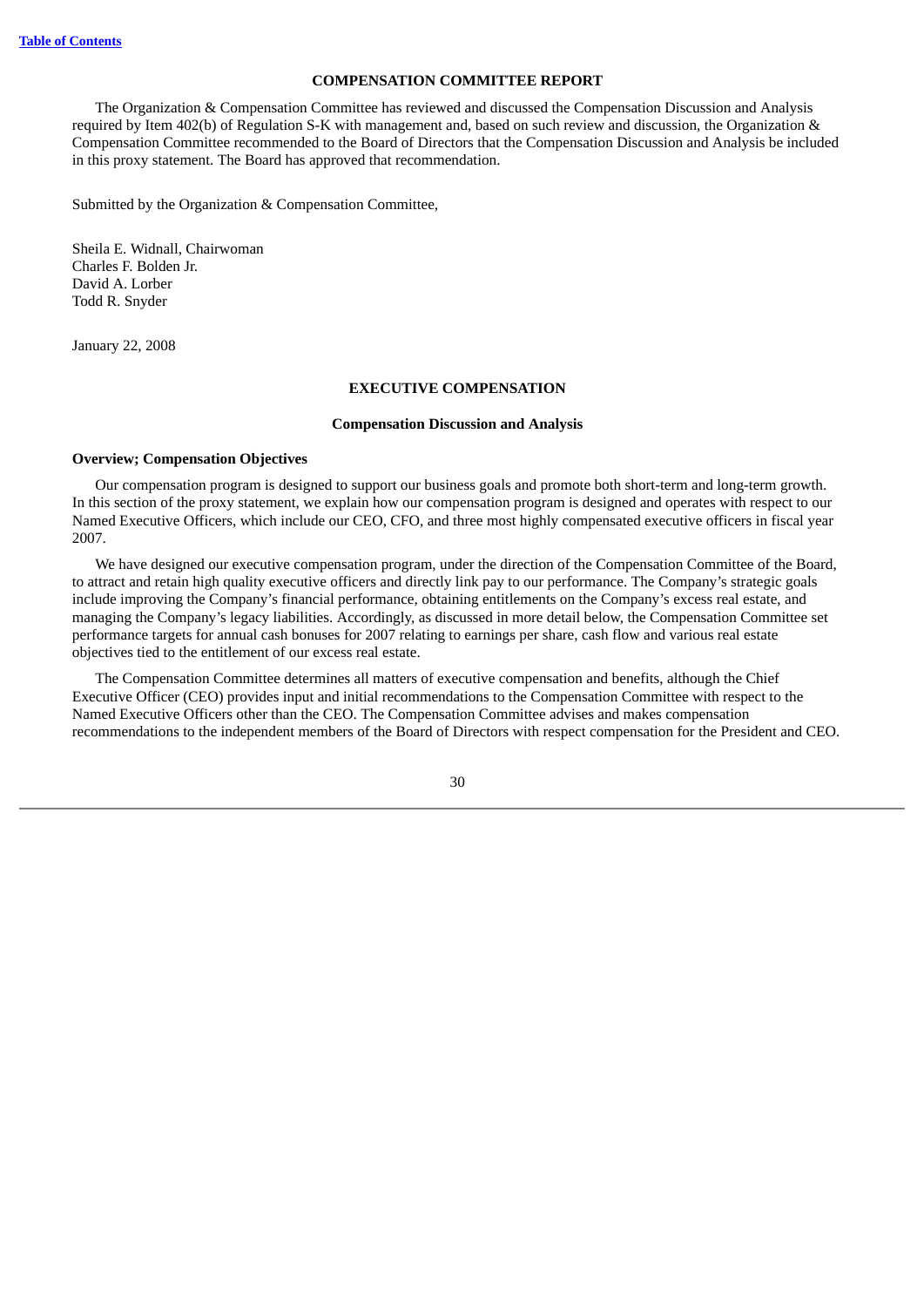The objectives of our executive compensation program are as follows:

- Performance Incentives provides a compensation structure under which a meaningful portion of total compensation is based on achievement of performance goals.
- Competitive Compensation provides compensation that is competitive with compensation for executive officers providing comparable services, taking into account our size and complexity and the markets we serve.
- Retention Incentives provides incentives for long-term continued employment with us.
- Stakeholder Incentives promotes an ownership mentality that aligns management and shareholder interests. In this regard, the Compensation Committee approved share ownership guidelines that apply to our Named Executive Officers, where over a period of time, each Named Executive Officer is expected to own shares of our Common Stock equal in total market value to a designated multiple of such executive officer's annual salary.

#### **Compensation Benchmarking**

The Compensation Committee sets base salaries, target annual cash incentive levels and target annual long-term incentive award values at the 50th percentile of competitive market levels. In assessing competitive overall compensation, the Compensation Committee reviewed a combination of relevant data acquired from outside sources including Towers Perrin (executive compensation database for annual revenue scope of \$500 million to \$1 billion), Hewitt & Associates (executive survey for annual revenue scope of \$500 million to \$1 billion), and Mercer Human Resource Consulting (executive survey for annual revenue scope of \$500 million to \$1 billion). The Compensation Committee did not retain a compensation consultant to assist in creating the compensation package for the Company's executives for fiscal year 2007. The Compensation Committee has retained two consultants — Watson Wyatt Worldwide and FPL Associates LLP — to assist in designing compensation packages for the executives for fiscal year 2008.

#### **Compensation Elements**

The compensation program for executive officers consists of the following principal elements:

- Short-term compensation, including base salaries and annual cash incentive (bonus) awards,
- Long-term compensation equity incentive awards, including restricted stock and cash-settled stock appreciation rights (SARs),
- In-service and post-retirement/employment benefits Pension and 401k Savings Plans, and
- Change in control agreements.

The Committee believes that these elements of compensation create a flexible package that reflects the long-term nature of the Company's businesses and rewards both short and long-term performance of the Company and individual in accordance with the objectives of the compensation program.

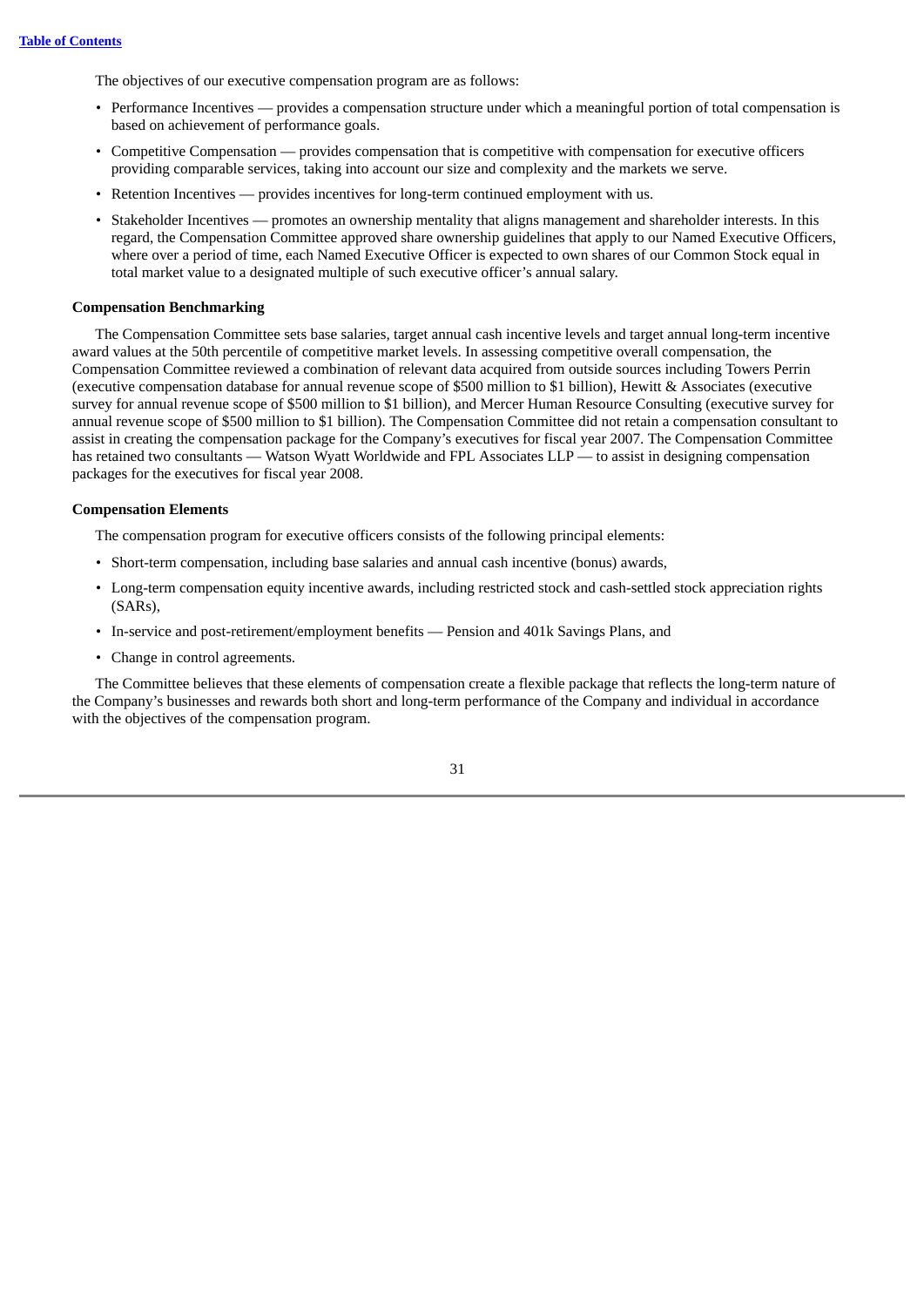#### **Short-term Compensation**

#### *Base Salaries*

Base salaries are used to provide a fixed amount of compensation for the executive's regular work. Each year, the Compensation Committee holds a meeting (typically in January), where it reviews and, in some cases, makes adjustments to base salaries. Typically, the effective date of merit increases in base salaries is in April of each year. Base salary increases can also occur upon an executive's promotion. Any base salary increase for the Company's executive officers must be approved by the Compensation Committee. In determining the amount of any increases in salaries, the Compensation Committee (i) compares current cash compensation with compensation for comparable executive positions in industry studies and data described under *Compensation Benchmarking*, (ii) assesses the individual performance of each of the executives, and (iii) takes into account the timing and amount of the last salary increase for each of the executives.

#### *Annual Cash Incentive Program*

The primary objective of our annual cash incentive awards is to reward fiscal year performance and achievement of designated business strategic goals to provide competitive compensation to assist in retaining our senior management team. To those ends, the Compensation Committee sets performance targets such that total cash compensation (base salary plus annual cash bonus) will be within a competitive range of total cash compensation (generally at the 50th percentile level for comparable executives) if performance targets are met. The annual cash incentive program follows our "pay for performance" philosophy. If targets are met, cash bonuses are paid; if minimum targets are not met, we will pay less or nothing at all. If targets are exceeded, the Compensation Committee has discretion to increase payments to the executives.

In order to promote the Company's strategic goals of improving financial performance and obtaining entitlements on the Company's excess real estate, the Compensation Committee set performance targets for annual cash bonuses for our Named Executive Officers for fiscal year 2007, consisting of earnings per share, cash flow and various real estate objectives tied to the entitlement of our excess real estate.

In the first quarter of each fiscal year, typically in January, the Compensation Committee approves the annual cash incentive program for the Executive Officers of the Company. The target annual cash bonus is established through an analysis of compensation for comparable positions as noted in the studies described under *Compensation Benchmarking* and is intended to provide a competitive level of compensation when the executives achieve their performance objectives. Combined salaries and target bonus levels, on an aggregate basis, are intended to approximate the 50th percentile level. In the first quarter of each fiscal year, the Compensation Committee:

- sets the overall Company and business segment performance objectives and payout ranges for the fiscal year,
- sets performance measures for the fiscal year,

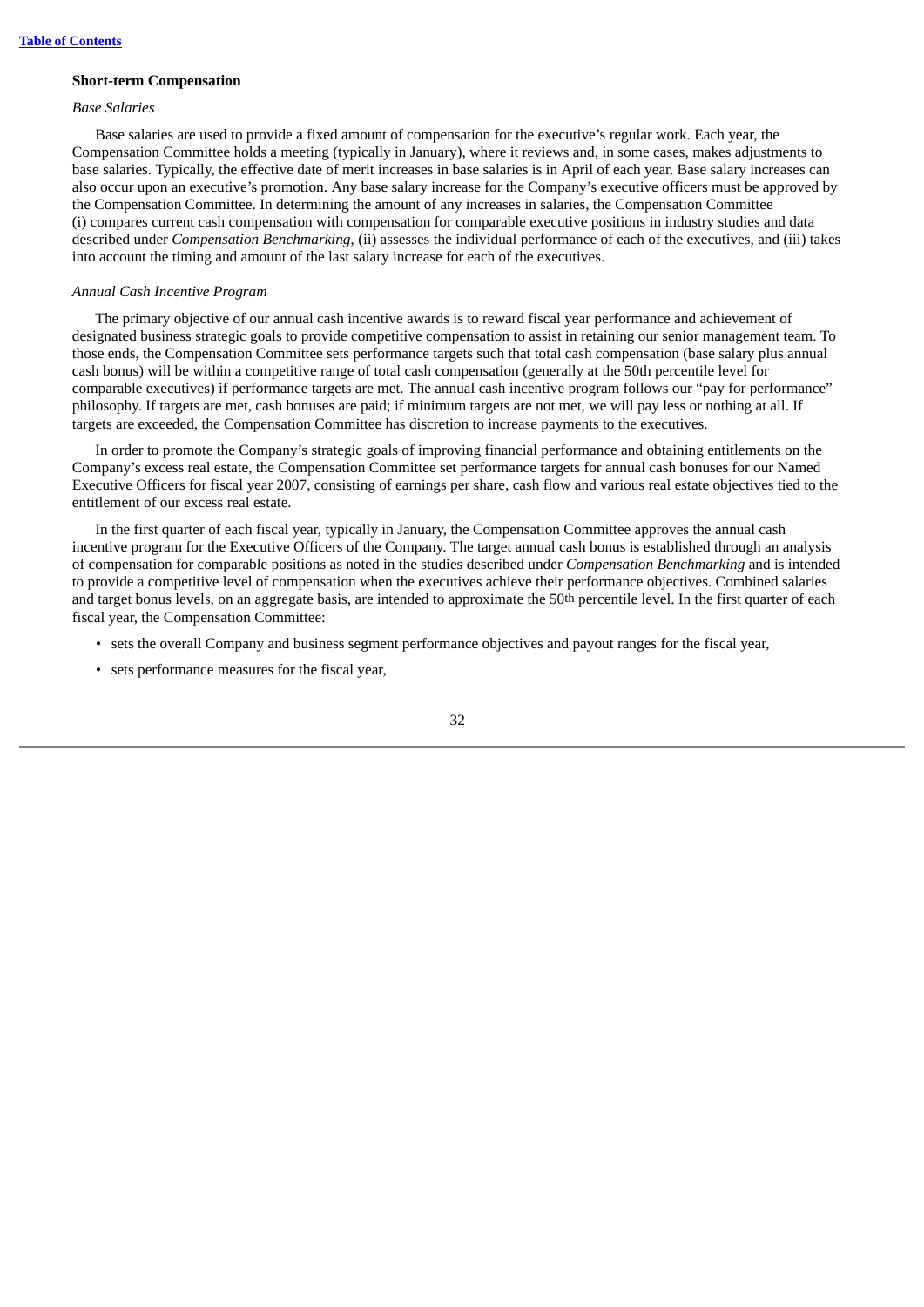- establishes a target, threshold, and maximum bonus opportunity for each executive officer, and
- measures performance and determines awards for the prior fiscal year.

Annual cash incentive bonuses are paid at the beginning of each fiscal year for the prior fiscal year's performance. Bonuses paid are based upon the Compensation Committee's (with input from the CEO) assessment of actual performance (individually and Company-wide) against pre-established Company and business segment performance objectives to determine the appropriate amount payable with respect to the applicable target bonus opportunity. The Compensation Committee has discretion to increase, reduce or eliminate payments and, in the past, has exercised its discretion to increase and decrease payments.

The Compensation Committee tailors both performance measures and targets in order to most accurately approximate success criteria for both of our business segments and the Company's performance overall. For fiscal year 2007, our Named Executive Officers had the opportunity to earn up to the following percentages of their base salaries if all of their performance measures were met at the maximum (100%) target levels:

- President and Chief Executive Officer 125%
- Business Unit Presidents\* 100%
- Senior Vice Presidents 80% 100%
- Vice Presidents 50%
- \* The position of Business Unit President for the Real Estate segment was vacant at the end of fiscal year 2007

The criteria used in fiscal year 2007 were the following:

Corporate Executives — applicable to our corporate officers, which included all of the Named Executive Officers except for Mr. Neish who is part of our Aerospace and Defense Segment.

| <b>Corporate Executive Targets</b>          | Maximum<br><b>Target Opportunity</b> | Was Target Met?                    |
|---------------------------------------------|--------------------------------------|------------------------------------|
| Economic Earnings Per Share $(1)$ of \$0.38 | 33.33%                               | Yes                                |
| Positive Cash Flow(2)                       | 33.33%                               | Yes                                |
| Real Estate Segment Milestones - four       | 33.33%                               | Only one of such four milestones   |
| objectives (not equally weighted) relating  |                                      | was met representing 15% of        |
| to the attainment of certain milestones     |                                      | this 33.33% opportunity            |
| that were generally tied to the entitlement |                                      | (5% of the total 100% opportunity) |
| of our excess real estate                   |                                      |                                    |
| <b>Total Opportunity</b>                    | 100.0%                               | $Earned - 72%$                     |

<sup>(1)</sup> We defined economic earnings per share to be income from continuing operations less certain non-cash expenses (such as retirement benefit expense and certain environmental-related and legacy expenses), and unusual items, all at the discretion of the Compensation Committee.

(2) We have defined cash flow to be total net change in cash and debt balances — excluding the effects of the early payment by American Pacific Corporation of its note payable to the Company.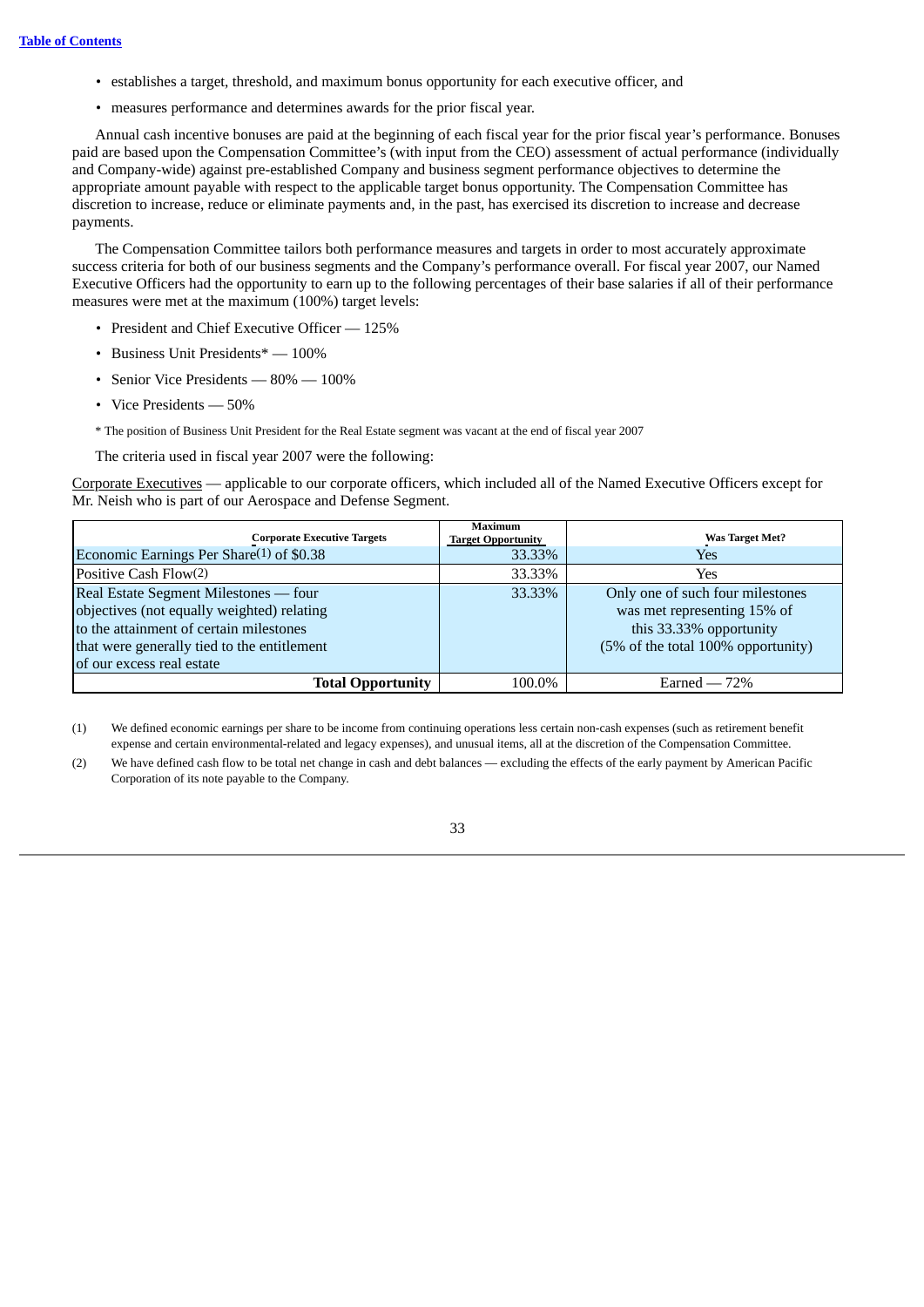Aerospace and Defense Segment — applicable to Mr. Neish as the business unit president of our Aerospace and Defense Segment.

| <b>Aerospace and Defense Segment Targets</b>        | Maximum<br><b>Target Opportunity</b> | Was Target Met?     |
|-----------------------------------------------------|--------------------------------------|---------------------|
| Fiscal Year over Fiscal Year Segment Revenue Growth | $\%$<br>20.00                        | $Yes$ — Third Cliff |
| First Cliff $-9.3\%$ growth $-30\%$                 |                                      |                     |
| Second Cliff $-12.2\%$ growth $-75\%$               |                                      |                     |
| Third Cliff $-$ 18.3% growth $-$ 100%               |                                      |                     |
| Total Segment Performance                           | $\%$<br>40.00                        | $Yes$ — Third Cliff |
| First Cliff $-$ \$67.0 million $-$ 30%              |                                      |                     |
| Second Cliff $-$ \$70.4 million $-$ 75%             |                                      |                     |
| Third Cliff $-$ \$73.7 million $-$ 100%             |                                      |                     |
| <b>Full Fiscal Year Segment Cash Flow</b>           | $\%$<br>20.00                        | $Yes = First Cliff$ |
| • First Cliff $-$ \$27.0 million $-$ 30%            |                                      |                     |
| Second Cliff $-$ \$40.0 million $-$ 75%             |                                      |                     |
| Third Cliff $-$ \$54.0 million $-$ 100%             |                                      |                     |
| Average Segment Cash Flow*                          | $\%$<br>20.00                        | $Yes$ — Third Cliff |
| • First Cliff $-$ \$(2.0) million $-$ 30%           |                                      |                     |
| Second Cliff $-$ \$3.0 million $-$ 75%              |                                      |                     |
| Third Cliff $-$ \$8.0 million $-$ 100%              |                                      |                     |
| <b>Total Opportunity</b>                            | $\%$<br>100.0                        | Earned $-86%$       |

\* We defined Average Segment Cash Flow as the sum of quarterly cumulative cash flow divided by four.

The fiscal year 2007 cash incentive awards paid to each of the Named Executive Officers are shown in the "Non-Equity Incentive Plan Compensation" column of the Summary Compensation Table, which follows this Compensation Discussion and Analysis.

#### **Long-Term Incentives (Equity-Based Compensation)**

We believe that the use of long-term incentive compensation for executives reinforces four strategic objectives:

- To focus on the importance of returns to shareholders,
- To promote the achievement of long-term performance goals,
- To encourage executive retention, and
- To promote higher levels of Company stock ownership by executives.

Accordingly, we strive to set a sizeable portion of our Named Executive Officer's compensation in an equity-based form. This type of compensation, coupled with our share ownership guidelines, will result in our executives becoming shareholders with considerable personal financial interest in the fiscal health and performance of the Company.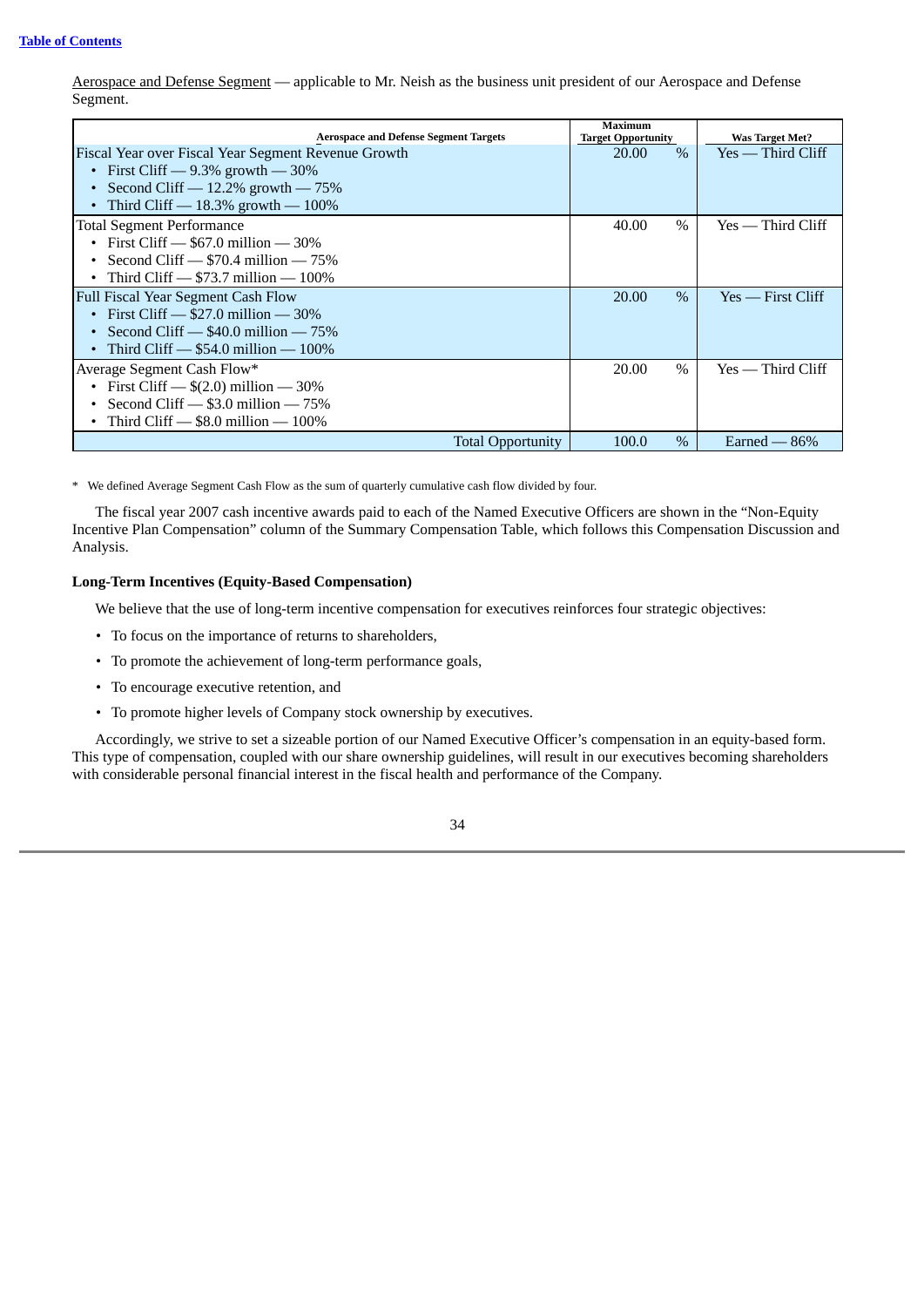We determine the amount of equity-based awards by subtracting the executive's annual cash compensation opportunity from the total targeted annual compensation that is competitive with the market (generally in the 50th percentile range). The ultimate value of these equity-based awards is driven in part by the executive's performance in the past fiscal year and in part by their ability to increase the value of the Company going forward.

Our equity-based compensation in fiscal year 2007 included awards of restricted stock and cash-settled SARs. These types of equity are described as follows:

- Restricted stock A grant of restricted stock is an award of shares of Common Stock that typically vests over a two- to five-year period after the grant date (depending upon the vesting conditions set by the Compensation Committee), provided that underlying goals are met in the case of performance-based grants or that the participant remains employed with the Company for the specified amount of time in the case of non-performance time-based grants. Restricted stock awards are designed to attract and retain executives by providing them with some of the benefits associated with stock ownership during the restriction period, while incentivizing them to remain with the Company. During the restricted period, the executives may not sell, transfer, pledge, assign or otherwise convey their restricted stock. However, executives may vote their shares and are entitled to receive dividend payments, if any are made. Executives who voluntarily resign or are terminated for cause prior to the end of the restriction period forfeit their restricted stock unless otherwise determined by the Compensation Committee.
- Cash-Settled SARs The value of cash-settled SARs reflects the difference between the value of shares of Common Stock at the time of exercise of the SARs and a predetermined exercise price. This difference is settled in cash; no shares of Common Stock are issued. SARs are designed to attract and retain executives by compensating them for increases in shareholder value over time. SARs are generally exercisable in one-third increments at one year, two years, and three years from the date of grant and have a ten year contractual life. As with restricted stock grants, executives who voluntarily resign or are terminated for cause immediately forfeit all SARs that have not vested unless otherwise determined by the Compensation Committee.

Upon a change in control of the Company, any unvested equity awards become immediately vested.

A review is conducted each year by the Compensation Committee to determine the appropriate mix of restricted stock, SARs, and stock options.

Because of limited availability of awardable shares under the 1999 Equity and Performance Incentive Plan, equity awards over the last two fiscal years have been more heavily weighted to cash-settled SARs. The split has been approximately twothirds SARs and one-third restricted stock. We believe that this allocation is conducive to creating a balanced risk and reward profile for our Named Executive Officers. SARs, like stock options, are more sensitive to changing perceptions in the stock market as well as the Company's performance during the life of the SARs. We believe the risk inherent in SARs and the relative level of stability implicit in restricted stock appropriately motivates our Named Executive Officers to achieve financial and operating goals that are aggressive, but achievable.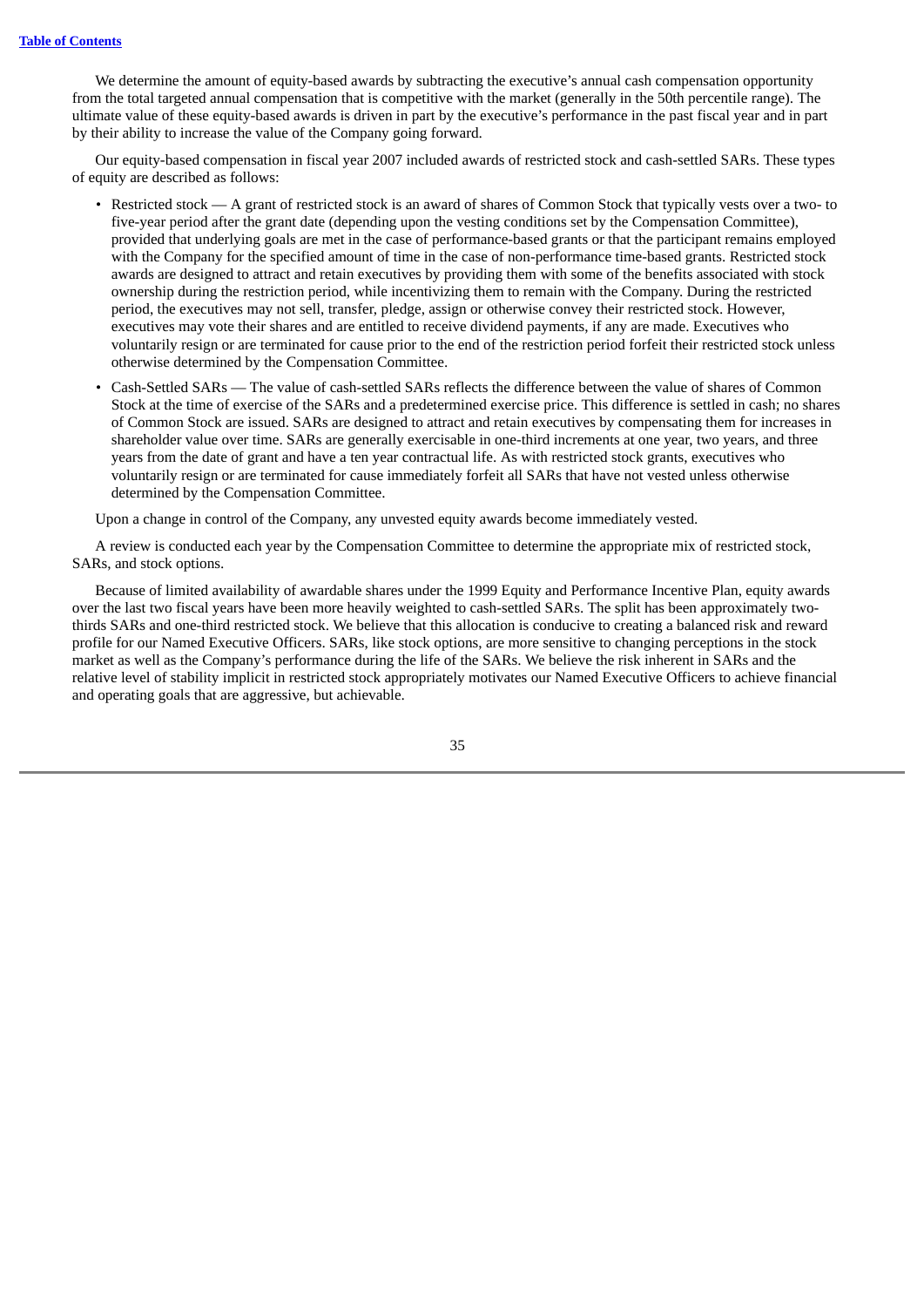Annual restricted stock and SARs grants are typically made by the Compensation Committee to executives at the Committee's first meeting of the fiscal year — usually in January or February. The timing of the grants follows the Company's historical practice. All such grants of SARS are made with an exercise price equal to the fair market value of a share of stock on the date of grant, which is defined as the closing price on the New York Stock Exchange on the date of grant.

In order to promote improvement in the Company's financial performance, and subject to accelerated vesting upon a change in control, the restricted stock grants made by the Compensation Committee to executives in fiscal year 2007 vest only upon the achievement of financial performance goals set by the Compensation Committee. The performance targets for the restricted stock vesting were economic earnings per share of \$0.38 (50% weighting) and positive cash flow (50% weighting) with vesting over two years from the date of grant. These performance targets were met for fiscal year 2007. The SARs awards were granted under the terms (three year vesting) described above.

In addition, in order to promote improvement in the Company's financial performance and achievement of certain strategic goals, portions of the restricted stock grants in fiscal year 2005 vested only upon the achievement in fiscal year 2007 of certain financial goals (35% weighting — half of which was tied to economic earnings per share of \$0.38 and half to positive cash flow) and the completion of certain real estate entitlement related milestones (65% weighting). The targets for economic earnings per share and cash flow were met, while the entitlement related milestones were not; consequently, only 35% of the 2005 shares that were awarded actually vested for fiscal year 2007.

In order to strengthen the alignment between the interests of shareholders and the interests of executives of the Company, the Compensation Committee approved share ownership guidelines that apply to the Company's executive officers. Under these guidelines, each executive officer is expected to have equity in the Company equal in aggregate market value to a designated multiple of such officer's annual salary (CEO — five times base salary; Senior Vice Presidents and Business Unit Presidents — three times base salary; and Vice Presidents — one times base salary). In calculating the amount of equity owned by an executive, the Committee looks at the value of Company stock owned by the executive (regardless of whether it is restricted stock or vested), and the value of any vested "in the money" options or SARs (i.e. market value of stock in excess of the strike price for the stock option or SAR). Newly appointed executives are expected to be in compliance with the ownership guidelines within five years of their appointments. As of January 31, 2008, all of the Named Executive Officers have met, or are in the transition period set forth in, these guidelines. The Compensation Committee reviews these guidelines periodically, and considers adjustments when appropriate.

#### **Pension, 401K Savings and Other Plans**

#### *Pension Plan*

The Named Executive Officers participate in the same tax-qualified pension and savings plans as other employees. These plans include the GenCorp Consolidated Pension Plan — a tax-qualified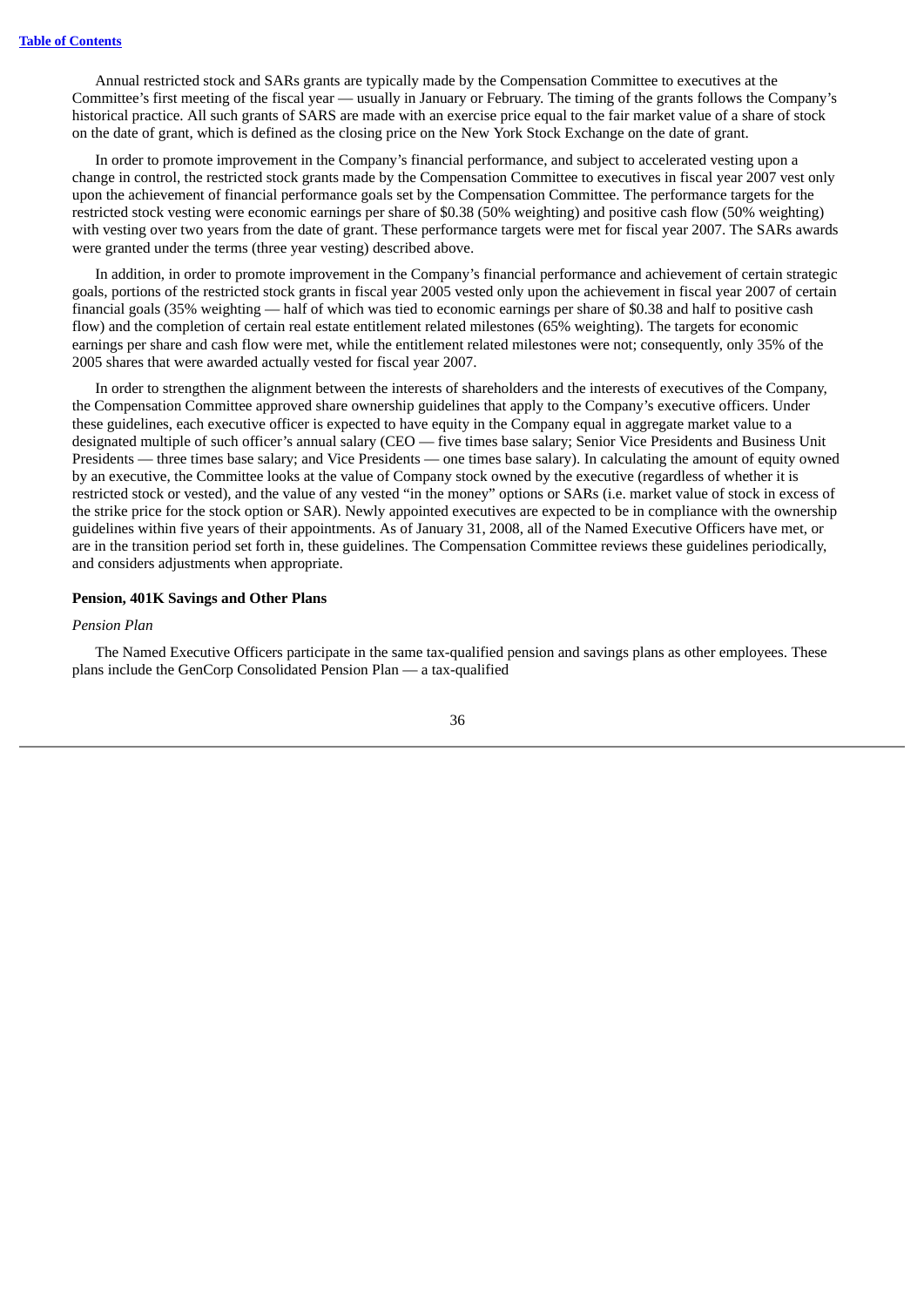defined benefit plan, and the Benefits Restoration Plan — a non-qualified defined benefit plan. There are no employee contributions required in order to participate in these defined benefit plans.

The GenCorp Consolidated Pension Plan includes several formulas for the determination of benefits. The Plan provides that participants will receive the larger of the "five-year average compensation formula" and the "career average formula." Both formulae define compensation to recognize base salary and annual incentive (cash bonus) compensation.

- The "five-year average compensation formula" is the sum of  $(A)$  and  $(B)$  where  $(A)$  equals the sum of  $(i)$  1.125% of the participant's highest five-year average compensation up to the Average Social Security Wage Base (ASSWB), and (ii) 1.5% of such five-year average compensation in excess of the ASSWB, which sum is multiplied by the total of such years of service up to 35 years, and (B) equals 1.5% of such five-year average compensation multiplied by the total years of service in excess of 35 years.
- The "career average formula" provides that for each year of service prior to attainment of 35 years of service, the employee will be credited 1.625% of annual compensation up to the ASSWB plus 2.0% of annual compensation in excess of the ASSWB and, after attainment of 35 years of service, 2.0% of annual compensation. The published ASSWB applicable to the plan year ended November 30, 2007 is \$48,600.

The purpose of the Benefits Restoration Plan is to restore the pension plan benefits which executives and their beneficiaries would otherwise lose as a result of Internal Revenue Code limitations upon accrual and/or payment of benefits from a taxqualified pension plan. By restoring such benefits, Benefits Restoration Plan permits the total benefits to be provided on the same basis as applicable to all other employees under the qualified pension plan.

The GenCorp Consolidated Pension Plan and the Benefits Restoration Plan provide an incentive for a long-term career, which supports our goal of retaining valued employees, including our top executives. The pension benefit formulae deliver higher returns to participants the longer they are with the Company and as their compensation levels increase.

If a change in control of the Company occurs, the Company is required to fund into a grantor trust an amount equal to the present value of the accrued pension benefits under Benefits Restoration Plan for all participants in such plan.

Further details regarding these programs, including the estimated value of retirement benefits for each Named Executive Officer, are found in the section entitled *2007 Pension Benefits* beginning on page xx. The change in the actuarial pension value from fiscal year 2006 to fiscal year 2007 is presented in the "Change in Pension Value" column of the Summary Compensation Table on page xx.

#### *401K Savings Plan*

The Named Executive Officers are also eligible to participate in the GenCorp Retirement Savings Plan, a 401(k) plan generally available to all Company employees. The GenCorp Retirement Savings Plan is a tax-qualified defined contribution savings plan in which participating employees receive a Company match.

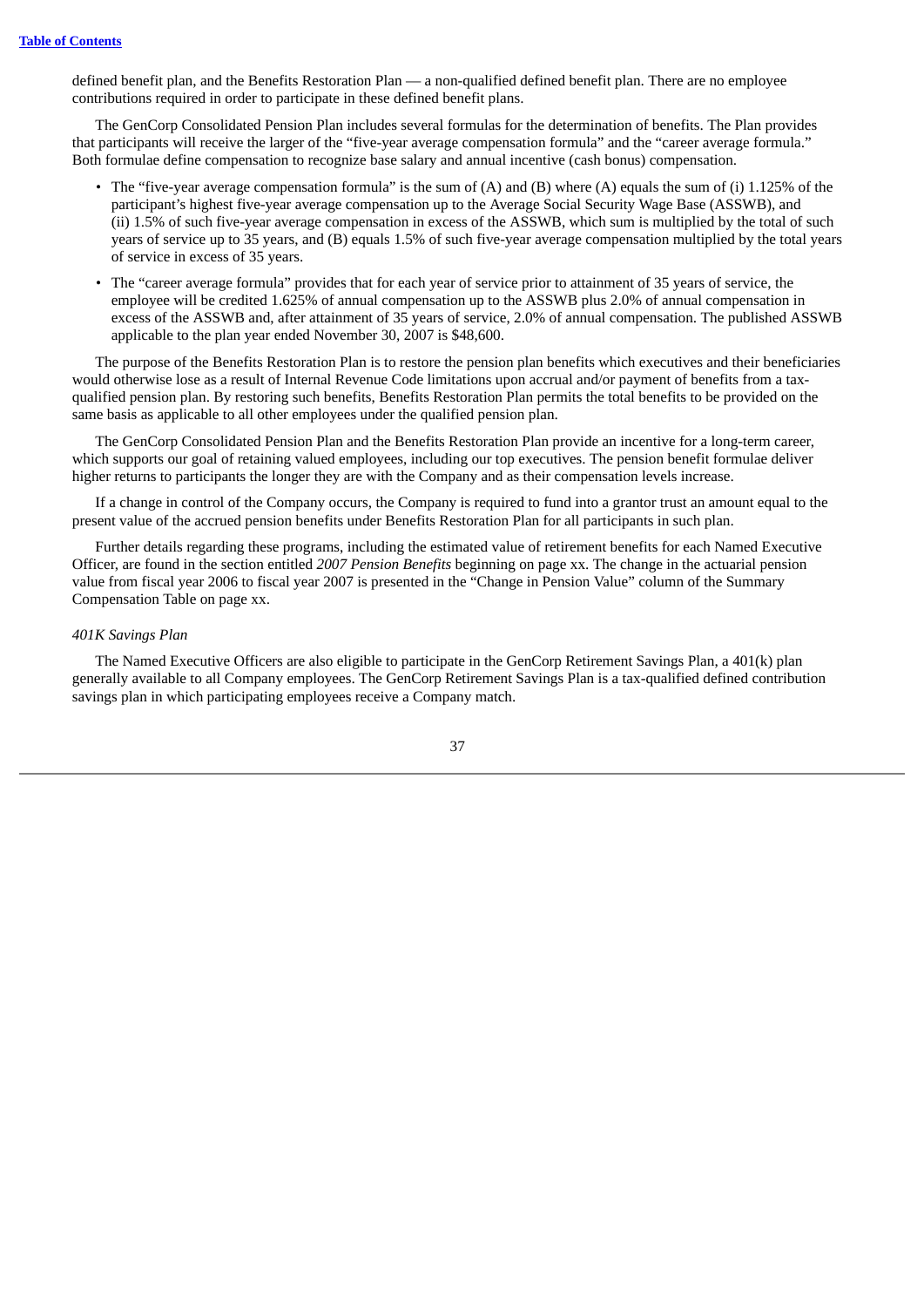The Named Executive Officers participate in the related non-qualified Benefits Restoration Savings Plan. The Benefits Restoration Plan Saving Plan permits personal savings and Company matches on amounts above those permitted under the 401(k) plan due to certain limits imposed by the Internal Revenue Code. Details about the Benefits Restoration Plan Savings Plan are presented in the section entitled *2007 Non-qualified Deferred Compensation* beginning on page xx.

#### **Change in Control Agreements and Plan Provisions**

The Company has change in control severance agreements with each of the Named Executive Officers. We consider these agreements to be in the best interest of our shareholders to foster the continuous employment and dedication of key executives without potential distraction or personal concern in the event of a change in control. These agreements help to ensure that our executives continue to perform in their roles when a potential change in control is impending, and are protected against the loss of their positions following a change in the ownership or control of the Company. These agreements also provide a sense of security to our executives that they will be treated fairly in the event of a termination not for cause following a change in control of the Company. If a change in control of the Company occurs, the Company is required to fund into a grantor trust an amount to cover potential severance payments to the Company's executives. A description of these agreements can be found on page xx under the section entitled *Change in Control Severance Agreements*.

#### **Other**

The GenCorp Foundation matches employee and Director gifts to accredited, non-profit colleges, universities, secondary and elementary public or private schools located in the United States. Gifts made are matched dollar for dollar up to \$7,500 per year per donor.

#### **Indebtedness of Management**

During fiscal year 2007, Mr. Hall had the principal sum of \$77,170 indebtedness outstanding under the GenCorp Key Employee Loan Program (the Loan Program), which was approved by the Board to enable employees whose restricted stock had vested to pay taxes on the stock and retain it for as long as they remain in the employ of the Company. Repayment provisions under the Loan Program begin upon termination of employment. Interest, which is calculated and payable annually, is charged at the Company's marginal borrowing rate which for 2007 was 5.45%. Interest accrued for fiscal year 2007 totaled \$4,201 for Mr. Hall and such amount has been paid. The largest principal amount of indebtedness under the program during fiscal year 2007 for Mr. Hall was \$77,170. Following the enactment of the Sarbanes-Oxley Act of 2002, the Loan Program was terminated effective July 30, 2002, but outstanding loans remain in effect in accordance with their existing terms.

#### **Tax Deductibility under Section 162(m)**

Section 162(m) of the Internal Revenue Code imposes limits on the deductibility of certain compensation in excess of \$1,000,000 paid to the CEO and other executive officers of public companies. Management and the Compensation Committee have reviewed the regulations and feel that the current compensation program and policies are appropriate. Depending upon a variety of

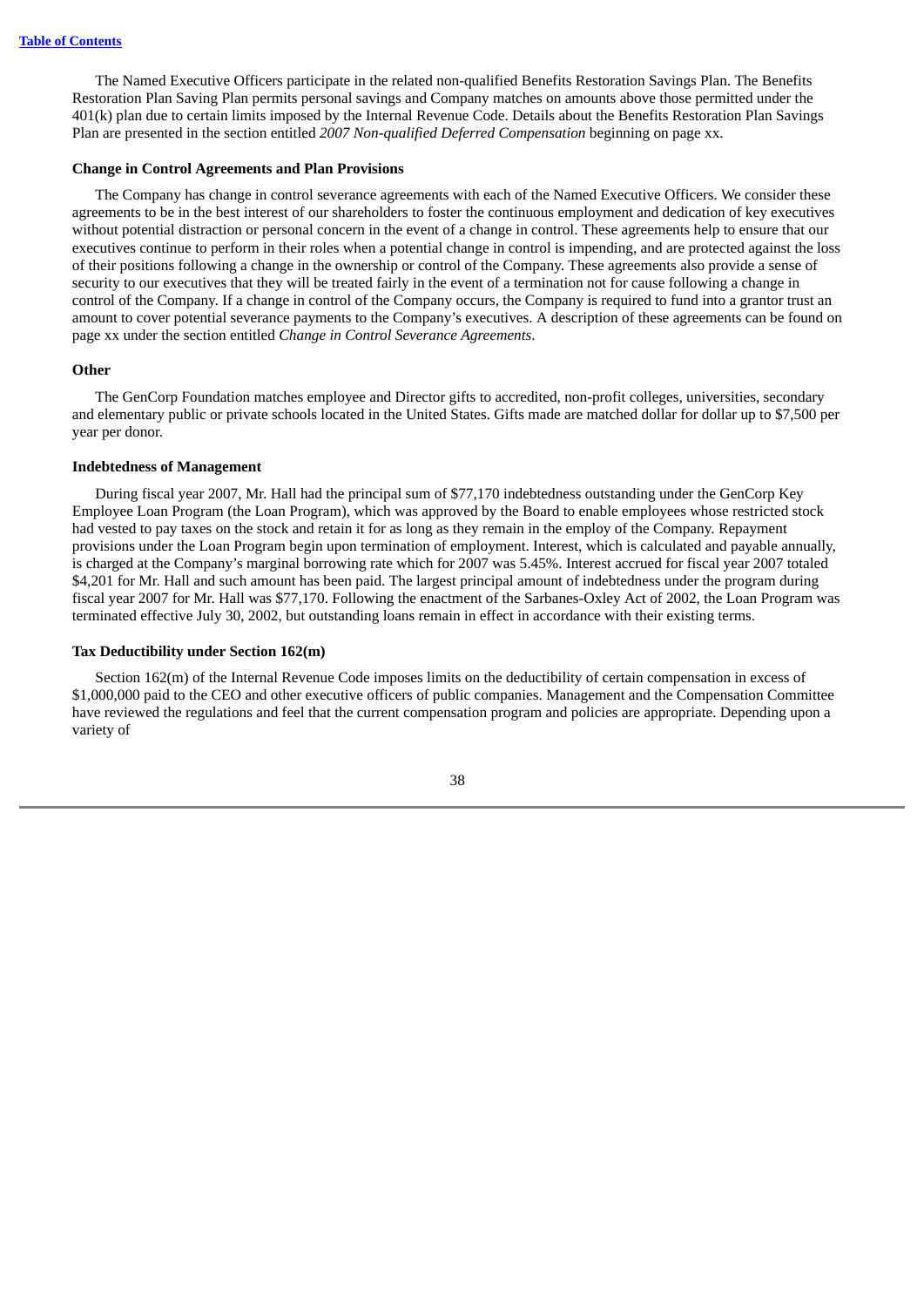factors (including Company performance), it is possible for one or more executive officers to surpass the \$1,000,000 threshold under the executive officer compensation program. At this time, the Compensation Committee believes that accommodating the Internal Revenue Service regulations will not produce material benefits or increases in shareholder value. However, the Compensation Committee intends to review this issue regularly and may change its position in future years.

## **SUMMARY COMPENSATION TABLE**

<span id="page-43-0"></span>The following table sets forth information regarding compensation for each of the Company's Named Executive Officers for fiscal year 2007.

| <b>Name and Principal Position</b><br><b>Terry L. Hall</b>                                 | <b>Year</b> | <b>Salarv</b><br>$($ \$ $)(1)$ | <b>Stock</b><br>Awards<br>$($ (\$)(2) | <b>Options/SARs</b><br>Awards<br>$($ \$ $)(2)$ | <b>Non-Equity</b><br><b>Incentive Plan</b><br>Compensation<br>(5)(3) |         |   | Change in<br><b>Pension Value</b><br>$($ \$) $(4)$ |    | All Other<br>Compensation<br>$($ \$)(5) | Total<br>(\$) |
|--------------------------------------------------------------------------------------------|-------------|--------------------------------|---------------------------------------|------------------------------------------------|----------------------------------------------------------------------|---------|---|----------------------------------------------------|----|-----------------------------------------|---------------|
| President and Chief Executive Officer                                                      | 2007        | \$630,000                      | \$545,065                             | 197,032                                        |                                                                      | 567,000 | S | 111,487                                            | -S | 42,903                                  | \$2,093,487   |
| Yasmin R. Seval<br>Senior Vice President and Chief Financial Officer                       | 2007        | 338,926                        | 240,700                               | 68,850                                         |                                                                      | 297,500 |   | 83,454                                             |    | 22,007                                  | 1,051,437     |
| <b>J. Scott Neish</b><br>Vice President and President, Aerojet-General<br>Corporation      | 2007        | 304,427                        | 187.281                               | 60.251                                         |                                                                      | 275,203 |   | 96,602                                             |    | 29,041                                  | 952,805       |
| Mark A. Whitney<br>Senior Vice President; General Counsel and<br>Secretary                 | 2007        | 280.237                        | 100.862                               | 43,571                                         |                                                                      | 163,013 |   | 21,533                                             |    | 15,498                                  | 624,714       |
| R. Leon Blackburn<br>Vice President, Controller and Principal Accounting<br><b>Officer</b> | 2007        | 244,582                        | 148,516                               | 21.551                                         |                                                                      | 88,923  |   | 50,410                                             |    | 13.591                                  | 567,573       |

(1) The amount reported in this column for each Named Executive Officer reflects the dollar amount of base salary paid in fiscal year 2007, including salary increases effective in April 2007.

- (2) The amounts reported in these columns for each Named Executive Officer reflect the compensation costs for financial reporting purposes for the fiscal year under SFAS 123(R), rather than amounts paid to or realized by the Named Executive Officer for outstanding equity awards granted in and prior to fiscal year 2007. A discussion of the assumptions used in calculating these values may be found in Note 8c in the audited financial statements in Company's Annual Report on Form 10K for fiscal year 2007. A description of each type of equity award appears in the narrative text following the 2007 Grants of Plan-Based Awards table on page xx and the Outstanding Equity Awards at 2007 Fiscal Year-End table on page xx.
- (3) The amount reported in this column for each Named Executive Officer reflects annual cash incentive compensation, which is based on performance in fiscal year 2007. This annual incentive compensation is discussed in further detail in Compensation Discussion and Analysis beginning on page xx.
- (4) The amount reported in this column for each Named Executive Officer reflects the aggregate increase in the actuarial present value of their accumulated benefits under all pension plans from August 31, 2006 to August 31, 2007 (the pension measurement date for purposes of the Company's financial statements), determined using interest and mortality rate assumptions consistent with those used in the Company's financial statements and includes amounts which the Named Executive Officer may not currently be entitled to receive because such amounts are not vested. Information regarding these pension plans is set forth in further detail under 2007 Pension Benefits on page xx.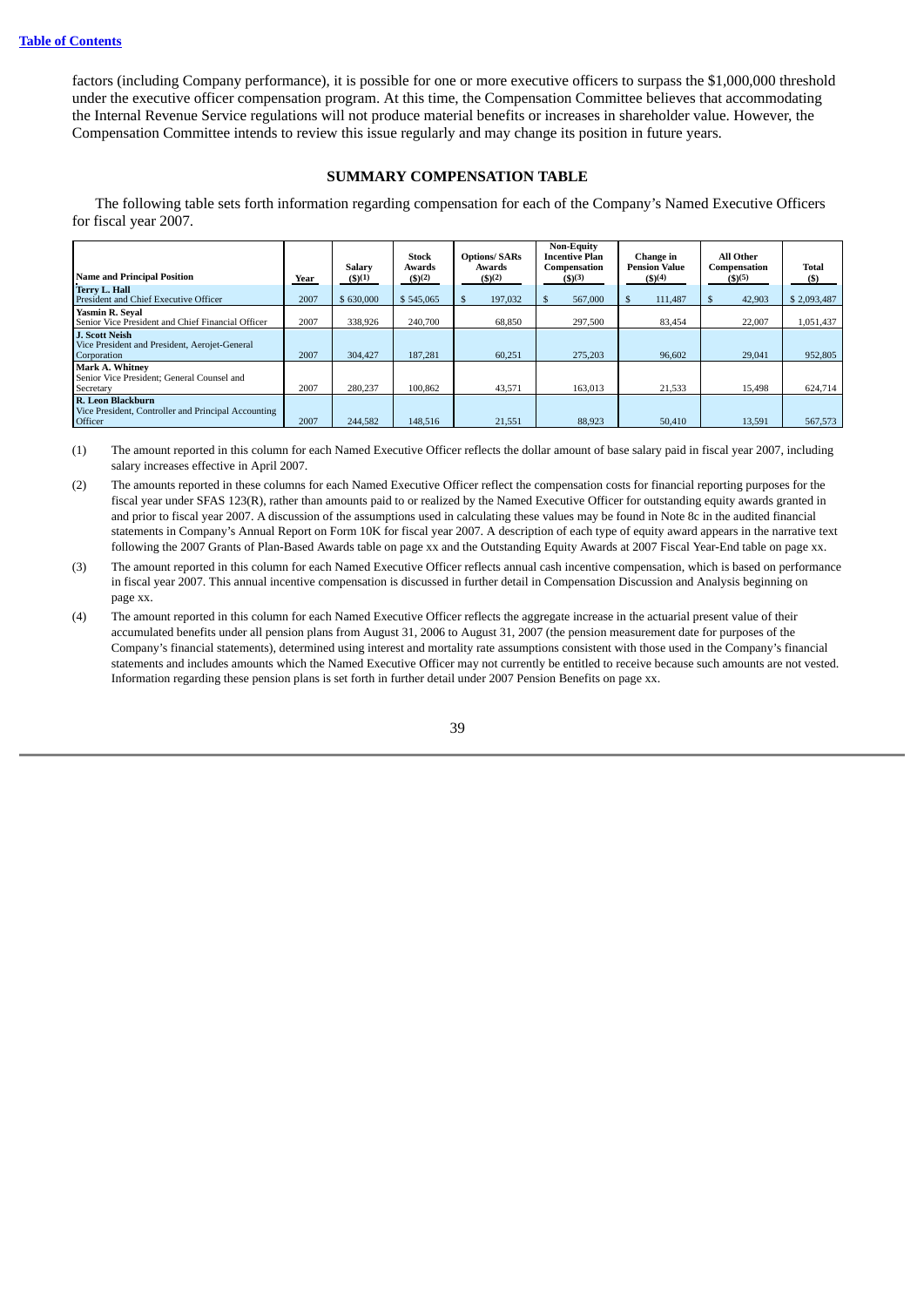(5) The amounts reported in this column for each Named Executive Officer include the following:

## **All Other Compensation**

| <b>Name</b>            | Company<br><b>Matching</b><br><b>Contribution to</b><br>401k Plan<br>(a) | <b>Company Matching</b><br><b>Contribution to</b><br><b>Benefits</b><br><b>Restoration Plan -</b><br><b>Savings Plan</b><br>(a) |          | Tax<br>Gross Up<br>(c) | Perquisites<br><b>And Other Personal</b><br><b>Benefits</b><br>(d) | <b>Total</b><br>$($)$ |
|------------------------|--------------------------------------------------------------------------|---------------------------------------------------------------------------------------------------------------------------------|----------|------------------------|--------------------------------------------------------------------|-----------------------|
| <b>Terry L. Hall</b>   | 10,125                                                                   | 30,628                                                                                                                          |          |                        | 2,150                                                              | \$42,903              |
| Yasmin R. Seval        | 7.872                                                                    | 10,135                                                                                                                          | $4.000*$ |                        |                                                                    | 22,007                |
| <b>J. Scott Neish</b>  | 9,813                                                                    | 15,949                                                                                                                          |          | 808                    | 2,471                                                              | 29,041                |
| <b>Mark A. Whitney</b> | 10,125                                                                   | 5,373                                                                                                                           | __       | ---                    |                                                                    | 15,498                |
| R. Leon Blackburn      | 10,840                                                                   | 2,751                                                                                                                           |          | _                      |                                                                    | 13,591                |

\* Represents matching contribution made by the GenCorp Foundation for gift made by Ms. Seyal in fiscal year 2007.

(6) In January 2008, the Compensation Committee used its discretion and increased the cash bonus paid to Ms. Seyal from 72% of her base salary (reflecting certain performance targets having been met as discussed above under *Annual Cash Incentive Program*) to 85% of her base salary.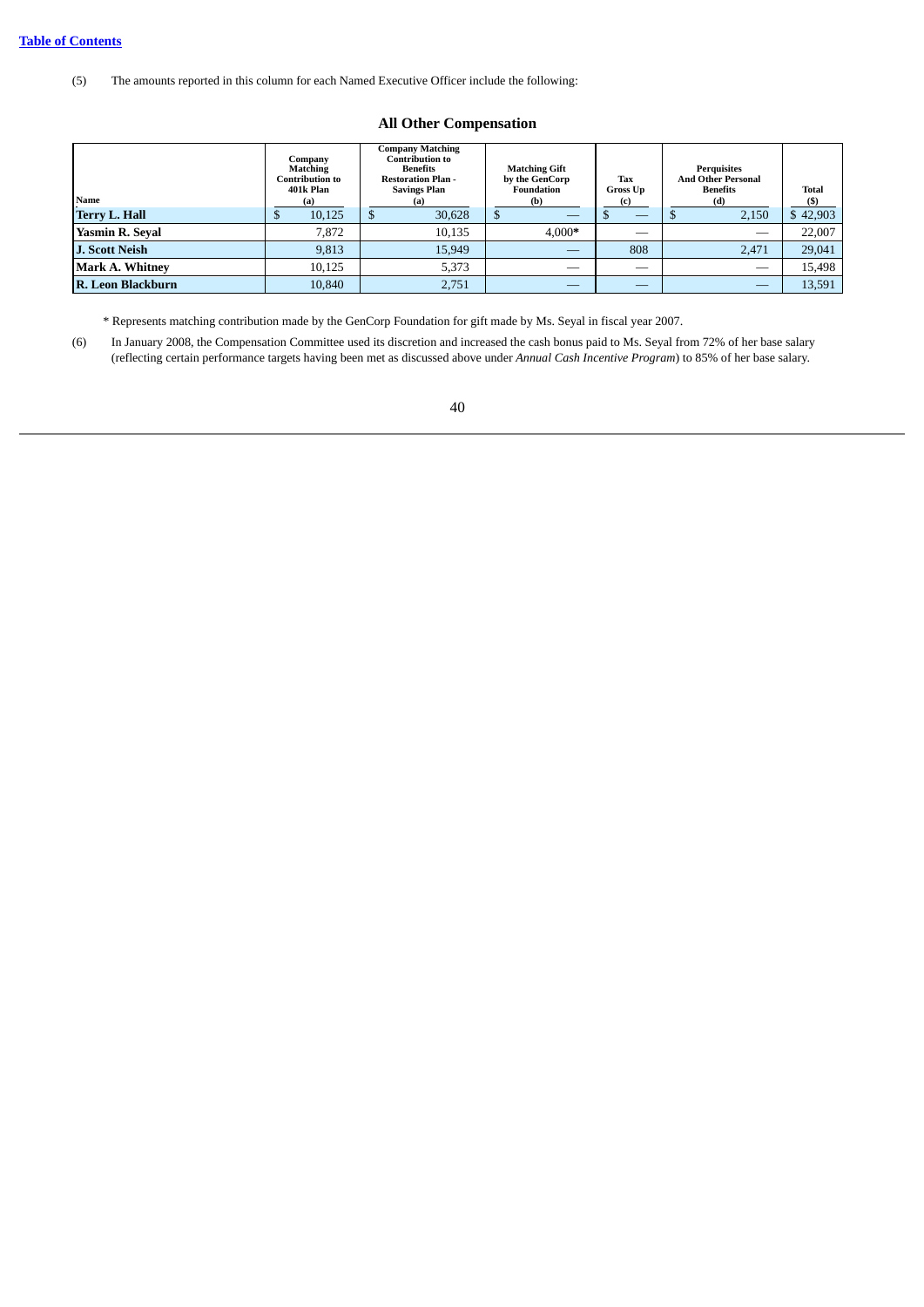## **2007 GRANTS OF PLAN-BASED AWARDS**

<span id="page-45-0"></span>The following table provides information for each of the Company's Named Executive Officers regarding fiscal year 2007 annual and long-term incentive award opportunities, including the range of potential compensation under non-equity incentive plans.

|                               | Grant     | <b>Estimated Possible Payouts Under</b><br><b>Non-Equity Incentive Plan</b><br>Awards $(\text{$}5)(1)$ |               |                         | <b>Estimated Future Payouts Under</b><br><b>Equity Incentive Plan</b><br>Awards $(\#)(2)$ |               |         | Other<br><b>Stock</b><br>Awards:<br>Number of<br><b>Shares</b> of<br><b>Stock or</b> | Number of<br><b>Securities</b><br><b>Underlying</b><br>Options/ | <b>Exercise</b><br>Price of<br>Options/SARs | <b>Grant Date</b><br><b>Fair Value</b><br>of Stock<br>and<br><b>Option/SARs</b> |
|-------------------------------|-----------|--------------------------------------------------------------------------------------------------------|---------------|-------------------------|-------------------------------------------------------------------------------------------|---------------|---------|--------------------------------------------------------------------------------------|-----------------------------------------------------------------|---------------------------------------------|---------------------------------------------------------------------------------|
| Name                          | Date      | <b>Threshold</b>                                                                                       | <b>Target</b> | Maximum                 | <b>Threshold</b>                                                                          | <b>Target</b> | Maximum | Units $(f#)$                                                                         | SARs $($ #)                                                     | (S/Sh)                                      | Awards(3)                                                                       |
| <b>Terry L. Hall</b>          |           |                                                                                                        |               |                         |                                                                                           |               |         |                                                                                      |                                                                 |                                             |                                                                                 |
| <b>Restricted Stock</b>       | 1-17-2007 |                                                                                                        |               |                         | $\mathbf{0}$                                                                              | 35,000        | 35,000  | $\qquad \qquad -$                                                                    |                                                                 |                                             | \$<br>479,850                                                                   |
| <b>SARs</b>                   | 1-17-2007 |                                                                                                        |               |                         |                                                                                           |               |         |                                                                                      | 100,000                                                         | 13.71<br>$\mathbf{s}$                       | 775,700                                                                         |
| <b>Annual Incentive Bonus</b> |           | $\mathbf{s}$<br>$\mathbf{0}$                                                                           | \$420,000     | $\mathbb{S}$<br>787,500 |                                                                                           |               |         |                                                                                      |                                                                 |                                             |                                                                                 |
| Yasmin R. Seyal               |           |                                                                                                        |               |                         |                                                                                           |               |         |                                                                                      |                                                                 |                                             |                                                                                 |
| <b>Restricted Stock</b>       | 1-16-2007 |                                                                                                        |               |                         | $\mathbf{0}$                                                                              | 15,000        | 15,000  |                                                                                      |                                                                 |                                             | 206,250                                                                         |
| <b>SARs</b>                   | 1-16-2007 |                                                                                                        |               |                         |                                                                                           |               |         |                                                                                      | 35,000                                                          | 13.75                                       | 272,265                                                                         |
| <b>Annual Incentive Bonus</b> |           | $\mathbf{0}$                                                                                           | \$187,000     | \$ 350,004              |                                                                                           |               |         |                                                                                      |                                                                 |                                             |                                                                                 |
| J. Scott Neish                |           |                                                                                                        |               |                         |                                                                                           |               |         |                                                                                      |                                                                 |                                             |                                                                                 |
| <b>Restricted Stock</b>       | 1-16-2007 |                                                                                                        |               |                         | $\mathbf{0}$                                                                              | 10,000        | 10,000  | $\qquad \qquad \longleftarrow$                                                       |                                                                 |                                             | 137,500                                                                         |
| <b>SARs</b>                   | 1-16-2007 |                                                                                                        |               |                         |                                                                                           |               |         |                                                                                      | 30,000                                                          | 13.75                                       | 233,370                                                                         |
| <b>Annual Incentive Bonus</b> |           | $\mathbf{0}$                                                                                           | \$96,000      | $\mathbb{S}$<br>320,004 |                                                                                           |               |         |                                                                                      |                                                                 |                                             |                                                                                 |
| Mark A. Whitney               |           |                                                                                                        |               |                         |                                                                                           |               |         |                                                                                      |                                                                 |                                             |                                                                                 |
| <b>Restricted Stock</b>       | 1-16-2007 |                                                                                                        |               |                         | $\mathbf{0}$                                                                              | 7,000         | 7,000   | $\qquad \qquad$                                                                      |                                                                 |                                             | 96,250                                                                          |
| <b>SARs</b>                   | 1-16-2007 |                                                                                                        |               |                         |                                                                                           |               |         |                                                                                      | 15,000                                                          | 13.75                                       | 116,685                                                                         |
| <b>Annual Incentive Bonus</b> |           | $\mathbf{0}$                                                                                           | \$121,000     | \$ 226,406              |                                                                                           |               |         |                                                                                      |                                                                 |                                             |                                                                                 |
| R. Leon Blackburn             |           |                                                                                                        |               |                         |                                                                                           |               |         |                                                                                      |                                                                 |                                             |                                                                                 |
| <b>Restricted Stock</b>       | 1-16-2007 |                                                                                                        |               |                         | $\mathbf{0}$                                                                              | 5,000         | 5,000   | $\qquad \qquad \longleftarrow$                                                       |                                                                 |                                             | 68,750                                                                          |
| <b>SARs</b>                   | 1-16-2007 |                                                                                                        |               |                         |                                                                                           |               |         |                                                                                      | 12,000                                                          | 13.75                                       | 93,348                                                                          |
| <b>Annual Incentive Bonus</b> |           | $\mathbf{0}$                                                                                           | \$66,000      | \$123,504               |                                                                                           |               |         |                                                                                      |                                                                 |                                             |                                                                                 |

(1) Reflects the possible payout amounts of non-equity incentive plan awards that could have been earned in fiscal year 2007. See the Summary Compensation Table for the amounts actually earned and paid out in January 2008.

(2) These performance-based restricted stock awards were granted in January 2007 and vest in two equal installments on the first and second anniversaries of the date of grant (January 23, 2008 and 2009 for Mr. Hall; January 22, 2008 and 2009 all other Named Executive Officers) provided the Company achieves earnings per share and cash flow performance goals for 2007 (targets were met).

(3) The fair value of SARs was estimated using a Black-Scholes Model with the following weighted average assumptions at the date of grant:

| Expected life (in years) | 8.0      |
|--------------------------|----------|
| Volatility               | 44%      |
| Risk-free interest rate  | 4.58%    |
| Dividend yield           | $0.00\%$ |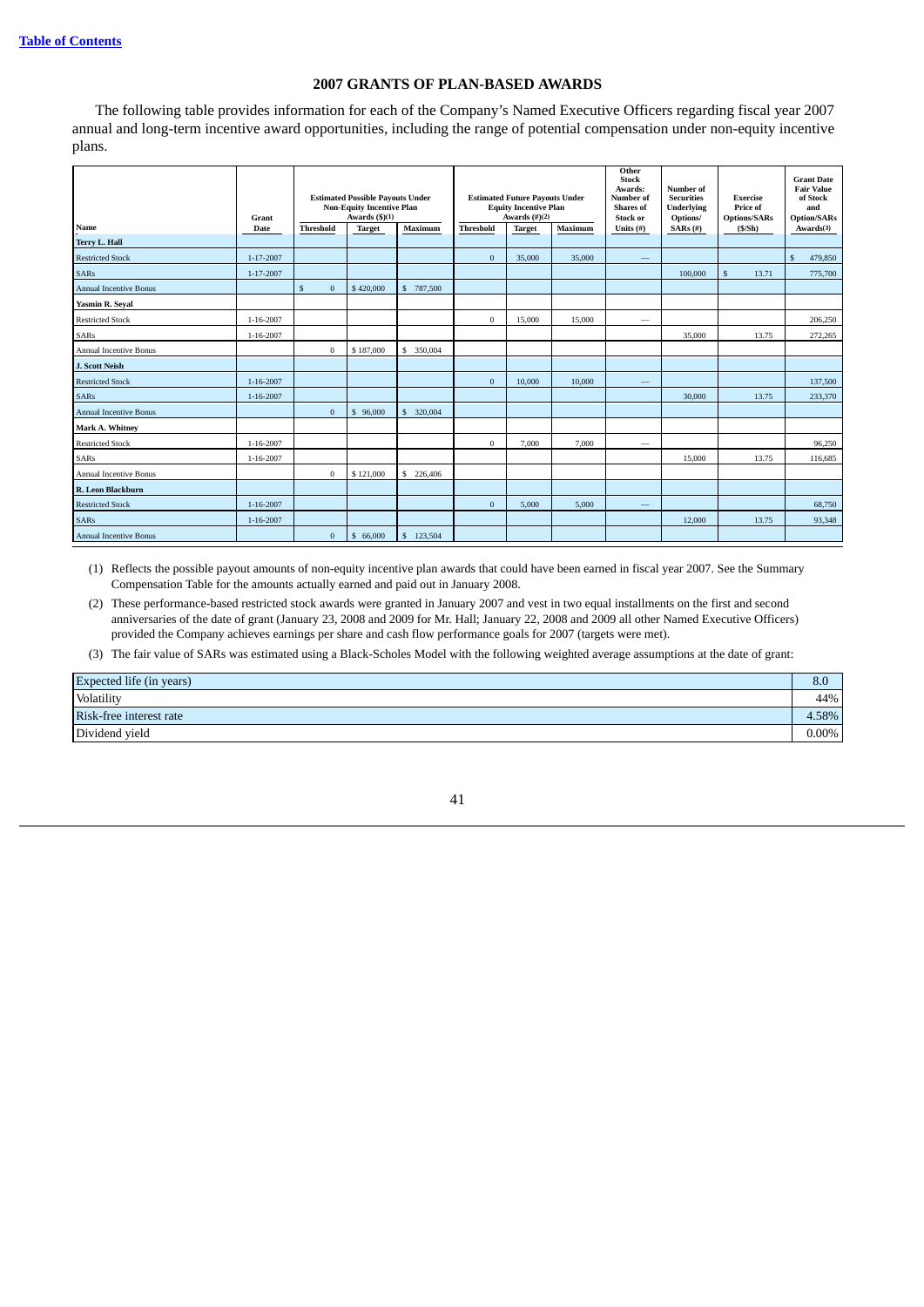## **OUTSTANDING EQUITY AWARDS AT 2007 FISCAL YEAR END**

The following table provides information for each of the Company's Named Executive Officers regarding stock awards, SARs, and outstanding stock options held by the officers as of November 30, 2007.

|                                                                                  |                                                                                                                      | <b>Option/SARs Awards</b>                                                                                                     |                                                                              |                                                                      | <b>Stock Awards</b>                                                                                       |                                                                                                                        |                                                                                                                                          |                                                                                                                                                                 |
|----------------------------------------------------------------------------------|----------------------------------------------------------------------------------------------------------------------|-------------------------------------------------------------------------------------------------------------------------------|------------------------------------------------------------------------------|----------------------------------------------------------------------|-----------------------------------------------------------------------------------------------------------|------------------------------------------------------------------------------------------------------------------------|------------------------------------------------------------------------------------------------------------------------------------------|-----------------------------------------------------------------------------------------------------------------------------------------------------------------|
|                                                                                  |                                                                                                                      |                                                                                                                               |                                                                              |                                                                      |                                                                                                           | <b>Service-Based</b><br><b>Equity Awards</b>                                                                           | <b>Equity Incentive</b><br><b>Plan Awards</b>                                                                                            |                                                                                                                                                                 |
| Name                                                                             | Number of<br><b>Securities</b><br><b>Underlying</b><br>Unexercised<br><b>Options/SARs</b><br>$^{(#)}$<br>Exercisable | Number of<br><b>Securities</b><br><b>Underlying</b><br><b>Unexercised</b><br><b>Options/SARs</b><br>$^{(#)}$<br>Unexercisable | Option/<br><b>SARs</b><br><b>Exercise</b><br>Price<br>$(\$)$                 | Option/<br><b>SARs</b><br><b>Expiration</b><br>Year                  | Number of<br><b>Shares</b> or<br><b>Units of</b><br><b>Stock That</b><br>Have<br><b>Not Vested</b><br>(#) | <b>Market Value</b><br>of Shares or<br><b>Units of Stock</b><br><b>That Have</b><br><b>Not Vested</b><br>$($ \$) $(2)$ | Number of<br><b>Unearned</b><br><b>Shares</b> , Units<br>or Other<br><b>Rights That</b><br><b>Have Not</b><br><b>Vested</b><br>$($ # $)$ | Market or<br><b>Payout Value</b><br>of Unearned<br><b>Shares</b> , Units<br>or Other<br><b>Rights That</b><br><b>Have Not</b><br><b>Vested</b><br>$($ \$) $(2)$ |
| Terry L. Hall<br><b>Restricted Stock</b>                                         |                                                                                                                      |                                                                                                                               |                                                                              |                                                                      | 10,000(1)                                                                                                 | \$<br>121,000                                                                                                          | 9,748(3)<br>19,500(4)<br>35,000(5)                                                                                                       | \$<br>117,951<br>235,950<br>423,500                                                                                                                             |
| <b>SARs</b><br><b>Stock Options</b>                                              | 23,000<br>28,000<br>100,000<br>40,000<br>30,000<br>45,000<br>40,000<br>66,316                                        | 100,000<br>46,000<br>14,000                                                                                                   | \$13.71<br>19.52<br>18.78<br>7.73<br>9.77<br>15.43<br>10.44<br>8.19<br>12.20 | 2017<br>2016<br>2015<br>2013<br>2012<br>2012<br>2011<br>2010<br>2009 |                                                                                                           |                                                                                                                        |                                                                                                                                          |                                                                                                                                                                 |
| Yasmin R. Seyal<br><b>Restricted Stock</b>                                       |                                                                                                                      |                                                                                                                               |                                                                              |                                                                      | 6,000(1)                                                                                                  | 72,600                                                                                                                 | 4,000(3)<br>8,000(4)<br>15,000(5)                                                                                                        | 48,400<br>96,800<br>181,500                                                                                                                                     |
| SARs<br><b>Stock Options</b>                                                     | 7,834<br>11,333<br>36,000<br>20,000<br>10,000<br>5,000                                                               | 35,000<br>15,666<br>5,667<br>-<br>$\overline{\phantom{0}}$                                                                    | 13.75<br>19.34<br>18.51<br>7.73<br>15.43<br>10.44<br>10.13                   | 2017<br>2016<br>2015<br>2013<br>2012<br>2011<br>2010                 |                                                                                                           |                                                                                                                        |                                                                                                                                          |                                                                                                                                                                 |
| J. Scott Neish<br><b>Restricted Stock</b><br><b>SARs</b><br><b>Stock Options</b> | 7,167<br>1,333<br>2,200                                                                                              | 30,000<br>14,333<br>5,000<br>1,500<br>667                                                                                     | 13.75<br>19.34<br>18.55<br>18.71<br>18.71<br>9.29                            | 2017<br>2016<br>2015<br>2015<br>2015<br>2013                         | 15,000(6)                                                                                                 | 181,500                                                                                                                | 10,000(5)                                                                                                                                | 121,000                                                                                                                                                         |
| Mark A. Whitney<br><b>Restricted Stock</b>                                       |                                                                                                                      |                                                                                                                               |                                                                              |                                                                      | 2,500(1)                                                                                                  | 30,250                                                                                                                 | 1,248(3)<br>2,500(4)<br>7,000(5)                                                                                                         | 15,101<br>30,250<br>84,700                                                                                                                                      |
| <b>SARs</b><br><b>Stock Options</b>                                              | 2,500<br>3,333<br>24,000                                                                                             | 15,000<br>15,000<br>5,000<br>1,667                                                                                            | 13.75<br>15.11<br>19.34<br>18.51<br>6.53                                     | 2017<br>2016<br>2016<br>2015<br>2013                                 |                                                                                                           |                                                                                                                        |                                                                                                                                          |                                                                                                                                                                 |
| R. Leon Blackburn<br><b>Restricted Stock</b>                                     |                                                                                                                      |                                                                                                                               |                                                                              |                                                                      | 15,000(7)                                                                                                 | 181,500                                                                                                                |                                                                                                                                          |                                                                                                                                                                 |
| <b>SARs</b>                                                                      | 1,667                                                                                                                | 12,000<br>3,333                                                                                                               | 13.75<br>20.25                                                               | 2017<br>2016                                                         |                                                                                                           |                                                                                                                        | 5,000(5)                                                                                                                                 | 60,500                                                                                                                                                          |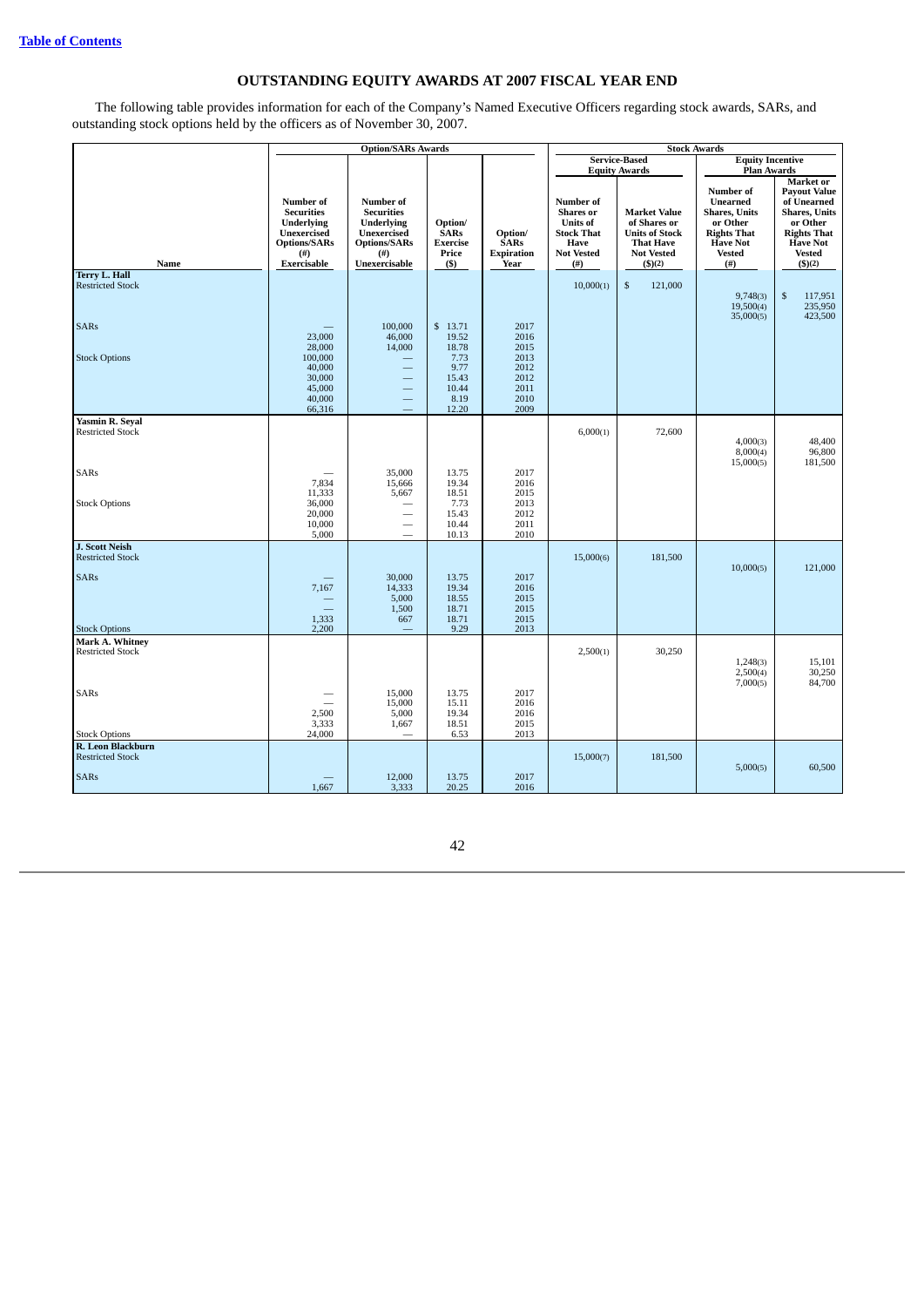- (1) These shares, granted in February 2005, vested on the third anniversary of the grant date (February 8, 2008 for Mr. Hall and February 7, 2008 for Ms. Seyal and Mr. Whitney).
- (2) The market value was calculated multiplying the number of unvested shares by the closing market price of the Company's common stock (\$12.10) on November 30, 2007.
- (3) These performance-based restricted stock awards were granted in February 2005. Half of these amounts vested in February 2008 after the Company achieved earnings per share and cash flow performance goals for fiscal year 2007. The balance of such amounts will vest in February 2009 provided the Company achieves earnings per share and cash flow performance goals for 2008.
- (4) These performance-based restricted stock awards were granted in February 2005 and vest upon the attainment of certain milestones that are generally tied to the entitlement of the Company's excess real estate.
- (5) These performance-based restricted stock awards were granted in January 2007 and vest in two equal installments on (i) January 22, 2008, and (ii) January 17, 2009 for Mr. Hall and January 16, 2009 for the Named Executive Officers, after the Company achieved earnings per share and cash flow performance goals for fiscal year 2007.
- (6) These restricted stock awards were granted on December 1, 2005 and vest on the third anniversary of the grant date provided such individual is employed by the Company on such date.
- (7) These restricted stock awards were granted on February 6, 2006 and vest on the third anniversary of the grant date provided such individual is employed by the Company on such date.

## **2007 OPTION/SARs EXERCISES AND STOCK VESTED**

The following table provides information for each of the Company's Named Executive Officers regarding stock option and SARs exercises and stock award vestings during fiscal year 2007.

|                                  |                                |                                                                     | <b>Option/SARs Awards(1)</b>         |                                                                          | <b>Stock Awards</b>                                  |
|----------------------------------|--------------------------------|---------------------------------------------------------------------|--------------------------------------|--------------------------------------------------------------------------|------------------------------------------------------|
| <b>Name of Executive Officer</b> | <b>Type of Award</b>           | Number of<br><b>Shares</b><br><b>Acquired</b><br>on Exercise<br>(#) | <b>Value Realized</b><br>on Exercise | <b>Number of</b><br>Shares<br><b>Acquired</b><br>on Vesting<br>$(\#)(2)$ | <b>Value Realized</b><br>on Vesting<br>$($ \$) $(3)$ |
| <b>Terry L. Hall</b>             | <b>Restricted Stock Awards</b> |                                                                     |                                      | 14,338                                                                   | 213,011<br>\$                                        |
| Yasmin R. Seval                  | <b>Restricted Stock Awards</b> |                                                                     |                                      | 5.725                                                                    | 84,166                                               |
| <b>J. Scott Neish</b>            | <b>Restricted Stock Awards</b> |                                                                     |                                      | 3,500                                                                    | 51,345                                               |
| <b>Mark A. Whitney</b>           | <b>Restricted Stock Awards</b> |                                                                     |                                      | 2.238                                                                    | 32,888                                               |
| R. Leon Blackburn                | <b>Restricted Stock Awards</b> |                                                                     |                                      | 1,313                                                                    | 19,367                                               |

(1) No stock options or SARs were exercised during fiscal year 2007.

(2) The amounts reported in this column for each executive reflect restricted stock awards that vested during fiscal year 2007.

(3) The value realized on vesting is calculated by multiplying the number of shares by the closing market price of the Company's common stock on the vesting date.

## **2007 PENSION BENEFITS**

#### **GenCorp Consolidated Pension Plan**

The GenCorp Consolidated Pension Plan is a tax-qualified defined benefit plan covering substantially all salaried and hourly employees. Normal retirement age is 65, but certain plan provisions allow for earlier retirement. Pension benefits are calculated under formulas based on average earnings and length of service for salaried employees and under negotiated nonwage based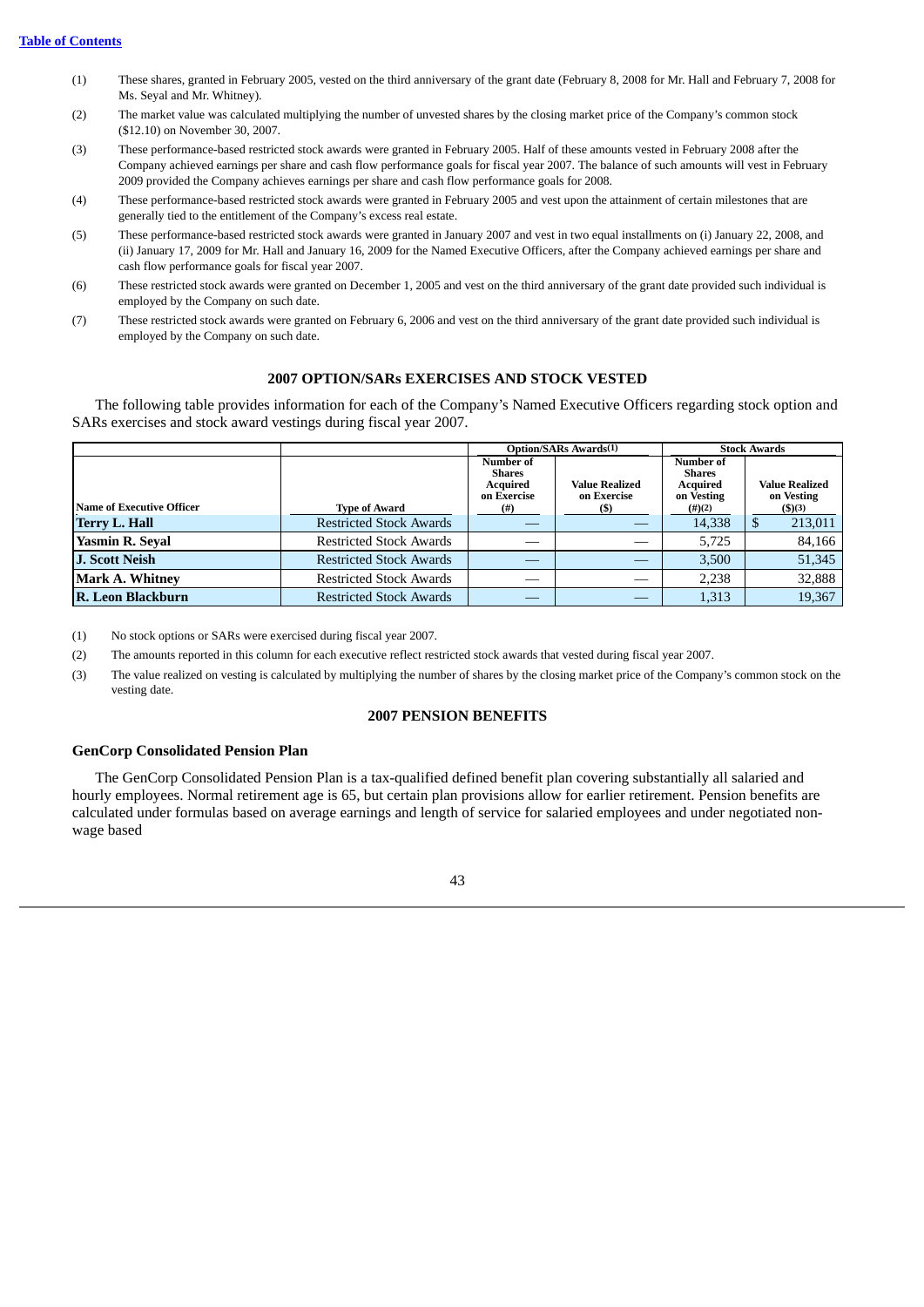formulas for hourly employees. The two formulas applicable to the Named Executive Officers are the "five-year average compensation formula" and the "career average formula." The "five-year average compensation formula" is the sum of (A) and (B) where (A) equals the sum of (i) 1.125% of the participant's highest five-year average compensation up to the Average Social Security Wage Base (ASSWB), and (ii) 1.5% of such five-year average compensation in excess of the ASSWB, which sum is multiplied by the total of such years of service up to 35 years, and (B) equals 1.5% of such five-year average compensation multiplied by the total years of service in excess of 35 years. The "career average formula" provides that for each year of service prior to attainment of 35 years of service, the employee will be credited 1.625% of annual compensation up to the ASSWB plus 2.0% of annual compensation in excess of the ASSWB and, after attainment of 35 years of service, 2.0% of annual compensation. The published ASSWB applicable to the plan year ended November 30, 2007 is \$48,600.

#### **Benefits Restoration Plan — Pension Plan**

Total pension benefits for the Named Executive Officers are determined under a combination of the Benefits Restoration Plan (BRP), which is a non-qualified plan, and the GenCorp Consolidated Pension Plan. As set forth above, the GenCorp Consolidated Pension Plan is a qualified pension plan that provides income continuation for employees, the amount of which is limited by applicable federal tax laws and regulations. The amount that would have been provided under this plan absent the limit imposed by federal tax laws and regulations are payable under the Benefits Restoration Plan. Retired executives' taxqualified benefits are pre-funded and are paid out of the assets of the qualified plan; however, non-qualified benefits are not pre-funded and are paid out of the Company's general assets. If a change in control of the Company occurs, the Company is required to fund into a grantor trust an amount equal to the present value of the accrued pension benefits under Benefits Restoration Plan for all participants in such plan.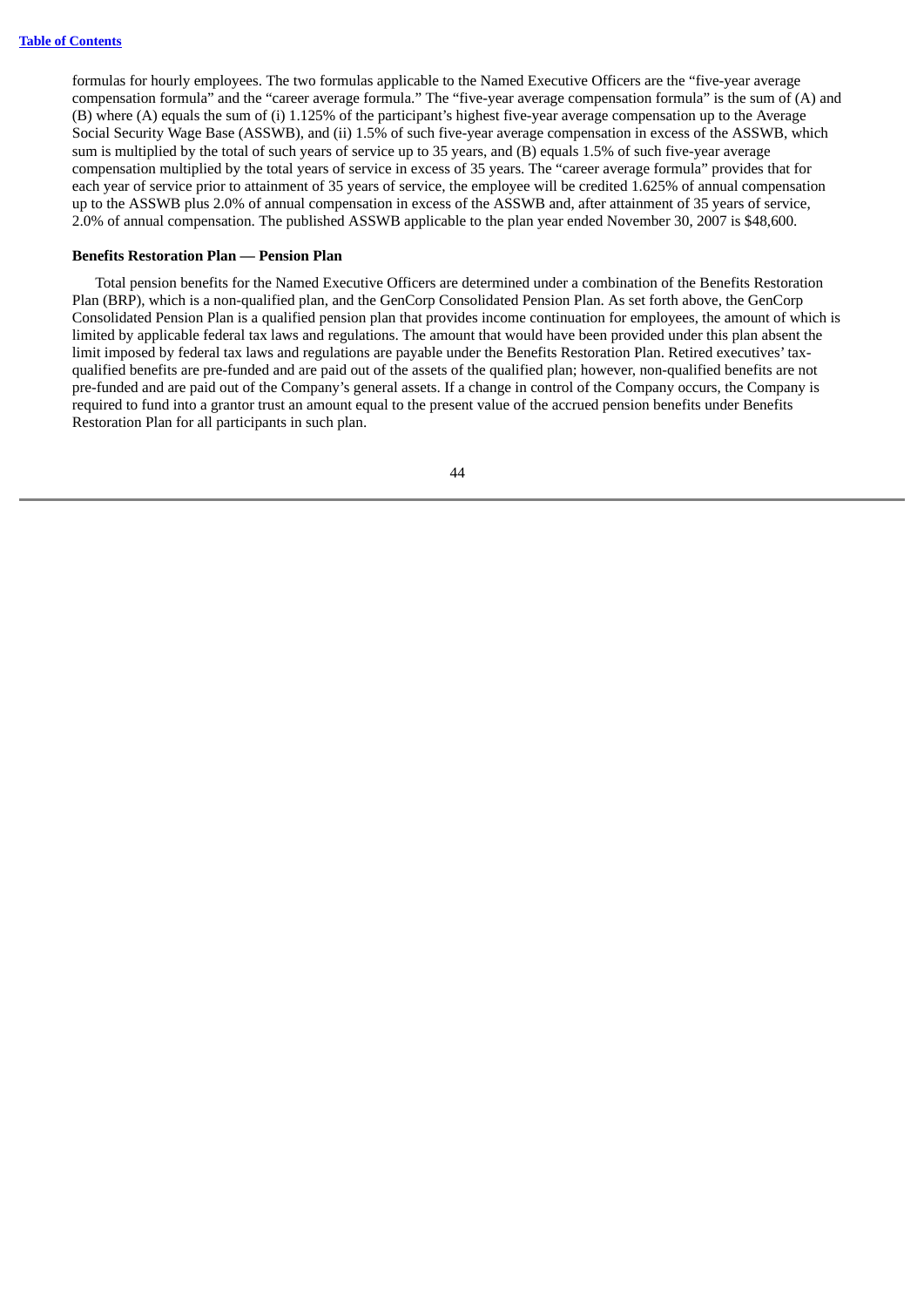The following table provides information as of August 31, 2007 for each of the Company's Named Executive Officers regarding the actuarial present value of their total accumulated benefit under GenCorp Consolidated Pension Plan and the Benefits Restoration Plan.

| Name                  | <b>Plan Name</b>                                | <b>Number of Years</b><br><b>Credited Service</b><br>$(\#)(1)$ | <b>Present Value</b><br>of Accumulated<br>Benefit<br>$($ \$)(2) | <b>Payments During</b><br>Fiscal year 2007<br>(S) |
|-----------------------|-------------------------------------------------|----------------------------------------------------------------|-----------------------------------------------------------------|---------------------------------------------------|
| <b>Terry L. Hall</b>  | GenCorp Consolidated Pension Plan<br><b>BRP</b> | 8<br>8                                                         | 209,606<br>497,114                                              |                                                   |
| Yasmin R. Seyal       | GenCorp Consolidated Pension Plan               | 18                                                             | 278,133                                                         |                                                   |
|                       | <b>BRP</b>                                      | 18                                                             | 240.212                                                         |                                                   |
| <b>J. Scott Neish</b> | GenCorp Consolidated Pension Plan               | 5                                                              | 180,275                                                         |                                                   |
|                       | <b>BRP</b>                                      | 5                                                              | 133,879                                                         |                                                   |
| Mark A. Whitney       | GenCorp Consolidated Pension Plan               | 4                                                              | 71,296                                                          |                                                   |
|                       | <b>BRP</b>                                      | 4                                                              | 25,604                                                          |                                                   |
| R. Leon Blackburn     | GenCorp Consolidated Pension Plan               | $\mathcal{P}$                                                  | 68,832                                                          |                                                   |
|                       | <b>BRP</b>                                      |                                                                | 3.886                                                           |                                                   |

(1) Credited service under the GenCorp Consolidated Pension Plan and the BRP is determined uniformly for all participants in accordance with such plans.

(2) The amounts reported in this column for each executive were calculated assuming no future service or pay increases. Present values were calculated assuming no pre-retirement mortality or termination. The values under the GenCorp Consolidated Pension Plan and the BRP are the actuarial present values as of August 31, 2007 of the benefits earned as of that date and payable at the earliest age for unreduced benefits (the earlier of age 65, or age 62 with 10 years of service). The discount rate assumption is 6.40% for both plans. The post-retirement mortality assumption of the two pension plans is RP 2000 no-collar, projected to 2005. In order to determine the change in pension values for the Summary Compensation Table on page xx, the values of GenCorp Consolidated Pension Plan and the BRP were also calculated as of August 31, 2006 for the benefits earned as of that date. The discount rate assumption used for both plans was 6.00%, which was the assumption used for financial reporting purposes for fiscal year 2006. Other assumptions used to determine the value as of August 31, 2006 were the same as those used as of August 31, 2007. The assumptions reflected in this footnote are the same as the ones used for GenCorp Consolidated Pension Plan and the BRP for financial reporting purposes with the exception of assumed retirement age and the absence of pre-retirement mortality and termination assumptions.

## **2007 NON-QUALIFIED DEFERRED COMPENSATION**

#### **Benefits Restoration Plan — Savings Plan**

The Benefits Restoration Plan Savings Plan is a non-qualified, unfunded plan designed to enable participants to continue to defer their compensation on a pre-tax basis when such compensation or the participants' deferrals to tax-qualified plans exceed applicable Internal Revenue Code of 1986 (IRC) limits. Under the Benefits Restoration Plan Savings Plan, employees who are projected to be impacted by the IRC limits, may, on an annual basis, elect to defer compensation earned in the current year such as salary and certain other incentive compensation. The Company makes a matching contribution in an amount equal to 100% of the participant's contribution not to exceed 4.5% of the participant's eligible compensation. Participants indicate how they wish their deferred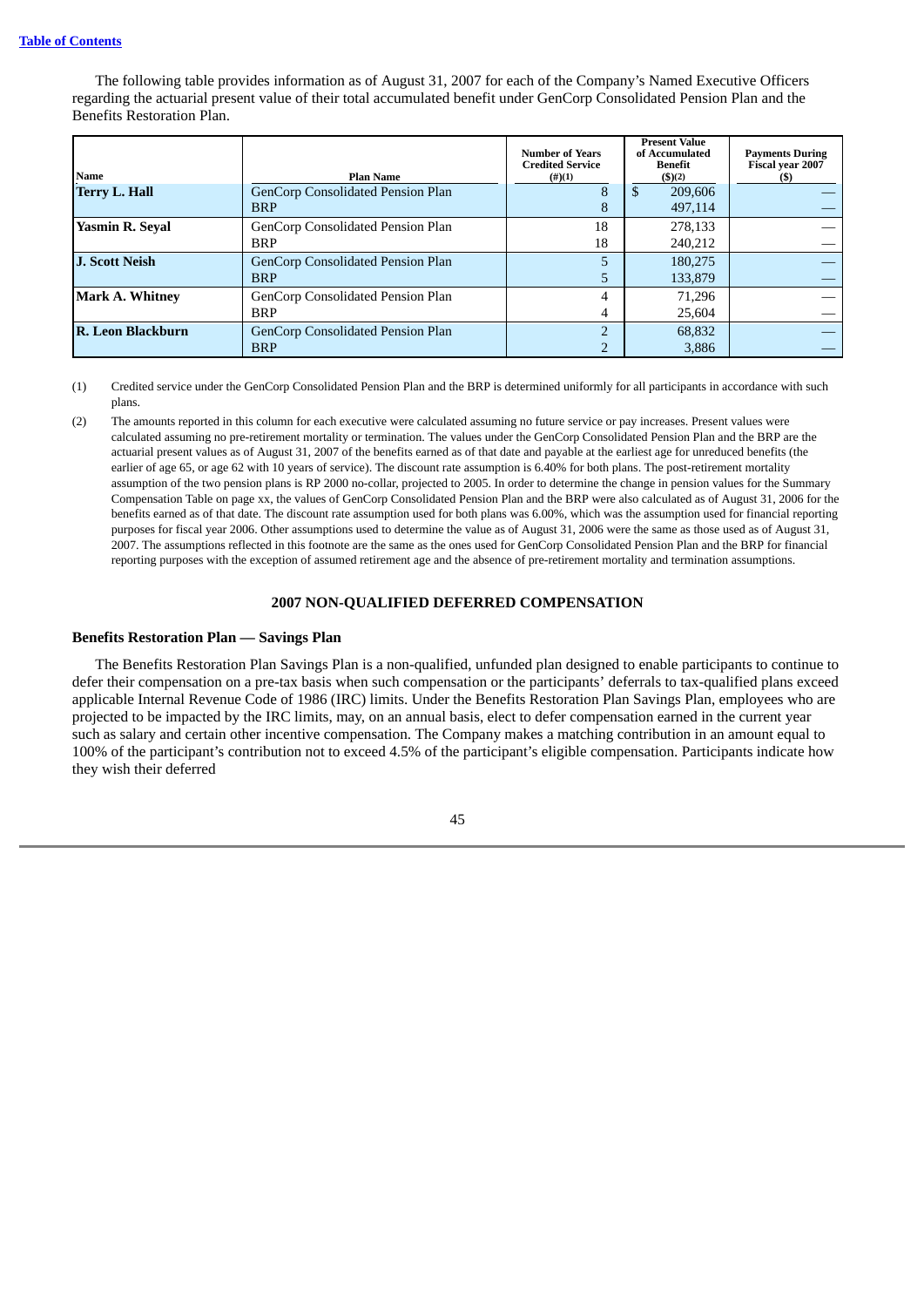compensation and the Company matching contributions to be notionally invested among the same investment options available through the GenCorp Retirement Saving Plan.

The following table provides information for each of the Company's Named Executive Officers regarding aggregate officer and Company contributions and aggregate earnings for fiscal year 2007 and fiscal year-end account balances under the BRP Savings Plan.

| <b>Name</b>            | <b>Executive</b><br>Contributions in<br>fiscal year 2007<br>$($ \$ $)(1)$ |        | Company<br>Contributions in<br>fiscal year 2007<br>$($ \$) $(2)$ |        | Aggregate<br>Earnings in<br>fiscal year 2007<br>$($ \$)(3) |        | Aggregate<br>Withdrawals/<br><b>Distributions</b><br>(S) | Aggregate<br><b>Balance</b> at<br>November 30,<br>2007 |  |
|------------------------|---------------------------------------------------------------------------|--------|------------------------------------------------------------------|--------|------------------------------------------------------------|--------|----------------------------------------------------------|--------------------------------------------------------|--|
| <b>Terry L. Hall</b>   |                                                                           | 40,838 |                                                                  | 30.628 |                                                            | 44.677 |                                                          | 589,088                                                |  |
| Yasmin R. Seval        |                                                                           | 13.758 |                                                                  | 10,135 |                                                            | 5.354  | _                                                        | 125,437                                                |  |
| J. Scott Neish         |                                                                           | 28,355 |                                                                  | 15.949 |                                                            | 4.047  |                                                          | 104,982                                                |  |
| <b>Mark A. Whitney</b> |                                                                           | 7.164  |                                                                  | 5,373  |                                                            | 1,652  |                                                          | 42,798                                                 |  |
| R. Leon Blackburn      |                                                                           | 6,112  |                                                                  | 2,750  |                                                            | 31     |                                                          | 8,893                                                  |  |

- (1) The amount reported in this column for each executive reflects amounts of compensation earned in fiscal year 2007 and deferred under the BRP Savings Plan.
- (2) The amount reported in this column for each executive reflects Company matches under the BRP Savings Plan. These amounts are also included in the total amounts shown in the "All Other Compensation" column in the Summary Compensation Table on page xx.
- (3) The amount reported in this column for each executive reflects interest credited on interest account holdings and change in value of other investment holdings.

#### **Employment Agreements and Indemnity Agreements**

Consistent with our compensation philosophy, there are no employment agreements with any of the Company's officers, including the Named Executive Officers. As a result, these officers serve at the will of the Board of Directors. This policy enables the Company to remove a Named Executive Officer prior to retirement whenever it is in the best interests of the Company. When a Named Executive Officer is removed from his or her position, the Compensation Committee exercises its business judgment in considering whether or not to approve an appropriate severance arrangement for the individual in light of all relevant circumstances, including but not limited to his or her term of employment, past accomplishments and reasons for separation from the Company.

The Company has entered into indemnification agreements with each of its Directors and the Named Executive Officers pursuant to which the Company is required to defend and indemnify such individuals if or when they are party or threatened to be made a party to any action, suit, proceeding or claim, whether civil, criminal, administrative or investigative, by reason of the fact that such individual is or was a Director and/or Named Executive Officer of the Company or any of its subsidiaries.

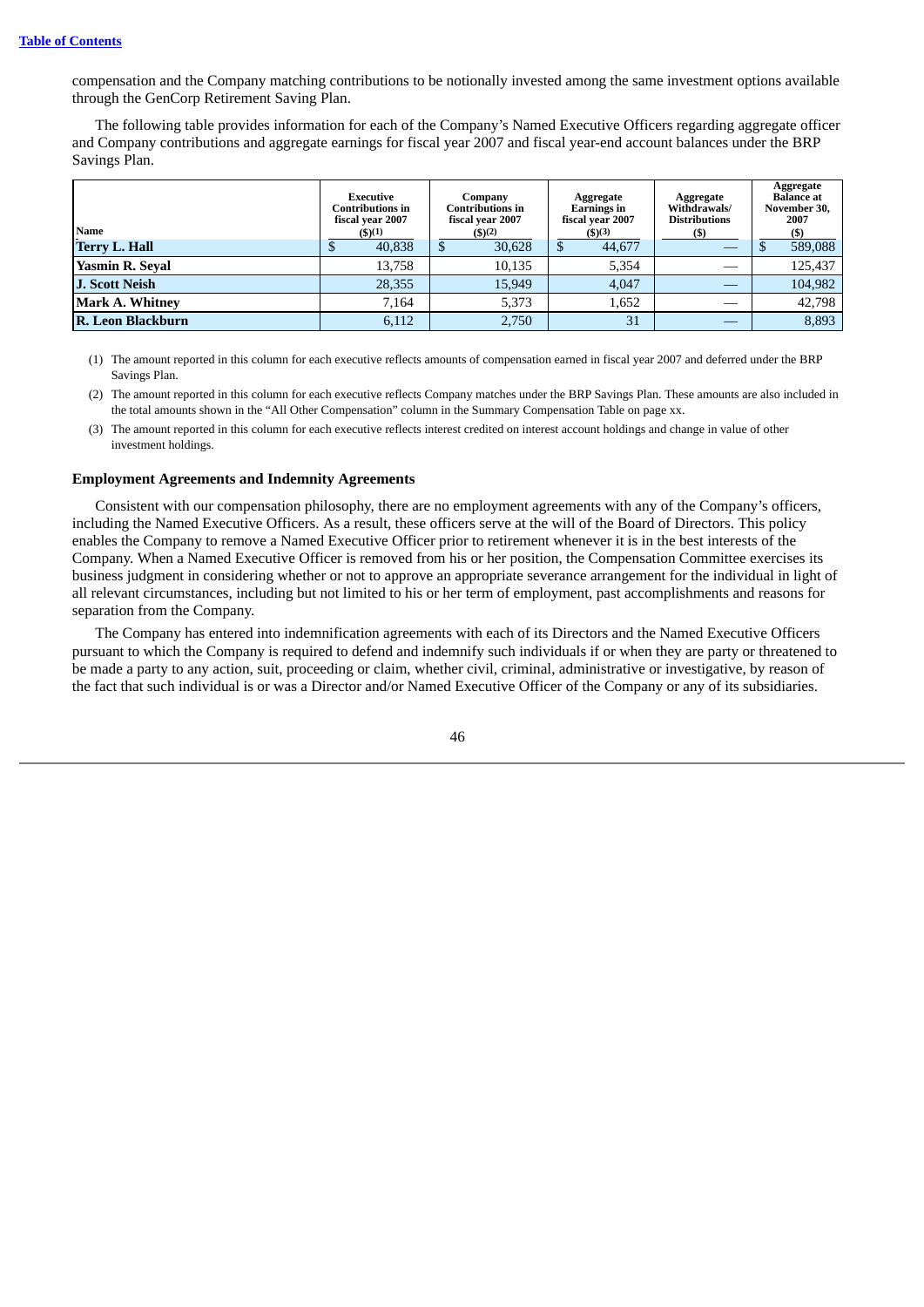#### **Potential Payments upon Termination of Employment or Change in Control**

#### *Change in Control Severance Agreements*

The Company has entered into change in control severance agreements with each of the Named Executive Officers, which will require the Company to provide compensation to such executives under certain circumstances following a change in control of the Company. These agreements help to ensure that the executives continue to perform in their roles when a potential change in control is impending and are protected against the loss of their positions following a change in control of the Company. As discussed below, these change in control severance agreements provide payouts of severance benefits to the executives only if such executives are terminated or otherwise leave the Company for "good reason" within three years after a change in control of the Company. The change in control severance agreements provide for a potential severance payment in an amount equal to the executive's base salary plus bonus multiplied by (A) a factor of three in the case of Mr. Hall as President and Chief Executive Officer and Ms. Seyal and Mr. Whitney as Senior Vice Presidents, and by (B) a factor of two in the case of Mr. Neish and Mr. Blackburn. Such severance payments will become due if, within three years after a change in control, the executive's employment is terminated by: (1) the Company, for any reason other than death, disability or cause, or (2) the executive, following the occurrence of one or more of the following events: (i) failure to elect, reelect or maintain the executive in office or substantially equivalent office, (ii) a significant adverse change in the nature or scope of authority or duties or reduction in base pay, incentive opportunity or employee benefits, (iii) a change in circumstances following a change in control, including, without limitation, a change in scope of business or activities for which the executive was responsible prior to the change in control, (iv) the liquidation, dissolution, merger, consolidation, reorganization or transfer of substantially all of the business or assets of the Company, (v) the relocation of principal work location in excess of 30 miles, or (vi) any material breach of the agreement by the Company.

For purposes of computing an executive's severance payment under the change in control severance agreements, base salary is the annual salary in effect immediately prior to the change in control, and the bonus amount is the greater of (1) the average of the annual bonus made or to be made to the executive in regard to services rendered in any fiscal year during the three immediately preceding fiscal years, and (2) 75% of the executive's maximum bonus opportunity under the Company's annual incentive compensation plan for the fiscal year in which the change in control occurs.

For purposes of the change in control severance agreements in place with the Company's Named Executive Officers, a change in control will occur if one of the following occurs: (a) substantially all of the Company's assets are sold to, or the Company is merged into, another entity, with the result that less than 51% of the voting shares are held by persons who were shareholders prior to the transaction; (b) a report is filed with the Securities and Exchange Commission that an entity other than the Company, or a subsidiary or benefit plan of the Company has become beneficial owner of 20% or more of the voting power; (c) the individuals who, as of January 1, 2006 (the Effective Date) constituted the Board (the Incumbent Directors) cease for any reason, including without limitation as a result of a tender offer, proxy contest, merger or similar transaction, to constitute a majority thereof, provided that (1) any individual becoming a Director of the Company subsequent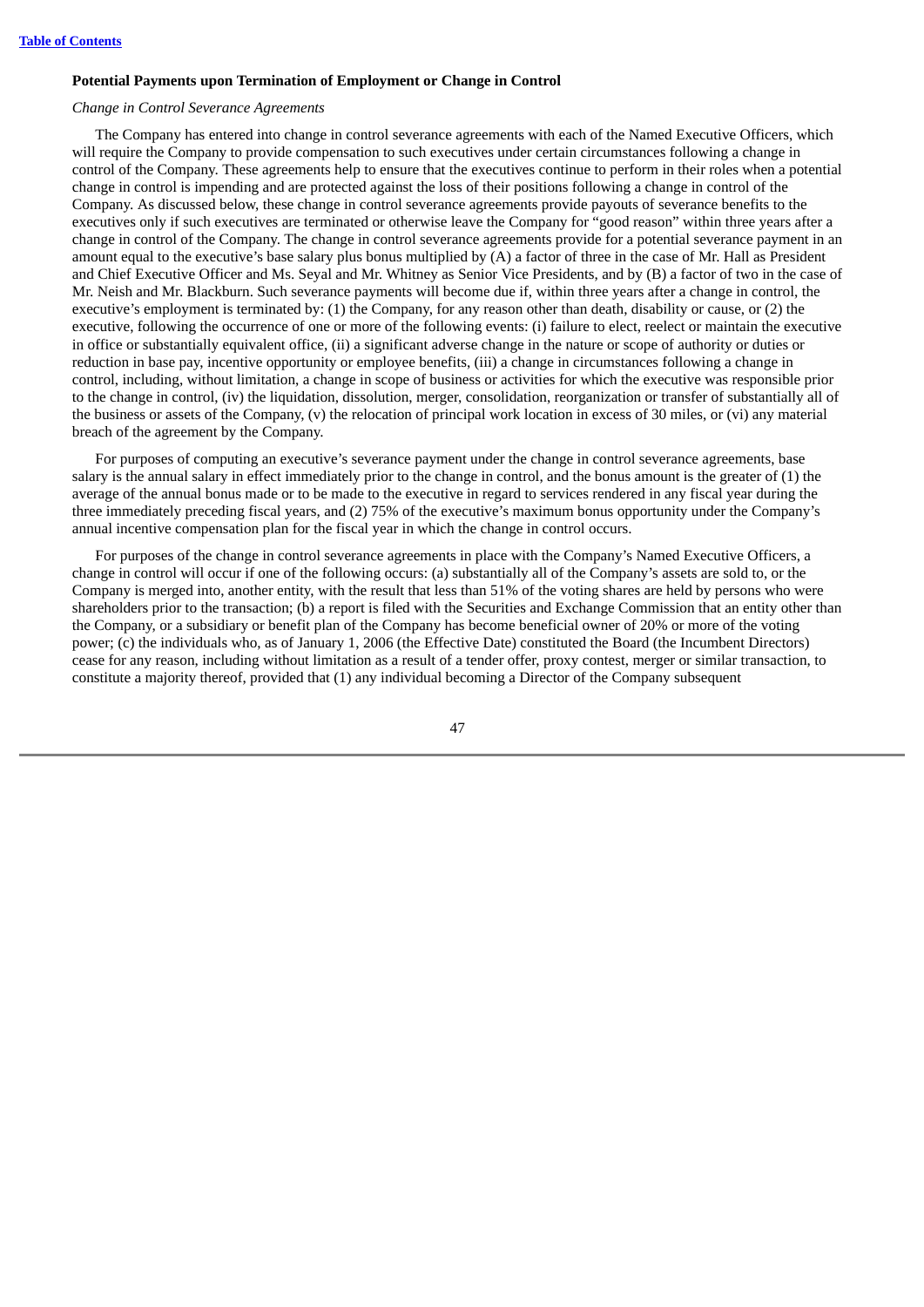to the Effective Date shall be considered an Incumbent Director if such person's election or nomination for election was approved by a vote of at least two-thirds of the other Incumbent Directors, and (2) any individual whose initial assumption of office is in connection with or as a result of an actual or threatened election contest relating to the election of directors or other actual or threatened solicitation of proxies or consents by or on behalf of a "person" other than the Board, including by reason of agreement intended to avoid or settle any such actual or threatened contest or solicitation shall not be considered an Incumbent Director; or (d) the Board determines that a particular transaction will result in a change in control and is in the best interests of the Company and its shareholders.

Upon termination of employment of the Named Executive Officers (except for termination by the Company for cause) following a change in control as noted above, the change in control severance agreements also provide for (i) the continuation of health benefits and life insurance coverage for 24 months, (ii) payment of \$15,000 for financial counseling, (iii) vesting of accrued retirement benefits, (iv) payment of the amount required to cover excise taxes imposed under Internal Revenue Code Section 4999, if any, and (v) payment of costs associated with outplacement services up to 20% of the officer's base salary (maximum benefits for outplacement services are as follows: Mr. Hall — \$126,000; Ms. Seyal — \$70,000; Mr. Neish — \$64,000; Mr. Whitney — \$56,600; and Mr. Blackburn — \$49,400). In addition, whether or not there is a termination of employment of the Named Executive Officers, the change in control severance agreements provide for the payment of reasonable legal fees and expenses incurred when the officer is involved in a dispute while seeking to enforce the benefits and rights provided by the agreement.

Each of the change in control severance agreements has a three year term which is renewed annually unless, not later than September 30 of the preceding year, the Company or the Named Executive Officer gives notice that the term will not be extended.

If a change in control of the Company occurs, the Company is required to fund an existing grantor trust (which currently is unfunded) in an amount equal to the present value of the of the potential severance benefits and any tax gross ups for related excise taxes pursuant to Sections 4999 and 280G of the Internal Revenue Code, plus the amount of \$500,000, which amount shall secure the Company's obligations to reimburse the Company's executives with respect to professional (e.g. accountants' and attorneys') fees incurred by the executives in connection with the interpretation, enforcement or defense of the executives' rights under the severance agreements. Upon a change in control, the Company is also required to fund into the grantor trust certain amounts due to the executives and other participants in certain deferred compensation plans and the Benefits Restoration Plan.

#### *Change in Control Pension Benefits*

In the event of a change in control of the Company, the Benefits Restoration Plan provides that all accrued benefits will be immediately vested and funded into a grantor trust. Such benefits would be paid as an annuity in accordance with the terms of the GenCorp Consolidated Pension Plan and the related non-qualified Benefits Restoration Plan. As of November 30, 2007, Mr. Whitney and Mr. Blackburn were the only Named Executive Officers who were not vested in the Company's pension plan.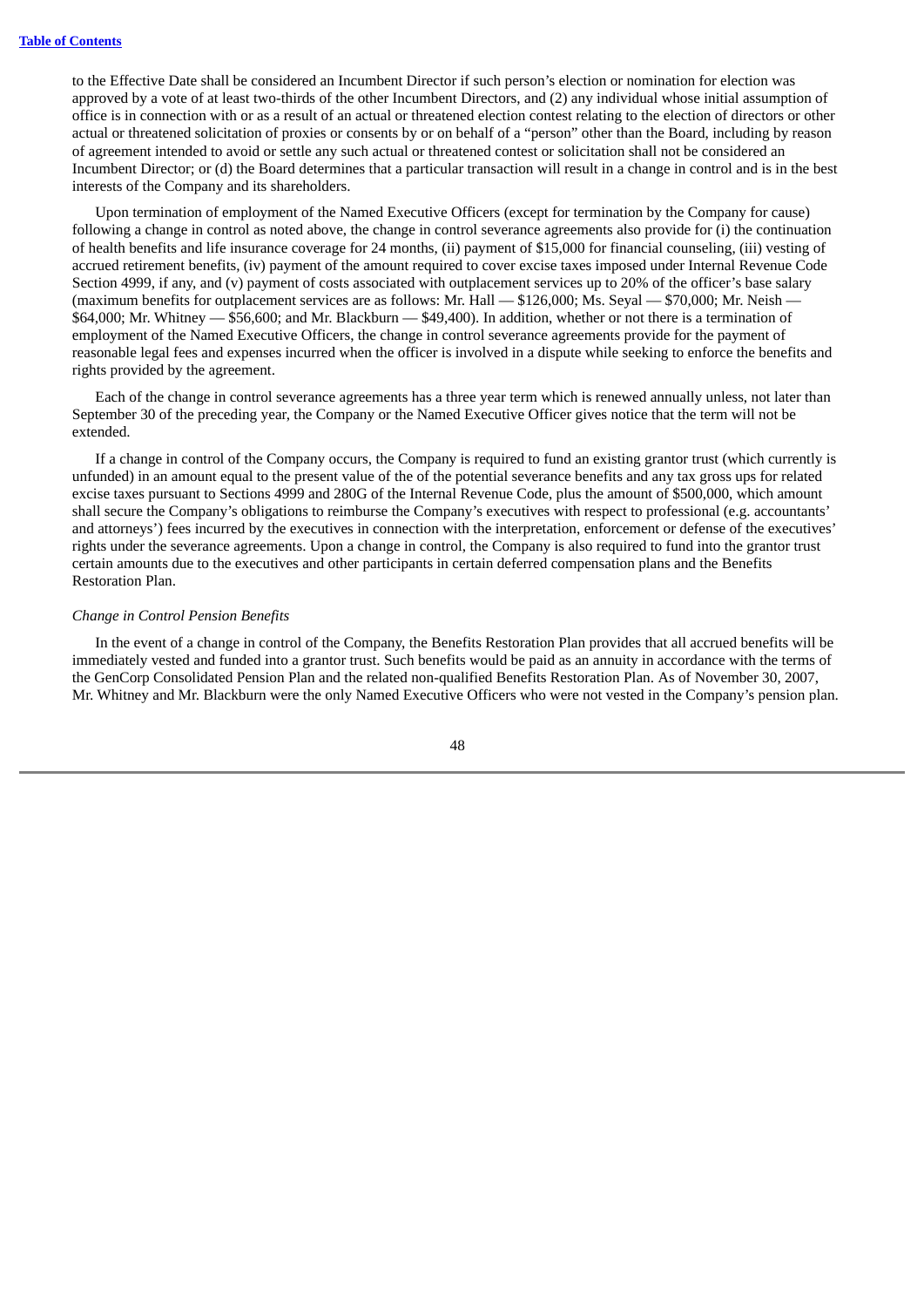In addition, immediately upon the occurrence of a change in control, any Company headquarters employee (which includes Mr. Hall, Ms. Seyal, Mr. Whitney and Mr. Blackburn) would have five years added to both age and years of service for purposes of calculating his or her pension benefits under the GenCorp Consolidated Pension Plan and the related non-qualified Benefits Restoration Plan. Such additional benefits would be paid to each of the Named Executive Officer in accordance with the terms of those plans at the same times as his or her normal accrued benefits under those plans are paid.

#### *Treatment of Equity Awards*

Equity awards made to the Named Executive Officers generally provide for the immediate accelerated vesting of the award (including stock options, SARs, time-based restricted stock and performance-based restricted stock (regardless of whether or not the performance target is ultimately met)) upon a change in control of the Company regardless of whether a termination occurs.

#### *Estimated Cost of Change in Control Benefits*

The Company has established a grantor trust for the purpose of paying amounts due under the change in control severance agreements described herein. The grantor trust is currently unfunded, but the Company would be required to fund the grantor trust in the event of a change in control in accordance with the terms of the change in control severance agreements, the Benefits Restoration Plan and the grantor trust.

The amount of the estimated incremental compensation and benefits payable to the Named Executive Officers assuming a change in control of the Company and a qualifying termination of employment as of November 30, 2007 are shown in the table below.

|                             | Cash<br>Severance | Pension<br>Benefit<br>Increase(2) | <b>Health and</b><br>Welfare<br>Benefit<br>Continuation | 280G<br>Tax<br>Gross-Up | Financial<br>Counseling | Outplacement<br><b>Services</b> | Value of<br>Unvested<br><b>Restricted Stock</b> | Value of<br><b>Unvested</b><br><b>SARs</b> |
|-----------------------------|-------------------|-----------------------------------|---------------------------------------------------------|-------------------------|-------------------------|---------------------------------|-------------------------------------------------|--------------------------------------------|
| <b>Terry L. Hall</b>        | \$3,661,875       | \$1,409,296                       | \$33,564                                                | \$2,567,076             | \$15,000                | \$126,000                       | \$510,195                                       | \$116,421                                  |
| Yasmin R. Seval             | 1,837,500         | 795,197                           | 4,737                                                   | 1,224,176               | 15,000                  | 70.000                          | 213,853                                         | 40,618                                     |
| J. Scott Neish(1)           | 1,120,000         | $\sim$                            | 21,139                                                  | 579,055                 | 15,000                  | 64.000                          | 90,766                                          |                                            |
| <b>Mark A. Whitney</b>      | 1,358,400         | 177,034                           | 28,524                                                  | 649,877                 | 15,000                  | 56,600                          | 81,026                                          |                                            |
| R. Leon<br><b>Blackburn</b> | 679,250           | 339,513                           | 2,556                                                   | 328,202                 | 15,000                  | 49,400                          | 65,651                                          |                                            |

(1) Mr. Neish is not eligible for the change in control pension benefit.

(2) The amounts reported in this column for each officer represent the actuarial present value as of November 30, 2007 of the additional pension benefits earned and payable at the earliest age for unreduced benefits (the earlier of age 65 or current age, or age 57 with 10 years of service) upon change in control. Present values were calculated assuming termination of employment on November 30, 2007. The discount rate assumption is 6.40%, and the post-retirement mortality assumption is RP 2000 no-collar, projected to 2005. The assumptions reflected in this footnote are the same as the ones used for the calculation of 2007 Pension Benefits on page xx with the exception of termination assumption, and measurement date.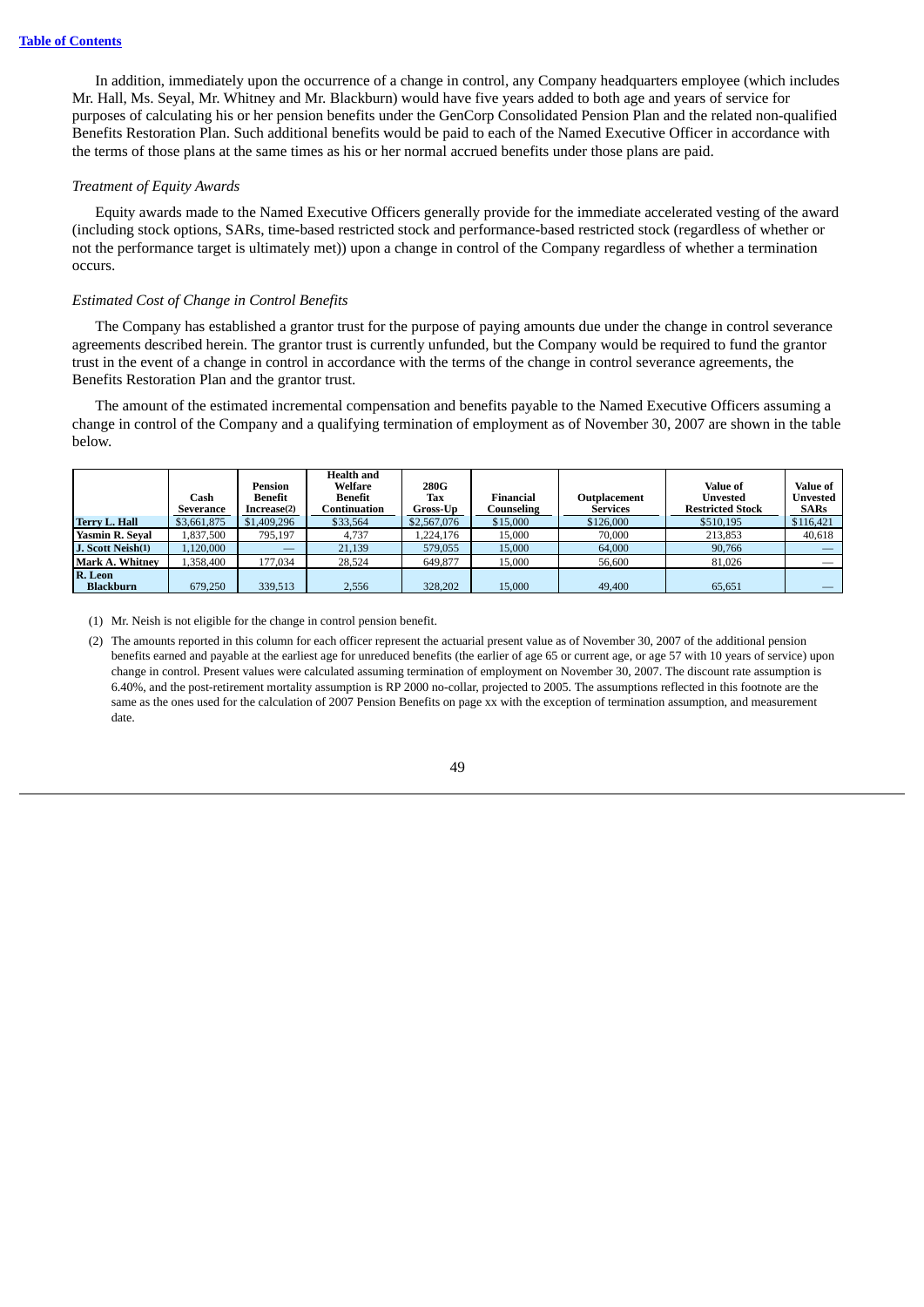## **Security Ownership of Certain Beneficial Owners**

The Company believes that the following table is an accurate representation of beneficial owners of more than 5% of the Company's 56,942,450 shares of the Company's Common Stock outstanding as of February 1, 2008 The table is based on reports of Schedule 13D and Schedule 13G filed with the Securities and Exchange Commission as of February 13, 2008.

| <b>Beneficial Owner</b>                                                                                                             | <b>Amount and Nature of</b><br><b>Beneficial Ownership</b> | Percent<br>of Class |
|-------------------------------------------------------------------------------------------------------------------------------------|------------------------------------------------------------|---------------------|
| <b>Steel Partners II, L.P.</b><br>590 Madison Avenue<br>32nd Floor<br>New York, NY 10022                                            | 8,034,059(1)                                               | 14.1%               |
| Sandell Asset Management Corp.<br>40 West 57th Street<br>26th Floor<br>New York, NY 10019                                           | 5,422,115(2)                                               | 9.5%                |
| <b>GAMCO Investors, Inc.</b><br><b>One Corporate Center</b><br>Rye, NY 10580                                                        | 4,428,140(3)                                               | 7.8%                |
| <b>OVT Financial LP</b><br>1177 Avenue of the Americas<br>9th Floor<br>New York, NY 10036                                           | 3,635,024(4)                                               | 6.4%                |
| <b>Keeley Asset Management Corp.</b><br>401 South LaSalle Street<br>Chicago, IL 60605                                               | 3,160,860(5)                                               | 5.6%                |
| <b>Barclays Global Investors, NA and Barclays Global Fund Advisors</b><br>45 Freemont Street<br>San Francisco, CA 94105             | 3,144,618(6)                                               | 5.5%                |
| <b>GenCorp Retirement Savings Plans</b><br>c/o Fidelity Management Trust Company<br>82 Devonshire Street<br><b>Boston, MA 02109</b> | 3,043,764(7)                                               | 5.4%                |
| <b>Sowood Capital Management LP</b><br>500 Boylston Street, 17th Floor<br><b>Boston, MA 02116</b>                                   | 2,992,400(8)                                               | 5.3%                |
| <b>Franklin Mutual Advisers, LLC</b><br>101 John F. Kennedy Parkway<br>Short Hills, CA 07078                                        | 2,863,861(9)                                               | 5.0%                |

(1) Includes shares beneficially owned by Warren G. Lichtenstein and various affiliated entities, including Steel Partners II, L.P., Steel Partners II GP LLC, Steel Partners II Master Fund L.P., and Steel Partners, LLC., each of which reported sole voting power and sole dispositive power with respect to such shares. All of the foregoing information is according to Amendment No. 15 to a Schedule 13D dated January 30, 2008 and filed with the SEC on January 31, 2008.

(2) Includes shares beneficially owned by Thomas E. Sandell and various affiliated entities, including Sandell Asset Management Corp., Castlerigg Master Investments Ltd., Castlerigg International Limited, Castlerigg International Holdings Limited, CGS, Ltd., and Castlerigg Global Select Fund Limited. Each of Thomas E. Sandell and Sandell Asset Management Corp reported shared voting and shared dispositive power with respect to 5,422,115 shares. Each of Castlerigg Master Investments Ltd., Castlerigg International Limited, and Castlerigg International Holdings Limited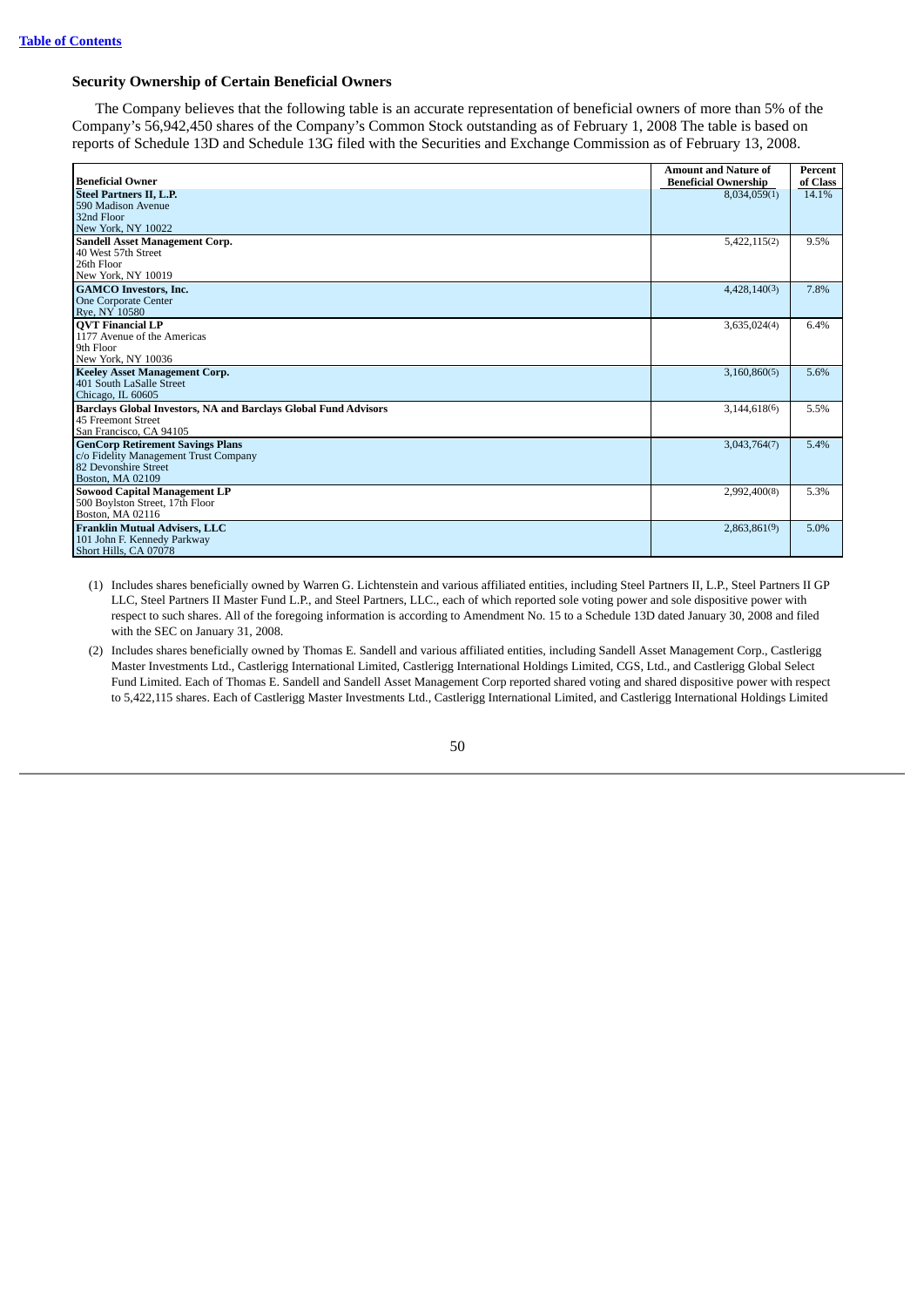reported shared voting and shared dispositive power with respect to 3,922,248 shares. Each of CGS, Ltd. and Castlerigg Global Select Fund Limited reported shared voting and shared dispositive power with respect to 1,499,867 shares. All of the foregoing information is according to Amendment No. 3 to a Schedule 13D dated October 12, 2006 and filed with the SEC on October 13, 2006.

- (3) Includes shares beneficially owned by Mario J. Gabelli and various affiliated entities, including Gabelli Funds, LLC and GAMCO Asset Management Inc. Gabelli Funds, LLC reported sole voting power and sole dispositive power with respect to 1,713,780 shares. GAMCO Asset Management Inc. reported sole voting power with respect to 2,659,360 shares and sole dispositive power with respect to 2,714,360 shares. Includes 231,810 shares with respect to which the reporting persons have the right to acquire beneficial ownership upon conversion of the Company's convertible notes. All of the foregoing information is according to Amendment No. 44 to a Schedule 13D dated June 8, 2007 and filed with the SEC on June 8, 2007.
- (4) Includes shares beneficially owned by QVT Financial LP and various affiliated entities. Each of QVT Financial LP and QVT Financial GP LLC reported shared voting power and shared dispositive power with respect to 3,635,024 shares. QVT Fund LP reported shared voting power and shared dispositive power with respect to 2,859,386 shares. QVT Associates GP LLC reported shared voting power and shared dispositive power with respect to 3,173,781 shares. Includes 460,000 shares with respect to which the reporting persons have the right to acquire beneficial ownership upon conversion of the Company's convertible notes. All of the foregoing information is according to Schedule 13G/A dated December 28, 2007 and filed with the SEC on December 31, 2007.
- (5) Includes shares beneficially owned by Keeley Asset Management Corp., which reported sole voting power with respect to 3,058,260 shares and sole dispositive power with respect to 3,160,860 shares. All of the foregoing information is according to Schedule 13G dated January 31, 2008 and filed with the SEC on February 14, 2008.
- (6) Includes shares beneficially owned by Barclays Global Investors, NA. and Barclays Global Fund Advisors. Barclays Global Investors, NA reported sole voting power with respect to 971,663 shares and sole dispositive power with respect to 1,147,869 shares. Barclays Global Fund Advisors reported sole voting power with respect to 1,527,703 shares and sole dispositive power with respect to 1,996,749 shares. All of the foregoing information is according to Schedule 13G dated January 10, 2008 and filed with the SEC on February 5, 2008.
- (7) Shares held as of December 31, 2007 by Fidelity Management Trust Company, the Trustee for the GenCorp Retirement Savings Plan.
- (8) Includes shares beneficially owned by Sowood Capital Management LP, which reported shared voting power with respect to 2,992,400 shares and shared dispositive power with respect to 2,992,400 shares. All of the foregoing information is according to Schedule 13G dated October 10, 1006 and filed with the SEC on October 10, 2006.
- (9) Includes shares beneficially owned by Franklin Mutual Advisers, LLC, which reported sole voting power with respect to 2,863,861 shares and sole dispositive power with respect to 2,863,861 shares. All of the foregoing information is according to Schedule 13G dated January 14, 2008 and filed with the SEC on January 30, 2008.

#### **Section 16(a) Beneficial Ownership Reporting Compliance**

Section 16(a) of the Securities Exchange Act of 1934 requires the Company's Directors and certain officers and persons who own more than ten percent of the outstanding Common Stock to file reports of ownership and changes in ownership on Forms 3, 4 and 5 with the SEC and the NYSE. The SEC also requires such persons to furnish the Company with copies of the Forms 3, 4 and 5 they file. Based solely on our review of the copies of such forms that the Company has received, the Company believes that all of its Directors, executive officers and greater than ten percent beneficial owners complied with all filing requirements applicable to them with respect to transactions during fiscal year 2007, except that following a payout to Mr. Osterhoff under the Director Deferred Compensation Plan, the Form 4 to report this transaction was not filed until July 19, 2007 due to an administrative oversight.

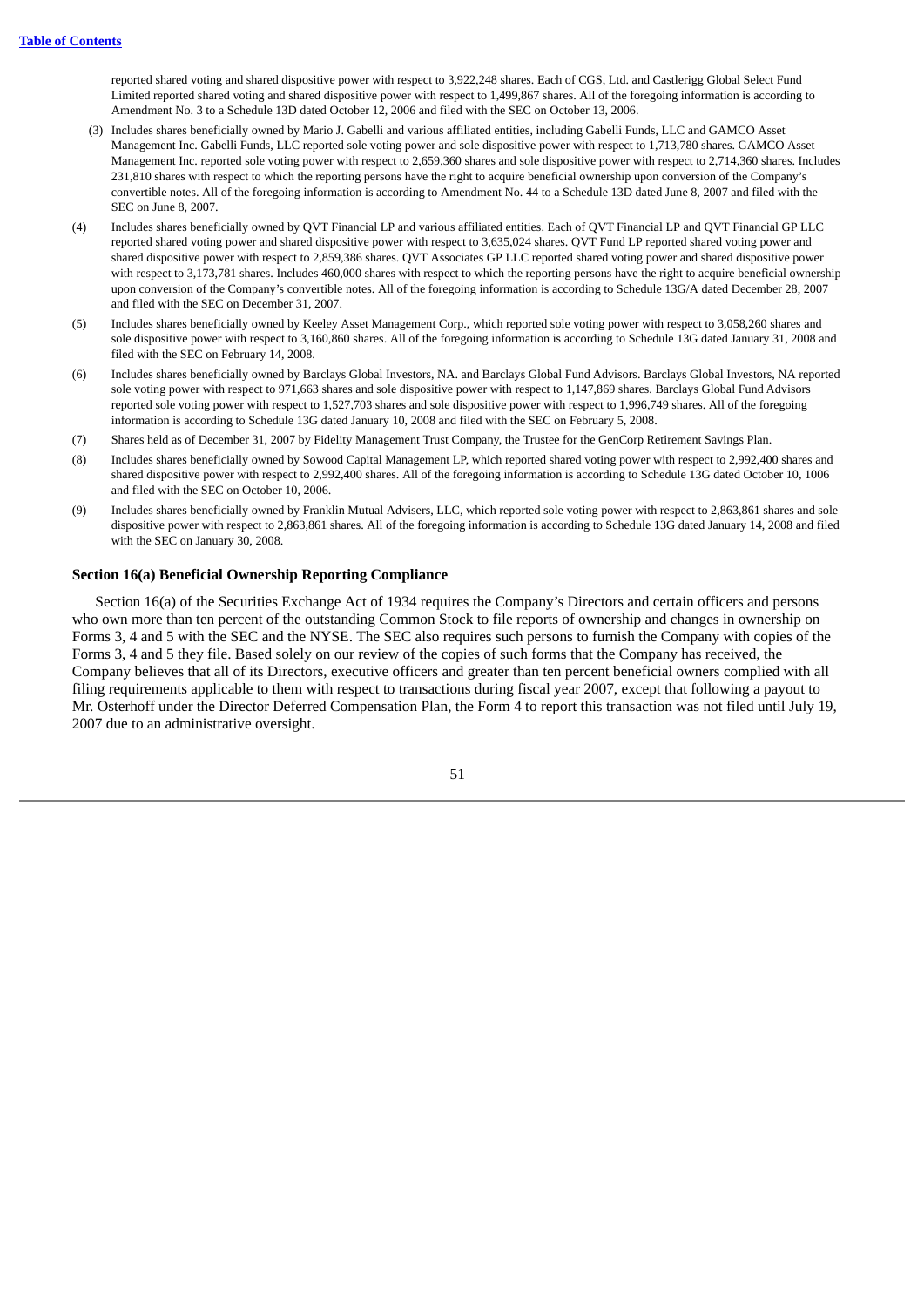#### **PROPOSAL 2 RATIFICATION OF THE APPOINTMENT OF INDEPENDENT REGISTERED PUBLIC ACCOUNTING FIRM**

<span id="page-56-0"></span>The Audit Committee has appointed PricewaterhouseCoopers LLP (PwC) to serve as the Company's independent auditors for fiscal year 2008. The Audit Committee is submitting Proposal 2 to shareholders for ratification as a corporate governance practice. Ultimately, the Audit Committee retains full discretion and will make all determinations with respect to the appointment of the independent auditors, whether or not the Company's shareholders ratify the appointment.

Representatives of PwC are expected to be present at the Annual Meeting to answer questions. They also will have the opportunity to make a statement if they desire to do so.

#### The Board of Directors unanimously recommends a vote FOR the ratification of the appointment of PwC as our **independent auditors for fiscal year 2008.**

The affirmative vote of the holders of at least a majority of the votes cast at the Annual Meeting is necessary to approve Proposal 2, the ratification of the appointment of the Company's independent auditors. Abstentions and broker non-votes will not be counted as votes cast and will have no effect on the outcome of the vote on Proposal 2. The persons named in the accompanying form of proxy intend to vote such proxies to ratify the appointment of PwC unless a contrary choice is indicated.

#### The Board of Directors unanimously recommends a vote FOR the ratification of the appointment of PwC as the **Company's independent auditors for fiscal year 2008.**

#### **Audit Fees**

The Auditors' aggregate fees billed for fiscal years 2007 and 2006 for professional services rendered by them for the audit of the Company's annual financial statements, the review of financial statements included in the Company's quarterly reports on Form 10-Q, or services that are normally provided in connection with statutory audits were:

**2007 2006 In Thousands**

Audit fees \$2,514 \$2,755

#### **Audit-Related Fees**

The Auditors' aggregate fees billed for fiscal years 2007 and 2006 for assurance and related services that are reasonably related to the performance of the audit or review of the Company's financial statements, and are not reported under "Audit Fees" above were:

> **2007 2006 In Thousands** Audit-related fees \$95 \$495

Audit-related fees consisted principally of audits of employee benefit plans and special procedures related to regulatory filings in fiscal years 2007 and 2006. In fiscal year 2006, PwC invoiced the

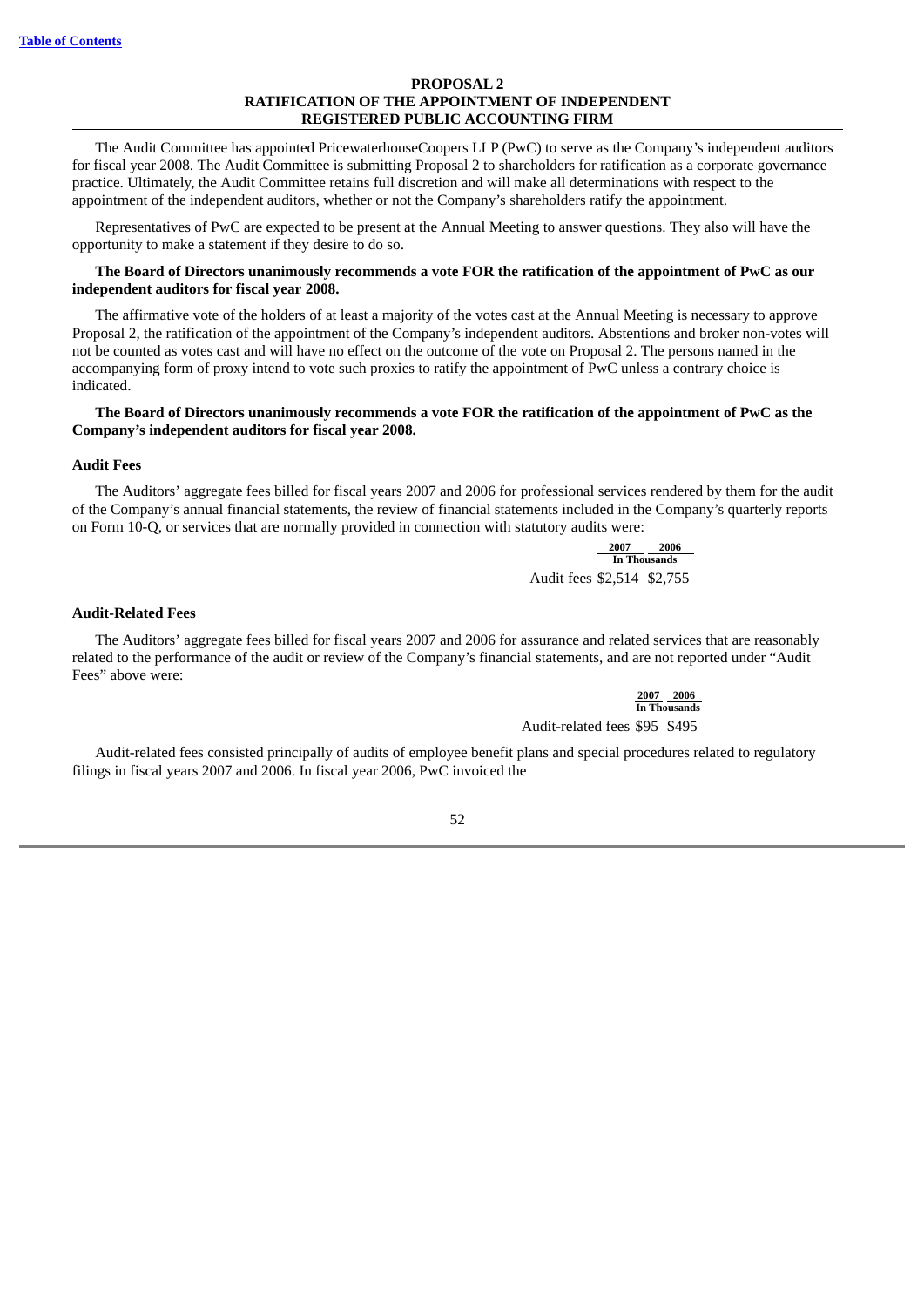Company for certain employee benefit plan audits for which the Company was later reimbursed by the respective plans. In fiscal year 2007, the employee benefit plans paid these fees directly to PwC.

#### **Tax Fees**

The Auditors' aggregate fees billed for fiscal years 2007 and 2006 for professional services rendered by them for tax compliance, tax advice and tax planning were:

> **2007 2006 In Thousands** Tax fees \$96 \$166

## **All Other Fees**

The Auditors' aggregate fees billed for fiscal years 2007 and 2006 for products and services provided by them, other than those reported under "Audit Fees," "Audit-Related Fees" and "Tax Fees," were:

> **2007 2006 In Thousands** All other fees \$60 \$27

#### **Policy on Audit Committee Pre-Approval of Audit and Permissible Non-Audit Services of Independent Registered Public Accounting Firm**

Consistent with SEC policies regarding auditor independence, the Audit Committee has responsibility for appointing, setting compensation and overseeing the work of the independent auditors. In recognition of this responsibility, the Audit Committee has established a policy to pre-approve all audit and permissible non-audit services provided by the independent auditors.

Prior to engagement of the independent auditors for the next year's audit, management will submit an aggregate of services expected to be rendered during the year for Audit, Audit-Related, Tax and Other Fees for approval. Prior to engagement, the Audit Committee pre-approves these services by category of service. The fees are budgeted and the Audit Committee requires the independent auditors and management to report actual fees versus the budget periodically throughout the year by category of service. During the fiscal year, circumstances may arise when it may become necessary to engage the independent auditors for additional services not contemplated in the original pre-approval. In those instances, the Audit Committee requires specific pre-approval before engaging the independent auditors.

The Audit Committee may delegate pre-approval authority to one or more of its members. The member to whom such authority is delegated must report, for informational purposes only, any pre-approval decisions to the Audit Committee at its next scheduled meeting. None of the services described above was approved by the Audit Committee under the *de minimus* exception provided by Rule 2-01(c)(7)(i)(C) under Regulation S-X.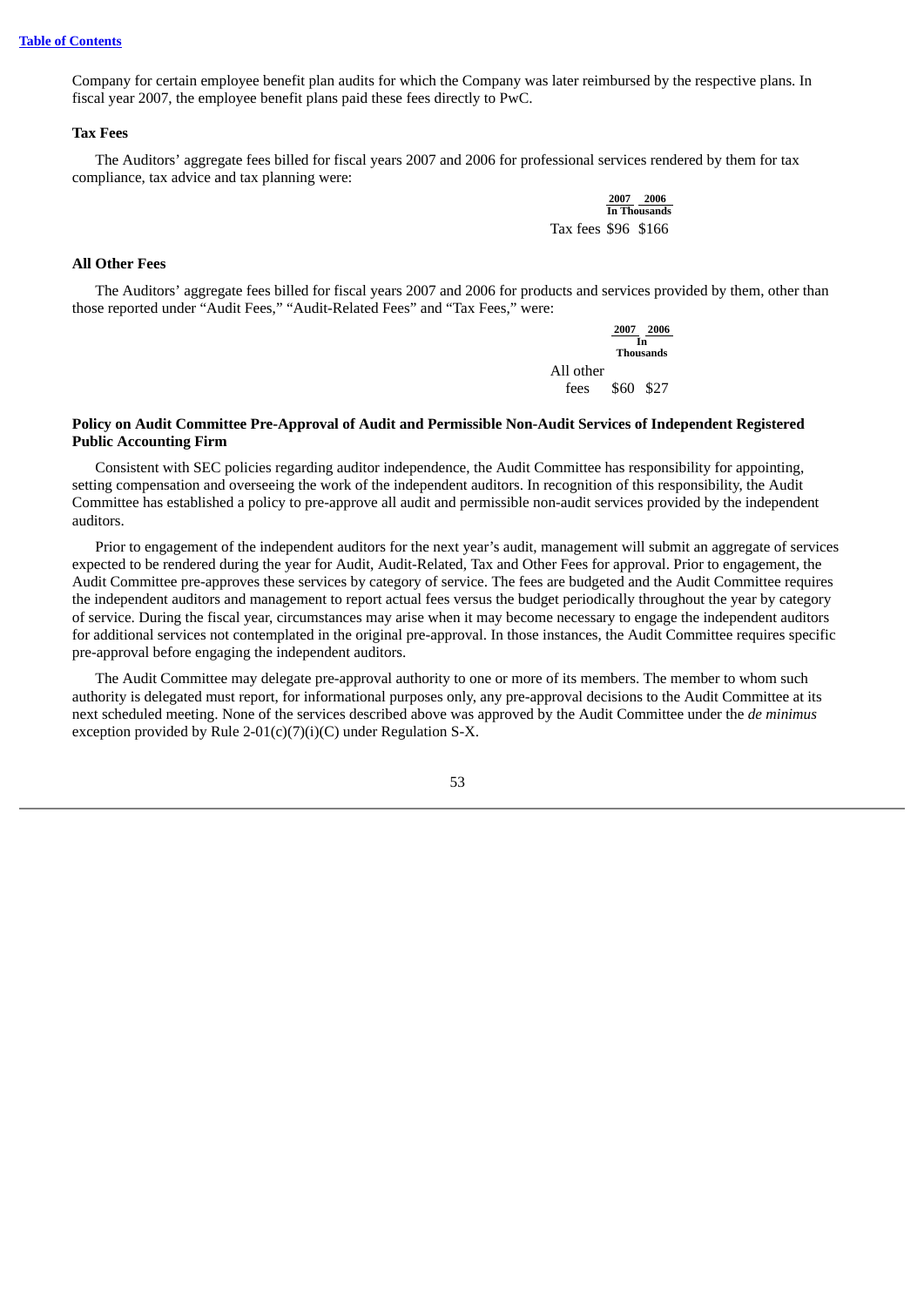#### **Other Business**

As of the time this proxy statement was printed, the Company was unaware of any proposals to be presented for consideration at the Annual Meeting other than those set forth herein, but, if other matters do properly come before the Annual Meeting, it is the intention of the persons named in the accompanying form of proxy pursuant to discretionary authority conferred thereby, to vote the proxy in accordance with their best judgment on such matters.

#### **Submission of Shareholder Proposals**

Shareholders who intend to have their proposals considered for inclusion in the Company's proxy materials related to the 2009 Annual Meeting must submit their proposals to the Company no later than November , 2008. Shareholders who intend to present a proposal at the 2009 Annual Meeting without inclusion of that proposal in the Company's proxy materials are required to provide notice of their proposal to the Company no later than January , 2009. The Company's proxy for the 2008 Annual Meeting will grant authority to the persons named in the **WHITE** proxy card to exercise their voting discretion with respect to any proposal of which the Company does not receive notice by January , 2009. All proposals for inclusion in the Company's proxy materials and notices of proposals should be sent to Chairman of the Corporate Governance & Nominating Committee, c/o Secretary, GenCorp Inc., P.O. Box 537012, Sacramento, CA 95853-7012 (overnight courier — Highway 50 & Aerojet Road, Rancho Cordova, CA 95742).

It is important that proxies be voted promptly; therefore, shareholders who do not expect to attend in person are urged to vote by either (a) using the toll-free telephone number shown on your WHITE proxy card, (b) casting your vote electronically at the web site listed on your WHITE proxy card, or (c) completing, signing, dating and promptly returning the accompanying WHITE proxy card in the enclosed envelope, which requires no postage if mailed in the **United States.**

By Order of the Board of Directors,

MARK A. WHITNEY Senior Vice President General Counsel and Secretary

February , 2008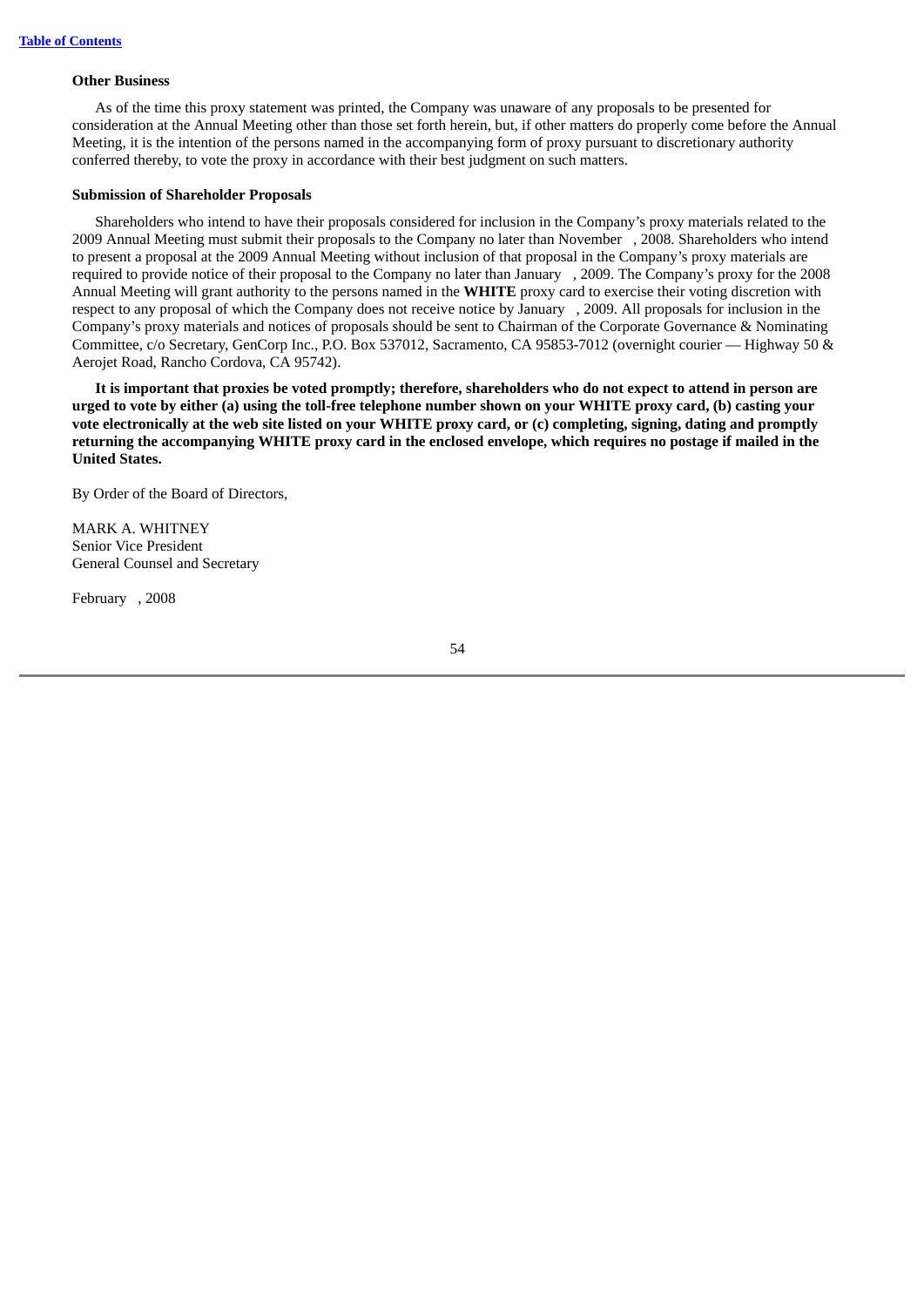## **APPENDIX A**

#### **INFORMATION CONCERNING PARTICIPANTS IN THE SOLICITATION OF PROXIES BY GENCORP INC.**

Under applicable SEC rules, members of the Company's Board of Directors, the Board's nominees and certain officers and employees of GenCorp may be deemed to be "participants" with respect to GenCorp's solicitation of proxies in connection with its 2008 Annual Meeting of stockholders. Certain information about the persons who may be deemed "participants" is provided below.

#### **Director Nominees**

The name and principal occupations of GenCorp's Director nominees who may be deemed participants in GenCorp's solicitation are set forth in Proposal No. 1 under the "Election of Directors" section of this proxy statement. The mailing address of GenCorp's directors and director nominees is c/o GenCorp Inc., P. O. Box 537012, Sacramento, CA 95853-7012.

#### **Officers and Employees**

The principal occupations of GenCorp's executive officers and other officers and employees who may be deemed "participants" in GenCorp's solicitation of proxies are set forth below. The principal occupation refers to such person's position with GenCorp, and the business address is GenCorp Inc., P. O. Box 537012, Sacramento, CA 95853-7012.

| <b>Name</b>     | <b>Principal Occupation</b>                             |  |  |
|-----------------|---------------------------------------------------------|--|--|
| Terry L. Hall   | President and Chief Executive Officer/ Director         |  |  |
|                 | (Principal Executive Officer)                           |  |  |
| Yasmin R. Seyal | Senior Vice President, Chief Financial Officer          |  |  |
|                 | (Principal Financial Officer)                           |  |  |
| Mark A. Whitney | Senior Vice President, General Counsel and Secretary    |  |  |
| J. Scott Neish  | Vice President of the Company and President of Aerojet- |  |  |
|                 | <b>General Corporation</b>                              |  |  |

#### **Information Regarding Ownership of GenCorp Securities by Participants**

Except as described in this Appendix A or the proxy statement, none of the persons listed above under "Director Nominees" and "Officers and Employees" owns any GenCorp securities of record which they do not own beneficially. The number of shares of GenCorp common stock held by Director nominees and the Named Executive Officers as of the close of business on February 1, 2008, is set forth in the "Security Ownership of Certain Owners" and "Security Ownership of Officers and Directors" sections of the proxy statement.

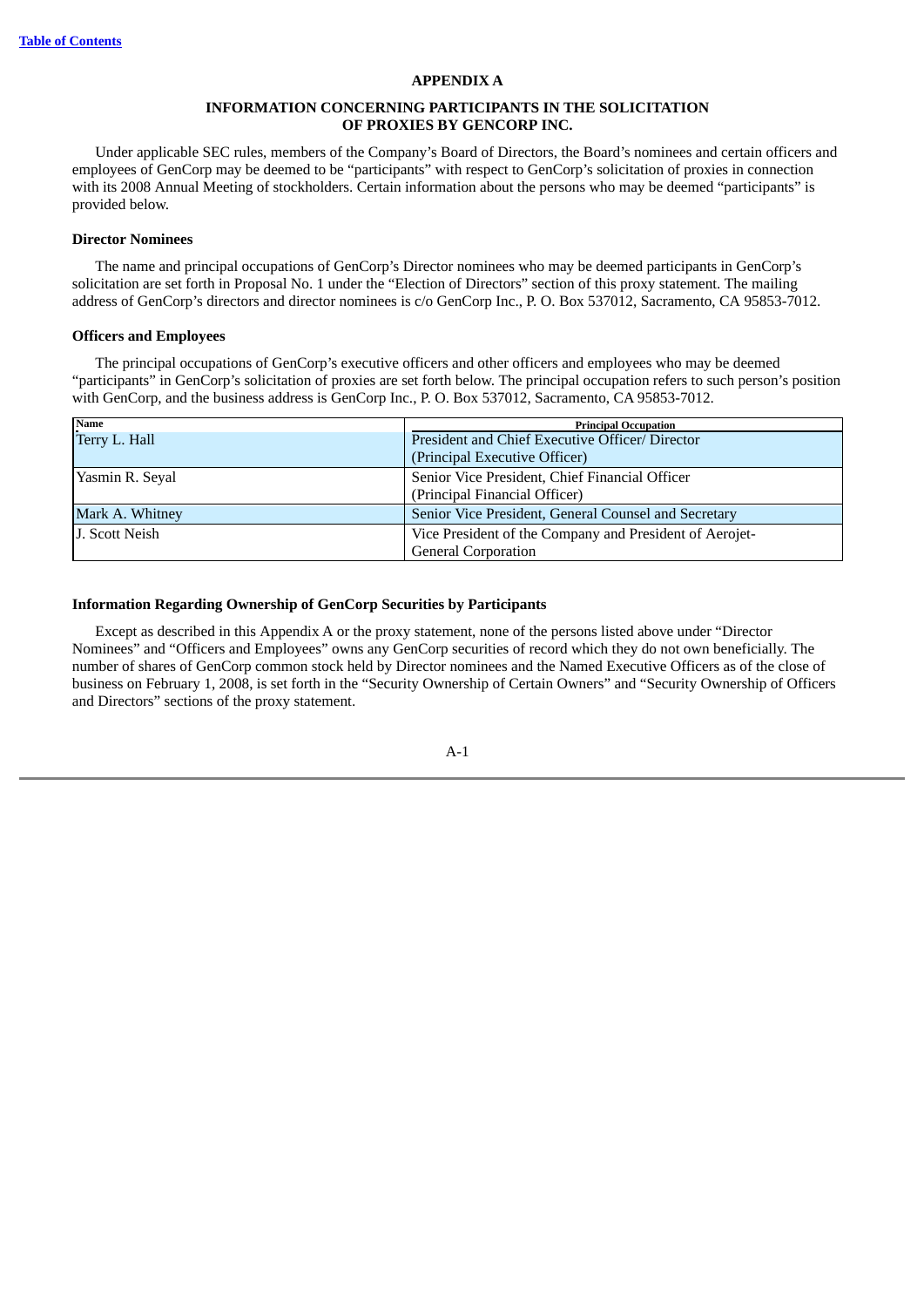#### **Miscellaneous Information Concerning Participants**

Except as described in this Appendix A or the proxy statement, no participant has purchased or sold securities of GenCorp within the past two years, other than transactions under GenCorp's 401(k) plan, grants and forfeitures of restricted stock and options under GenCorp's equity based compensation plans.

Except as described in the proxy statement under the section entitled "Indebtedness of Management," no part of the purchase price or market value of any of the shares specified in the "Information Regarding Ownership of GenCorp Securities by Participants" section is represented by funds borrowed or otherwise obtained for the purpose of acquiring or holding such securities by such participant.

Except as described in this Appendix A or the proxy statement, no participant or Participant Affiliate is, or within the past year was, a party to any contract, arrangement or understanding with any person with respect to any securities of GenCorp.

Except as described in the proxy statement under the section entitled "Indebtedness of Management," neither any participant, nor any of their respective associates or affiliates (including a member of the participant's immediate family, together, the "Participant Affiliates"), is either a party to any transaction or series of transactions since the beginning of fiscal year 2007, or has knowledge of any currently proposed transaction or series of proposed transactions, (1) to which GenCorp was or is to be a party, (2) in which the amount involved exceeds \$120,000, and (3) in which any participant or Participant Affiliate had, or will have, a direct or indirect material interest.

Except as described in the proxy statement, no participant or Participant Affiliate has entered into any agreement or understanding with any person with respect to any future employment by GenCorp or any of its affiliates or with respect to any future transactions to which GenCorp or any of its affiliates will or may be a party.

A-2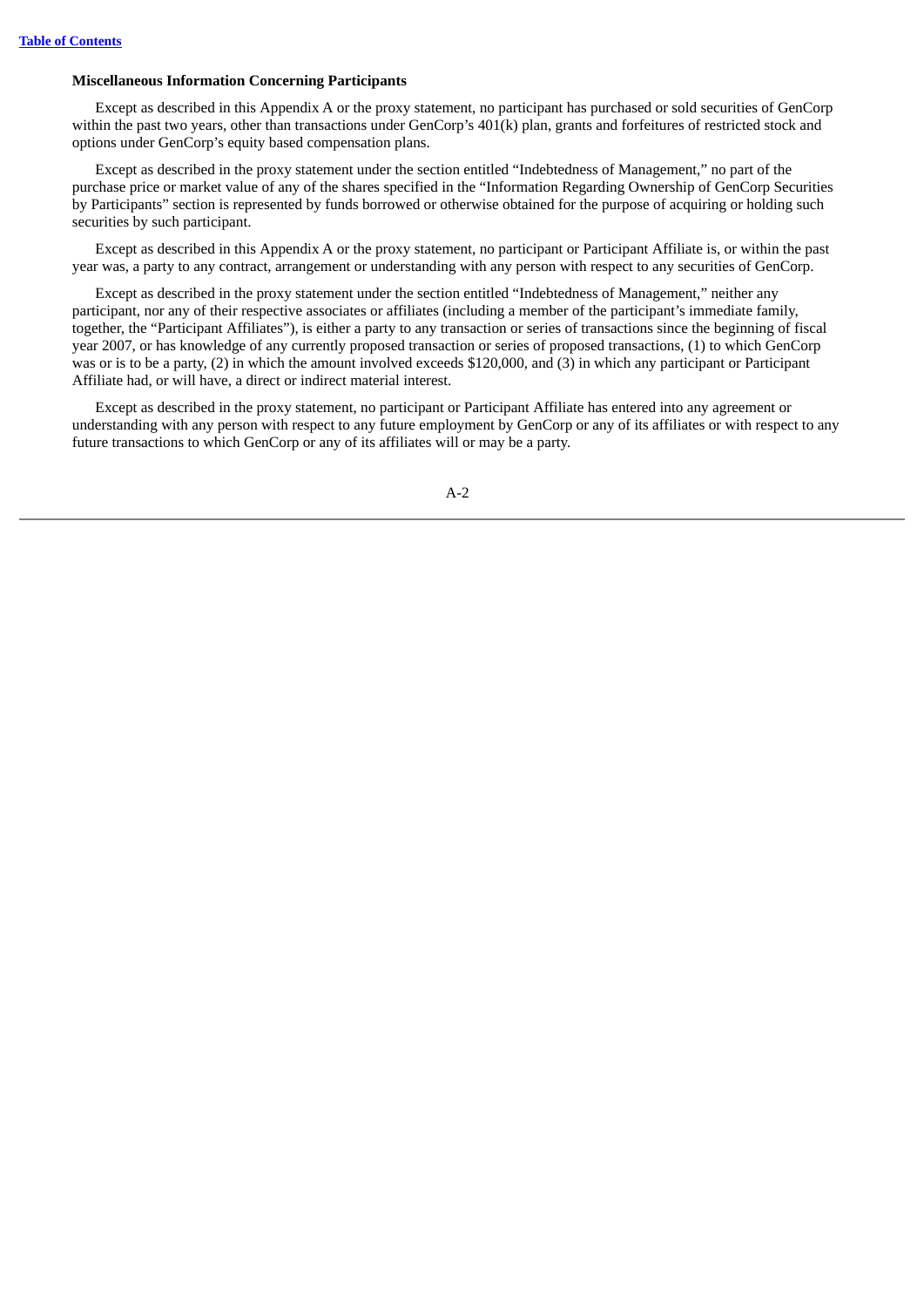

February \_\_\_\_\_\_\_\_\_\_\_\_, 2008

Dear Shareholder:

The Annual Meeting of shareholders of GenCorp Inc. will be held at The Ritz-Carlton, 1150 22nd Street, N.W., Washington, D.C. on March 26, 2008 at 9:00 a.m. local time. At the meeting, shareholders will elect directors, ratify the appointment of the independent auditors of the Company for the fiscal year ending November 30, 2008, and transact such other business as may properly come before the meeting. It is important that your shares be represented at the meeting. Whether or not you plan on attending the meeting, please review the enclosed proxy materials and vote your shares as described on the back of this card.

Terry L. Hall President and Chief Executive Officer

**YOUR VOTE IS IMPORTANT!**

6 **PLEASE DETACH PROXY CARD HERE** 6



## **SOLICITED ON BEHALF OF THE BOARD OF DIRECTORS**

**P** substitution, to vote all shares of Common Stock of GenCorp Inc. which the undersigned is entitled to vote at the Annual Meeting **R** or Shareholders to be held at the Ritz-Canton, 1150 zzhu Street, N.W., Washington, D.C. on March 26, 2008, and at any<br>**R** adjournments or postponements thereof, and appoints the proxyholders to vote as directed below a **O** The undersigned hereby appoints Yasmin R. Seyal and Mark A. Whitney, and each of them, his or her proxy, with the power of of Shareholders to be held at The Ritz-Carlton, 1150 22nd Street, N.W., Washington, D.C. on March 26, 2008, and at any sole judgment on matters incident to the conduct of the meeting and on such other matters as may properly come before the meeting.

**X THE SHARES REPRESENTED BY THIS PROXY WILL BE VOTED AS DIRECTED BY THE SHAREHOLDER. IF NO Y CONTRARY DIRECTION IS GIVEN WHEN THE DULY EXECUTED PROXY IS RETURNED, SUCH SHARES WILL BE VOTED FOR ALL OF THE BOARD'S NOMINEES IN PROPOSAL 1, FOR PROPOSAL 2, AND IN ACCORDANCE WITH THE PROXYHOLDERS' SOLE JUDGMENT ON MATTERS INCIDENT TO THE CONDUCT OF THE MEETING AND ON SUCH OTHER MATTERS AS MAY PROPERLY COME BEFORE THE MEETING. THE BOARD OF DIRECTORS RECOMMENDS A VOTE "FOR" ALL PROPOSALS.**

> *(Continued and to Be Signed On Reverse Side.)* PLEASE EXECUTE AND RETURN YOUR PROXY PROMPTLY.